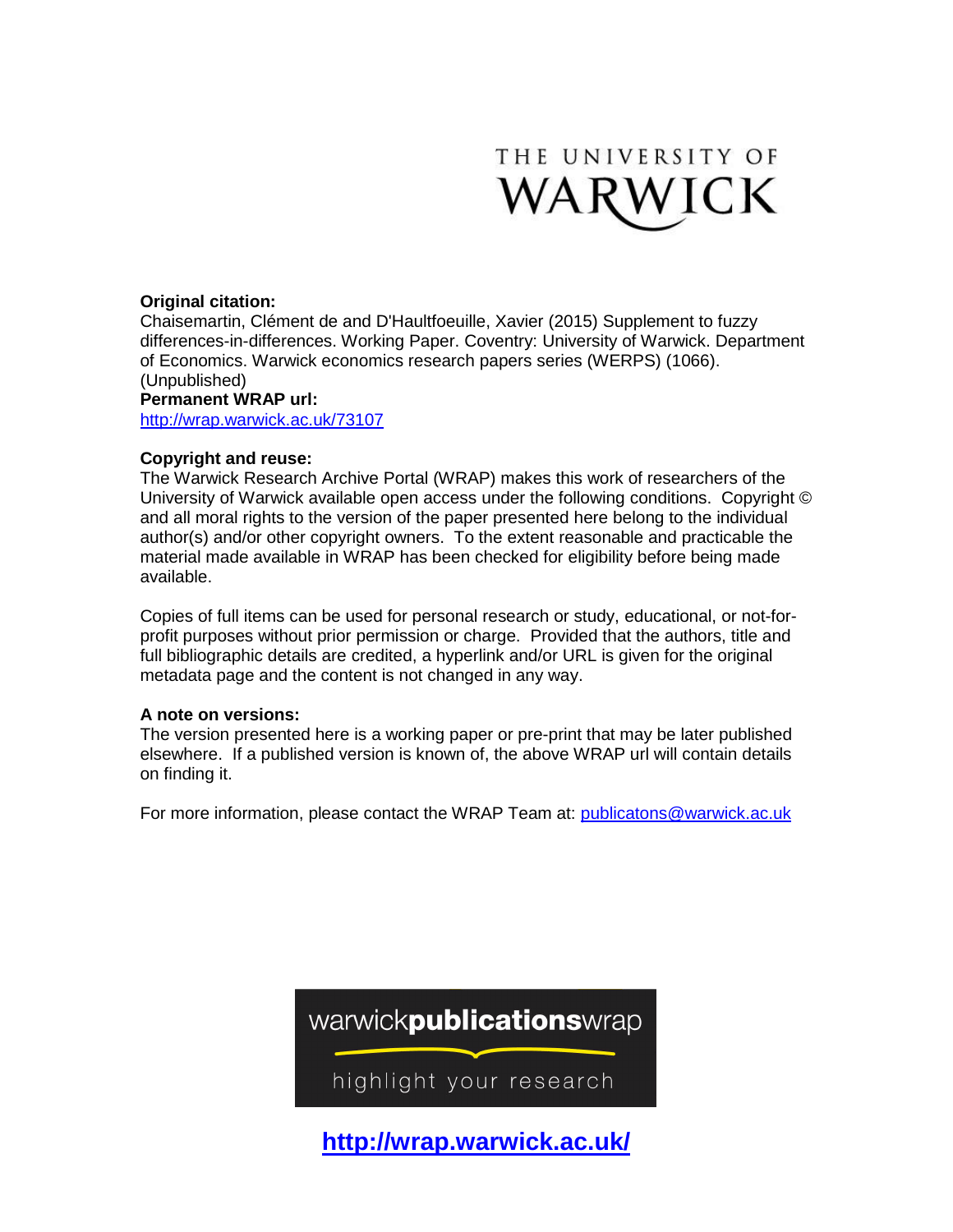

**Warwick Economics Research Paper Series**

# **Supplement to Fuzzy Differences-in-Differences**

**Clement de Chaisemartin and Xavier D'Haultfoeuille**

**October, 2015 Series Number: 1066 ISSN 2059-4283 (online) ISSN 0083-7350 (print)**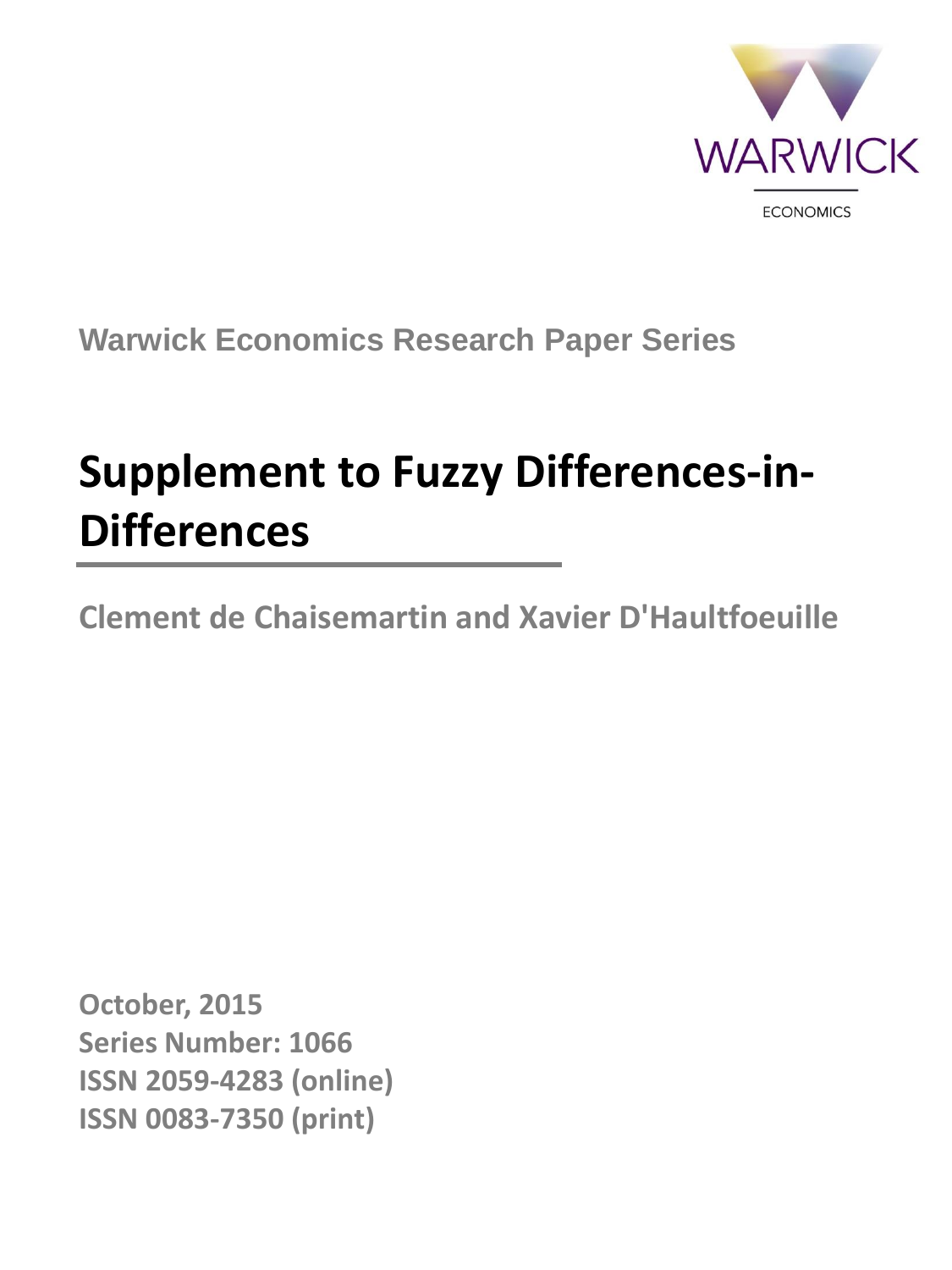# Supplement to "Fuzzy Differences-in-Differences"

Clément de Chaisemartin<sup>∗</sup> Xavier D'Haultfœuille<sup>†</sup>

October 6, 2015

#### Abstract

This paper gathers the supplementary material to de Chaisemartin & D'Haultfœuille (2015). First, we show that two commonly used IV and OLS regressions with time and group fixed effects estimate weighted averages of Wald-DIDs. It then follows from Theorem 3.1 in de Chaisemartin & D'Haultfœuille (2015) that these regressions estimate weighted sums of LATEs, with potentially many negative weights as we illustrate through two applications. We review all papers published in the American Economic Review between 2010 and 2012 and find that  $10.1\%$  of these papers estimate one or the other regression. Second, we consider estimators of the bounds on average and quantile treatment effects derived in Theorems 3.2 and 3.3 in de Chaisemartin & D'Haultfœuille (2015) and we study their asymptotic behavior. Third, we revisit Gentzkow et al. (2011) and Field (2007) using our estimators. Finally, we present all the remaining proofs not included in the main paper.

### 1 Fuzzy DID regressions, and their pervasiveness in economics

### 1.1 Fuzzy DID regressions...

Researchers using fuzzy DID designs usually do not estimate simple regressions with two groups and two periods, but more complex specifications with multiple groups and periods. Practices are not unified so details of their specifications can vary. In this section, we study two regression specifications which have often been used. We show that in both cases, the coefficient of treatment is equal to a weighted sum of Wald-DIDs. Following the result of the first point of Theorem 3.1, it then easy to show that this weighted sum can be rewritten as a weighted sum of the LATEs of switchers in the different groups, with potentially many negative weights, as we illustrate through two examples. Therefore, these coefficients could lie far from the LATE of switchers in any group.

<sup>∗</sup>Warwick University, clement.de-chaisemartin@warwick.ac.uk

<sup>†</sup>CREST, xavier.dhaultfoeuille@ensae.fr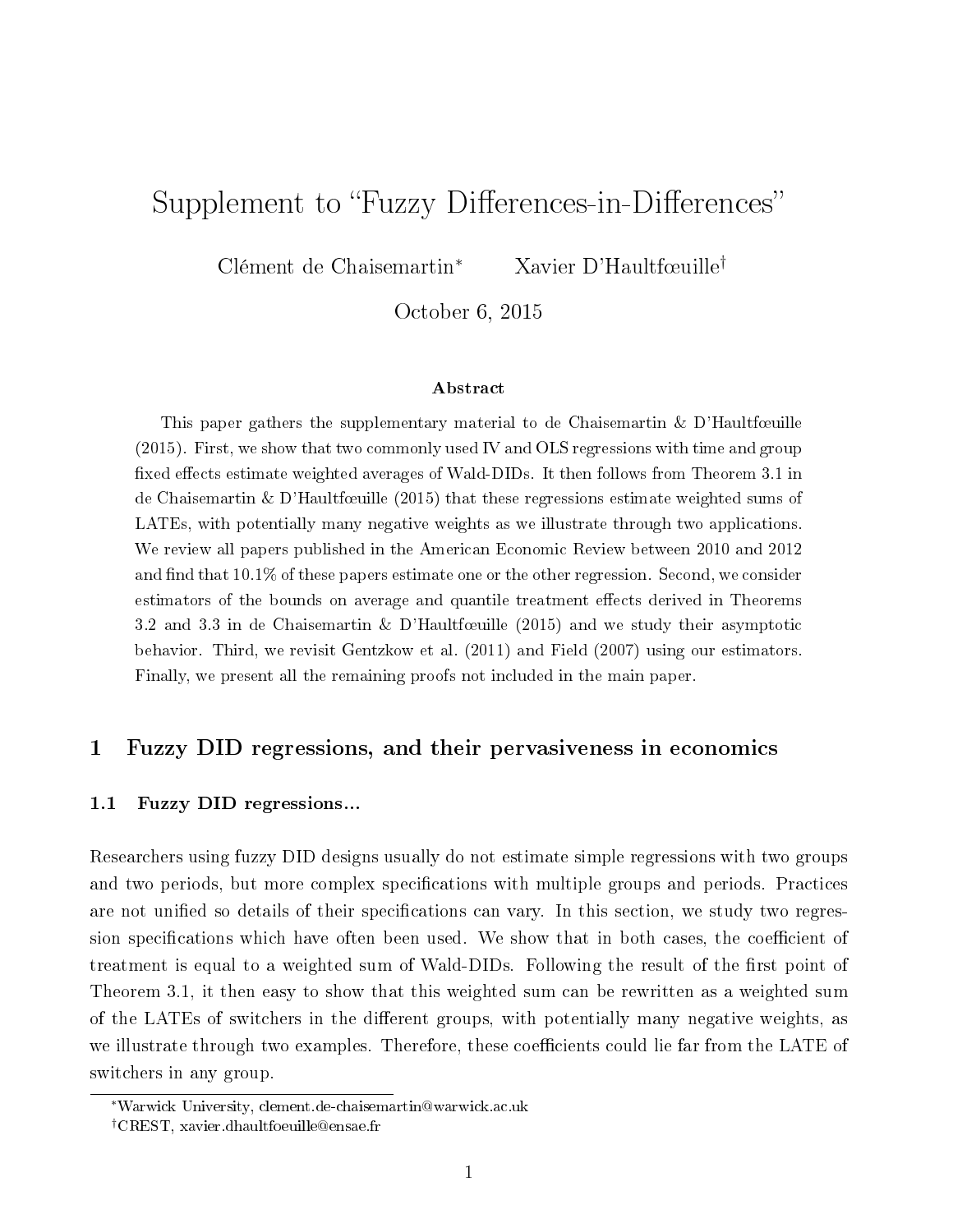First, we study the coefficient of a treatment variable  $D$  in a 2SLS regression of Y on a constant, group dummies  $(1\{G=g\})_{1\leq g\leq \overline{g}},$  time dummies  $(1\{T=t\})_{1\leq t\leq \overline{t}},$  and  $D,$  with a first stage fully saturated in  $(T, G)$ . As the first stage is fully saturated, the second stage is a regression of Y on a constant, group dummies  $(1\{G=g\})_{1\leq g\leq \overline{g}},$  time dummies  $(1\{T=t\})_{1\leq t\leq \overline{t}},$  and  $E(D|T,G)$ . This 2SLS regression is therefore algebraically equivalent to an OLS regression at the group  $\times$ period level of Y on time and group dummies and a measure of treatment intensity in each group  $\times$  period cell. As shown in the next subsection, such OLS regressions are pervasive in applied work.

Assume that for every  $1 \le t \le \overline{t}$  the mean of treatment does not follow a parallel evolution in any pair of groups between  $t-1$  and  $t$ .<sup>1</sup> For every  $(g, g', t) \in \{0, ..., \overline{g}\}^2 \times \{1, ..., \overline{t}\},$  let

$$
DID_D(g, g', t) = E(D_{gt}) - E(D_{gt-1}) - (E(D_{g't}) - E(D_{g't-1})),
$$
  
\n
$$
W_{DID}(g, g', t) = \frac{E(Y_{gt}) - E(Y_{gt-1}) - (E(Y_{g't}) - E(Y_{g't-1}))}{E(D_{gt}) - E(D_{gt-1}) - (E(D_{g't}) - E(D_{g't-1}))}.
$$

For  $(g, t) \in \{1, ..., \overline{g}\} \times \{1, ..., \overline{t}\},$  let

$$
w_{gt}^a = \frac{DID_D(g,g-1,t)P(G\ge g)P(T\ge t)\left(E\left(D|G\ge g,T\ge t\right)-E\left(D|G\ge g\right)-E\left(D|T\ge t\right)+E(D)\right)}{\sum_{t=1}^{\overline{t}}\sum_{g=1}^{\overline{g}}DID_D(g,g-1,t)P(G\ge g)P(T\ge t)\left(E\left(D|G\ge g,T\ge t\right)-E\left(D|G\ge g\right)-E\left(D|T\ge t\right)+E(D)\right)}.
$$

For  $(q, t) \in \{0, ..., \overline{q}\} \times \{1, ..., \overline{t}\},$  let

$$
w_{gt}^b = \frac{[E(D_{gt}) - E(D_{gt-1})]P(G = g)P(T \ge t)(E(D|G = g, T \ge t) - E(D|G = g) - E(D|T \ge t) + E(D))}{\sum_{t=1}^{\overline{t}} \sum_{g=0}^{\overline{g}} [E(D_{gt}) - E(D_{gt-1})]P(G = g)P(T \ge t)(E(D|G = g, T \ge t) - E(D|G = g) - E(D|T \ge t) + E(D))}.
$$

**Theorem S1** Let  $\beta$  denote the coefficient of D in a 2SLS regression of Y on a constant,  $(1\{G =$  $(g\})_{1\leq g\leq \overline{g}}, \ (1\{T=t\})_{1\leq t\leq \overline{t}}, \ and \ D, \ with \ a \ first \ stage \ fully \ saturated \ in \ (T,G).$ 

1. If  $T \perp \!\!\! \perp G$ ,

$$
\beta = \sum_{t=1}^{\overline{t}} \sum_{g=1}^{\overline{g}} W_{DID}(g, g-1, t) w_{gt}^a.
$$

2. Morever, if  $D$  is binary and Model  $(1)$  and Assumptions 1-4 are satisfied,

$$
\beta = \sum_{t=1}^{\overline{t}} \sum_{g=0}^{\overline{g}} \Delta_{gt} w_{gt}^b,
$$

where  $\Delta_{gt}$  is the LATE of units in group g switching treatment between  $t-1$  and t.

<sup>&</sup>lt;sup>1</sup>If for some t, there are groups which experience a parallel evolution of their mean treatment between  $t-1$  and  $t$ , the formula in the first point of Theorem 1 remains valid after grouping together these groups. The formula in the second point of Theorem 1 remains valid as is.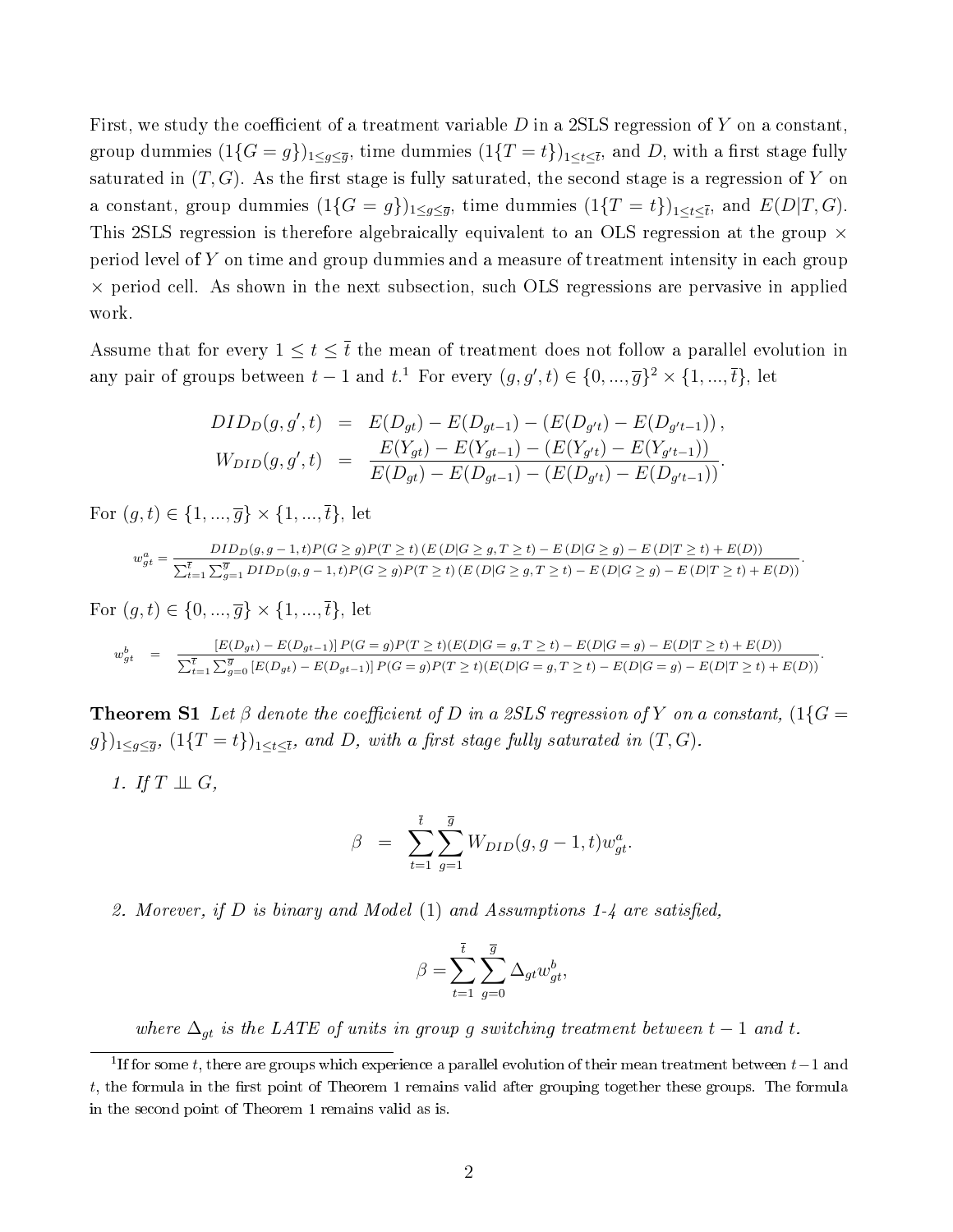The first statement of the theorem shows that if  $T \perp \!\!\! \perp G$ ,  $\beta$  is a weighted average of Wald-DIDs between  $t-1$  and t and across pairs of groups, for all consecutive dates  $t-1$  and t. With only two dates, one can order groups according to their increase in treatment between the two dates, thus ensuring that all the weights  $w_{gt}^a$  are positive. With more than two dates, some of the weights  $w_{gt}^a$  might be negative.

Then, it follows from Theorem 3.1 that when D is binary and under appropriate common trends assumptions, each of these Wald-DIDs is equal to a weighted difference of the LATE of switchers of both groups. Rearranging this sum of weighted differences yields the second result. A similar result with the same weights holds if treatment is not binary but ordered and with a finite support. A difference though is that in such instances,  $\beta$  is not equal to a weighted sum of LATEs but to a weighted sum of the ACRs parameters we introduced in Section 4.3. Some of the weights  $w_{gt}^b$  might be negative. With two periods, that will be the case for instance if the distribution of the changes in treatment between period 0 and 1 across groups is not symmetric around 0.

Many papers estimate the regression studied in Theorem 1 with aggregate data at the group  $\times$  period level. Results of Theorem 1 still apply to these regressions. We now review three cases of such group-level regressions which frequently arise in practice. First, when the group level variables are constructed from micro-level variables (e.g.: average wage in county c and year t) and the OLS regression is weighted by the population in each group  $\times$  period, the first and second statements of Theorem 1 apply as is. Second, when the group level variables are constructed from micro-level variables but the regressions are not weighted, the first and second statements of Theorem 1 also apply as is, except that now  $P(G = g) = \frac{1}{g}$  for every group. Note that with unweighted regressions,  $G$  is automatically independent of  $T$  unless some groups appear or disappear, which is unlikely to be the case when groups are counties, states, or regions. Third, there are instances where all units in each group  $\times$  period share the same value of the treatment. This is for instance the case in Gentzkow et al. (2011). When that is the case, the second statement of Theorem 1 actually gets simpler. In such settings, when treatment changes in one group, all units switch treatment. Therefore,  $\Delta_{qt}$  is equal to the average effect of changing the treatment from its value in period  $t-1$  to its value in period t across all units, normalized by the change in treatment from period  $t-1$  to t.

We use Theorem 1 to revisit an empirical application. Enikolopov et al.  $(2011)$  study the effect of having access to an independent TV channel on the share of people voting for opposition parties in Russia. They regress the share of votes for opposition parties in the 1995 and 1999 elections in region  $r$  on region dummies, an indicator for the 1999 election, and on the share of people having access to the independent TV channel in region  $r$  at the time of the election. Figure 1 below presents the weights  $w_{g1999}^d$  for the 1938 regions in their sample. Regions are ordered according to the increase in the share of people watching the independent TV channel they experienced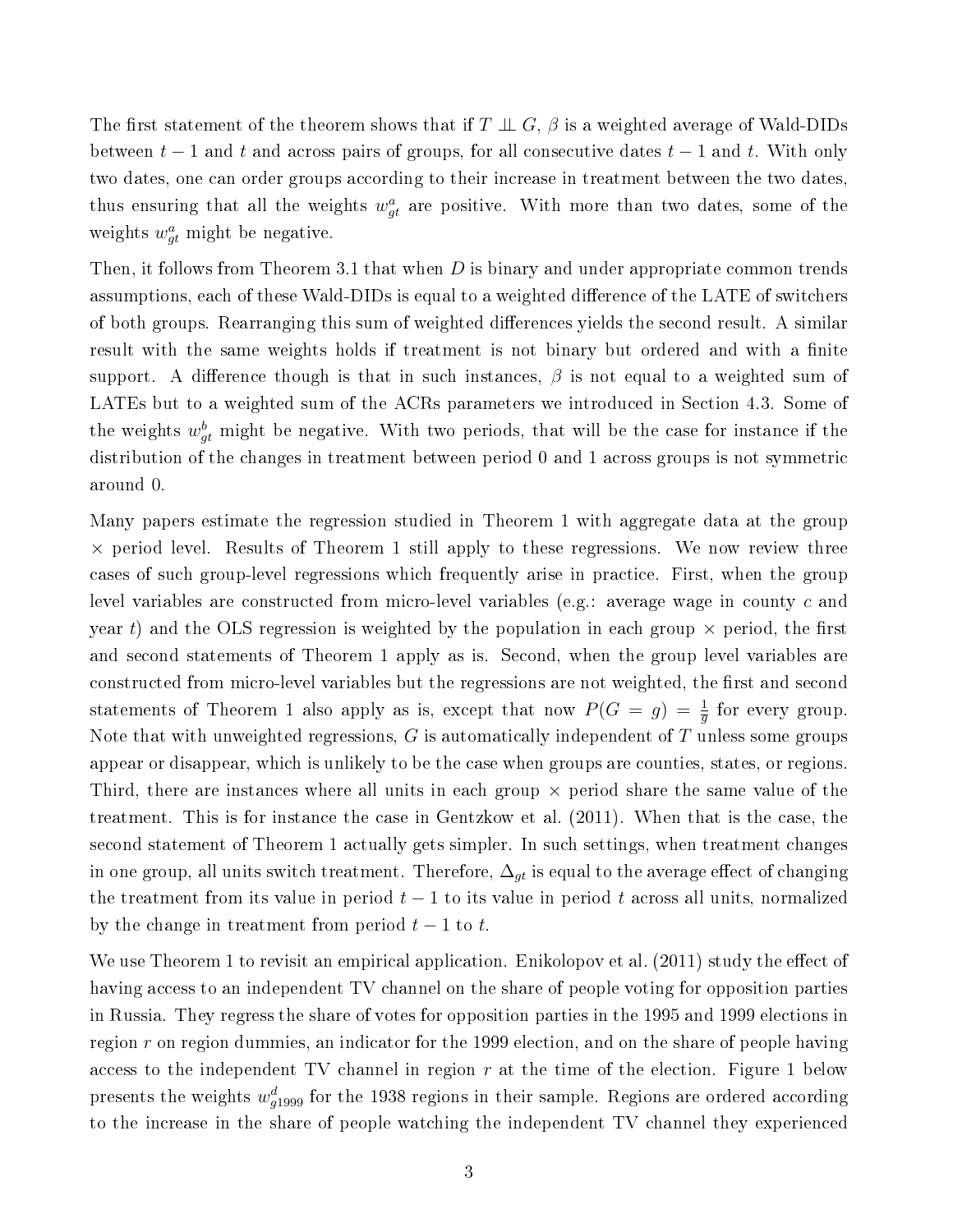between the two elections, from the lowest to the largest increase. 1020 weights are negative, and the negative weights sum up to -2.26 (against 3.26 for positive weights: negative weights therefore account for  $41\%$  of the sum of the absolute value of weights). If the effect of gaining access to an independent TV channel is heterogeneous across regions where few / many voters gained access to it between 1995 and 1999, the regression coefficients in Enikolopov et al.  $(2011)$ could lie far from the LATE in any region.



Figure S1:  $w_{gt}^b$  in Enikolopov et al. (2011).

Second, we study the coefficient of a treatment variable  $D$  in a 2SLS regression of  $Y$  on a constant, group dummies  $(1\{G=g\})_{1\leq g\leq \overline{g}},$  time dummies  $(1\{T=t\})_{1\leq t\leq \overline{t}},$  and  $D,$  where the instrument for D is equal to  $f(G)1\{T \ge t_0\}$  for some  $t_0 \ge 1$ . This specification corresponds exactly to the one estimated in the first column and third line of Table 7 in Duflo (2001): there  $f(G)$  is the number of schools constructed during the INPRES program in one's district of birth, and  $1\{T \ge t_0\}$  is a dummy for being born late enough to enter school after the program completion. Let  $T^{**} = 1\{T \ge t_0\}$ . For any random variable R and for any  $(g, t) \in \{0, ..., \overline{g}\} \times \{0, 1\}$ , let  $R_{gt}^{**} \sim R|G = g$ ,  $T^{**} = t$ . Assume that there are no groups where treatment follows a parallel evolution before and after  $t_0,^2$  and let groups be ordered according to their increase of treatment before and after  $t_0$ :

$$
E(D_{01}^{**}) - E(D_{00}^{**}) < E(D_{11}^{**}) - E(D_{10}^{**}) < \ldots < E(D_{\overline{g1}}^{**}) - E(D_{\overline{g0}}^{**}).
$$

 $2$ If there are groups which experience a parallel evolution of their mean treatment, the formula in the first point of Theorem 2 remains valid after grouping together these groups. The formula in the second point remains valid as is.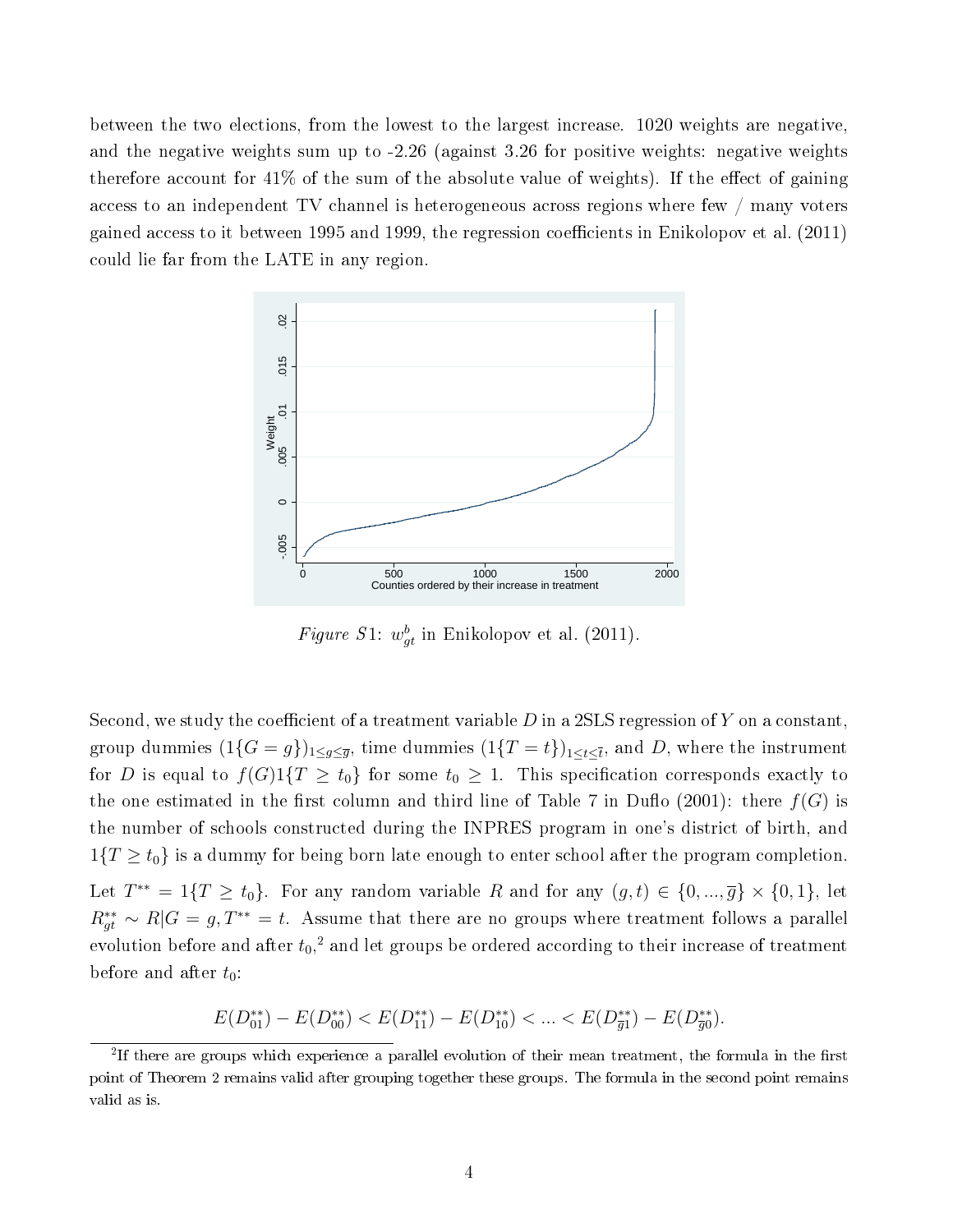For any  $(g, g') \in \{0, ..., \overline{g}\}^2$ , let

$$
DID_R^{**}(g, g') = E(R_{g1}^{**}) - E(R_{g0}^{**}) - (E(R_{g'1}^{**}) - E(R_{g'0}^{**})),
$$
  
\n
$$
W_{DID}^{**}(g, g') = \frac{DID_Y^{**}(g, g')}{DID_D^{**}(g, g')}.
$$

Let also

$$
w_g^c = \frac{DID_D^{**}(g, g-1)P(G \ge g)(E(f(G)|G \ge g) - E(f(G)))}{\sum_{g'=1}^{\overline{g}} DID_D^{**}(g', g'-1)P(G \ge g')(E(f(G)|G \ge g') - E(f(G)))} \text{ for } 1 \le g \le \overline{g},
$$
  

$$
w_g^d = \frac{[E(D_{g1}^{**}) - E(D_{g0}^{**})]P(G = g)(f(g) - E(f(G)))}{\sum_{g=0}^{\overline{g}} [E(D_{g1}^{**}) - E(D_{g0}^{**})]P(G = g)(f(g) - E(f(G)))} \text{ for } 0 \le g \le \overline{g}.
$$

**Theorem S2** Let β denote the coefficient of D in a 2SLS regression of Y on a constant,  $(1\{G =$  $(g\})_{1\leq g\leq\overline{g}},\,(1\{T=t\})_{1\leq t\leq\overline{t}},\,and\,D,\,where\,\,the\,\,instrument\,for\,D\,\,writes\,\,as\,\,f(G)1\{T\geq t_0\}\,\,for\,\,some\,\,p\in\{0\}\,\,for\,\,s\neq\emptyset\}$  $1 \le t_0 \le \overline{t}.$ 

1. If  $T \perp \!\!\! \perp G$ ,

$$
\beta = \sum_{g=1}^{\overline{g}} W_{DID}^{**}(g, g-1) w_g^c.
$$

2. Morever, if D is binary and Model (1) and Assumptions 1-4 are satisfied with  $T^{**}$  instead of  $T$ ,

$$
\beta = \sum_{g=0}^{\overline{g}} \Delta_g w_g^d,
$$

where  $\Delta_q$  is the LATE of the switchers of group g.

The first statement of the theorem shows that if  $T \perp \!\!\! \perp G$ ,  $\beta$  is a weighted average of Wald-DIDs before and after  $t_0$  and across groups with consecutive evolutions of their mean treatment. Then, it follows from Theorem 3.1 that when D is binary and under appropriate common trends assumptions, each of these Wald-DIDs is equal to a weighted difference of the LATE of switchers of both groups. Rearranging this sum of weighted differences yields the second result. Here as well, a similar result with the same weights holds if treatment is not binary but ordered and with a finite support. Note that the weights  $w_g^d$  are all positive if and only if all groups where treatment increases (resp. decreases) have a value of  $f(G)$  greater (resp. lower) than the mean of  $f(G)$  in the population.

We illustrate this result by estimating the weights  $w_g^d$  for the 284 districts in Duflo (2001). Districts are ordered according to the increase in years of schooling they experienced between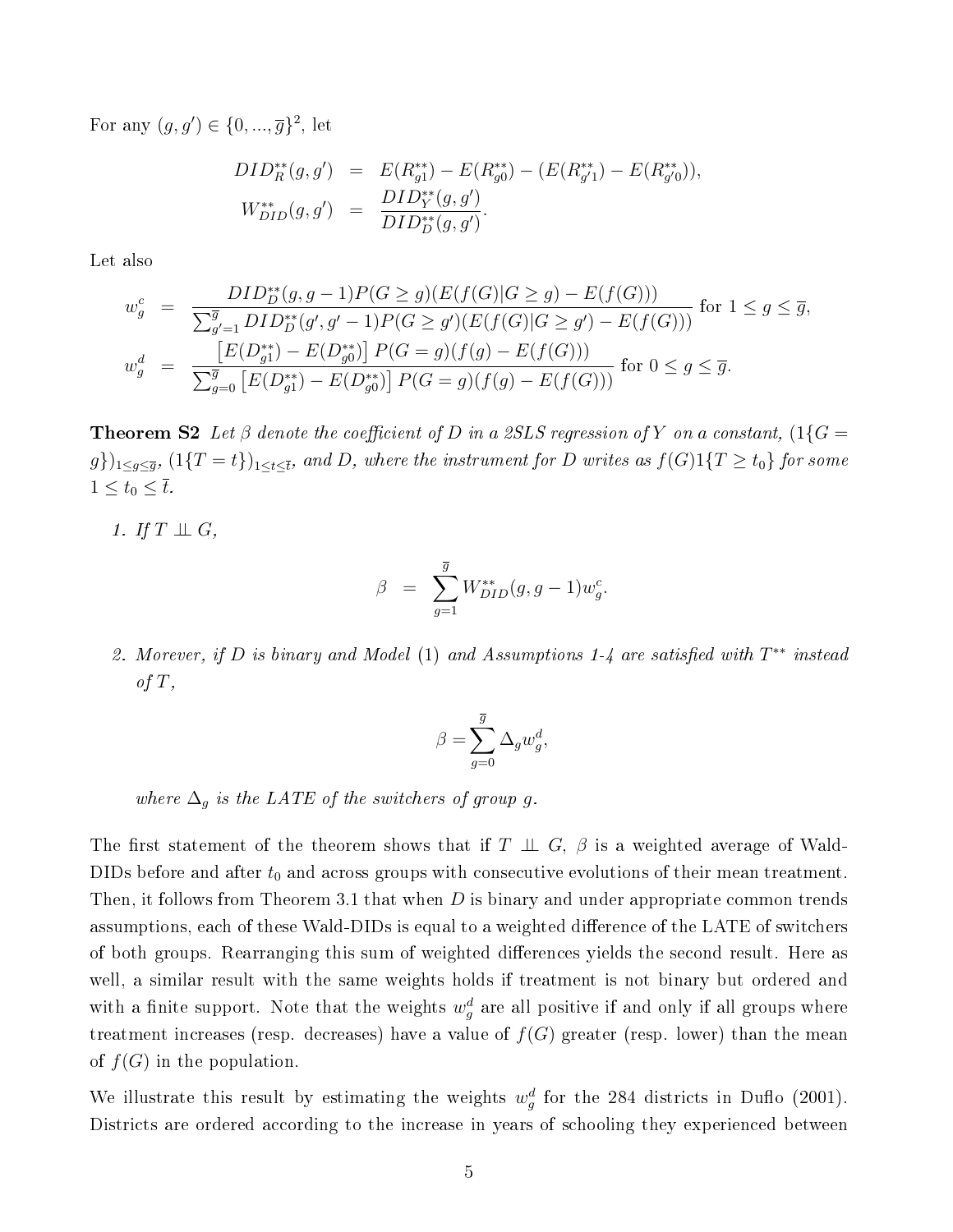the two cohorts, from the lowest to the largest increase. 132 weights out of 284 are negative, and the negative weights sum up to -3.28 (against 4.28 for positive weights). If switchers' ACRs are heterogeneous across districts with positive and negative weights, the regression coefficient in Duflo  $(2001)$  could lie far from the ACR of switchers in any district.



Figure S2:  $w_g^d$  in Duflo (2001).

### 1.2 ... and their pervasiveness in economics.

We assess the pervasiveness of the fuzzy DID method in economics by conducting a review of all papers relying partly or fully on this method that were published in the American Economic Review (AER) between 2010 and 2012. We choose this journal because among the top journals in economics, it was the first which started posting online the data used in the empirical papers it publishes, thus enabling us to reanalyze some of the fuzzy DID papers published there.

Over these three years, the AER published 337 papers. This excludes papers and proceedings, comments, replies, and presidential addresses. Out of these 337 papers, 34 papers estimate either ratios of DIDs on their outcome and treatment variables, or the regressions studied in Theorems S2 and S1, or regressions very close to one of these two regressions. Therefore, their main coefficient of interest is equal to a Wald-DID, or to a weighted average of Wald-DIDs. When one withdraws from the denominator theory papers and lab experiments, the proportion of papers using the fuzzy DID method raises to 19.5%. Fuzzy DID is therefore a very popular method among economists using real world data to study empirical questions.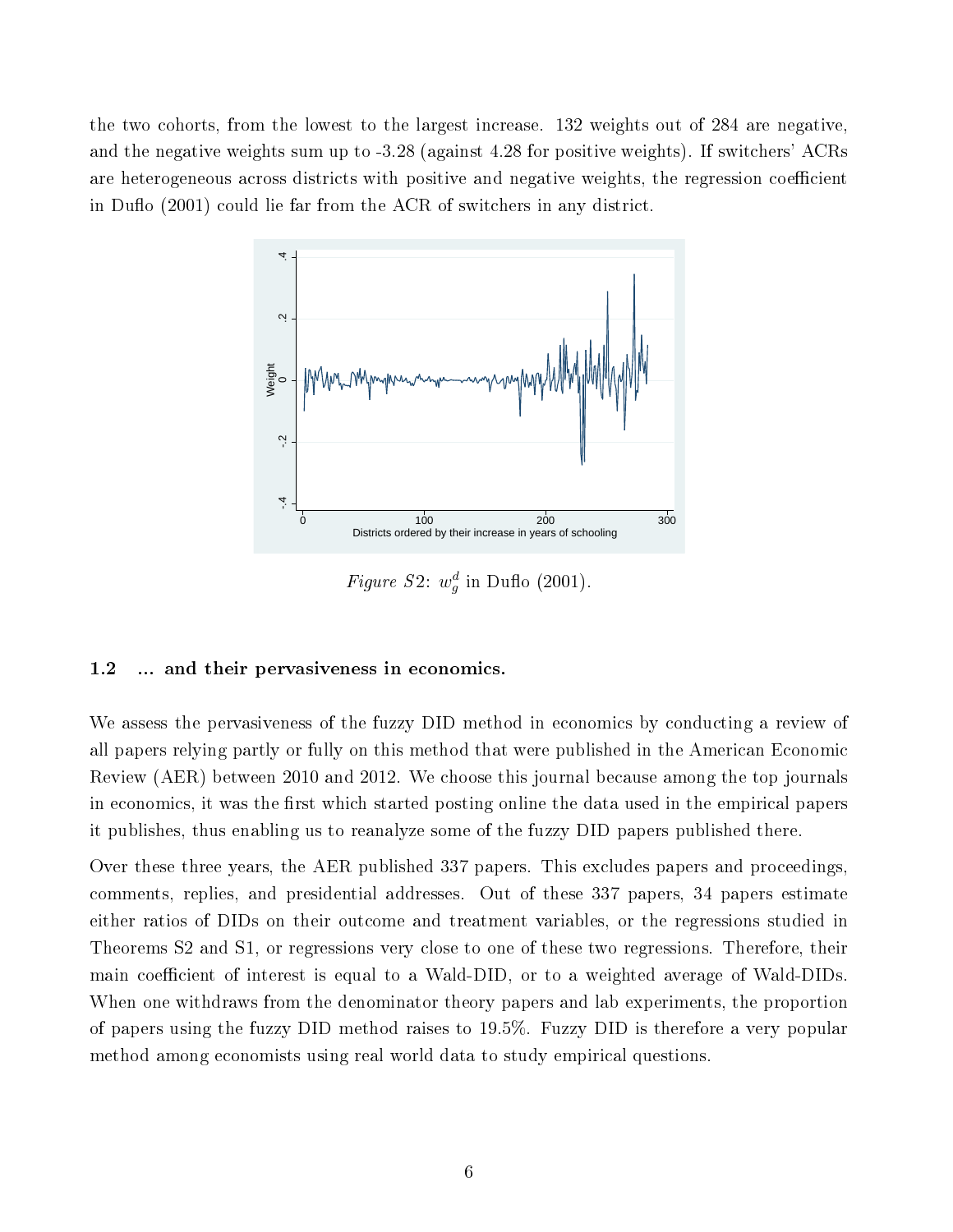|                                                                                                                                                               | 2010  | 2011  | 2012                                        | Total |
|---------------------------------------------------------------------------------------------------------------------------------------------------------------|-------|-------|---------------------------------------------|-------|
| $\#$ papers using the fuzzy DID method<br>% of published papers<br>$\%$ of empirical papers, excluding lab experiments $12.8\%$ 24.6 $\%$ 19.2 $\%$ 19.7 $\%$ | $5 -$ | -15 - | $-14$<br>$5.2\%$ $13.0\%$ $11.2\%$ $10.1\%$ | 34    |

Table S1: Fuzzy DID papers published in the AER between 2010 and 2012

We now review each of the 34 papers published by the AER between 2010 and 2012 and which we included in our fuzzy DID count, and carefully justify why their methodology qualifies as a fuzzy DID. For each paper, we use the following presentation:

**Title of the paper.** Where the fuzzy DID method is used in the paper. Why the method used in the paper qualifies as a fuzzy DID.

1. Patient Cost-Sharing and Hospitalization Offsets in the Elderly. Elasticities of care use to co-payment estimated after Tables 2 and 3.

The elasticity discussed after Table 2 is estimated as the ratio of the effect of the Medicare reform on utilization, divided by the effect of the Medicare reform on co-payment. Both effects are estimated through standard sharp DID specifications in Table 2. Therefore, the elasticity estimate is a Wald-DID. Note that even though elasticities do not appear in regression tables, estimating them is one of the main goals of the paper: elasticity estimates are referred to in the abstract.

### 2. The Effect of Medicare Part D on Pharmaceutical Prices and Utilization. Tables 2 and 3.

In regression equation (1), the dependent variable is the change in the price of drug j between 2003 and 2006, and the explanatory variable is the Medicare market share for drug j in 2003. This regression is equivalent to that studied in Theorem S1, with two periods (2003 and 2006), drug dummies, and a treatment equal to 0 in 2003 and to the Medicare market share of drug j in 2003 in 2006.

### 3. The Gender Wage Gap and Domestic Violence. Table 2.

In regression equation (2), the dependent variable is the log of female assaults among females of race r in county c in year t, and the explanatory variables are race, year, county, race  $\times$  year, race  $\times$  county, and county  $\times$  year dummies, as well as the gender wage gap in county c, year t, and race r. Differencing this equation with respect to one race (say white people) yields the same regression as that considered in Theorem S1.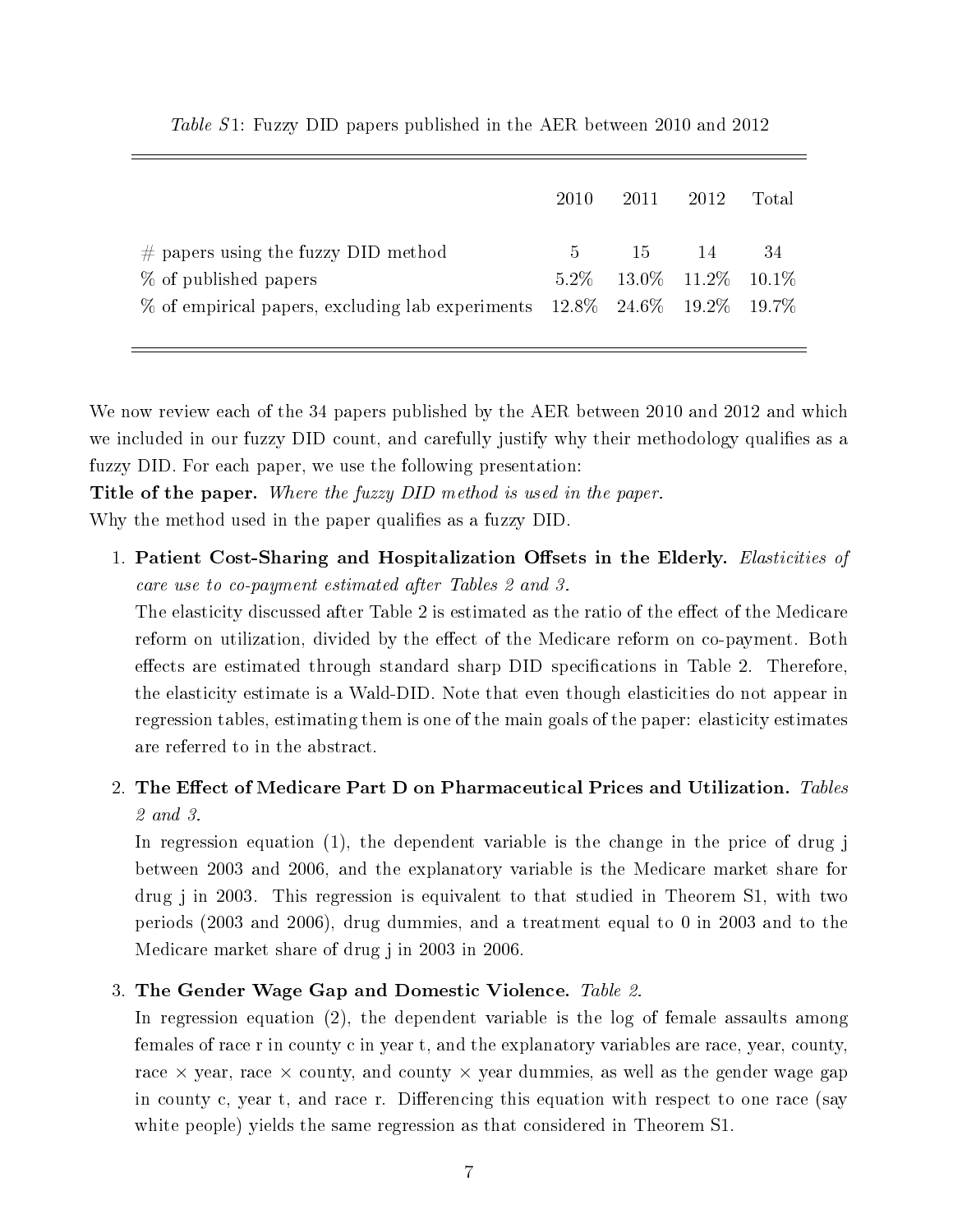### 4. Inherited Trust and Growth. Figure 4 and Table 6.

Figure 4 presents a regression of changes in income per capita from 1935 to 2000 on changes in inherited trust over the same period and a constant. This regression is equivalent to that in Theorem S1 with 2 periods, country dummies, and inherited trust as the treatment variable.

### 5. Inheritance Law and Investment in Family Firms. Table 7.

In the regressions presented in Table 7, the dependent variable is the capital expenditure of firm j in year t, and the explanatory variables are firm dummies, a dummy for whether year t is a succession period for firm j, and the interaction of this dummy with the level of investor protection in the country where firm j is located. This specification is similar to that studied in Theorem S1 with two periods (succession and no succession).

6. Trade Liberalization, Exports, and Technology Upgrading: Evidence on the Impact of MERCOSUR on Argentinian Firms. Tables 3 to 12.

In regression equation (11), the dependent variable is the change in exporting status of firm i in sector j between 1992 and 1996, and the explanatory variable is the change in trade tariffs in Brasil for products in sector j over the same period. This regression is equivalent to that studied in Theorem S1.

7. Using Loopholes to Reveal the Marginal Cost of Regulation: The Case of Fuel-Economy Standards. Table 5 column 2.

In the regression in Table 5 column (2), the dependent variable is a dummy for whether a car sold is a flexible fuel vehicle, and the explanatory variables are state and month dummies, and the percent ethanol availability in each month  $\times$  state. This regression is the same as that considered in Theorem S1.

8. What Do Trade Negotiators Negotiate About? Empirical Evidence from the World Trade Organization. Table 3, OLS columns.

In regression equations (15a) and (15b), the dependent variable is the ad valorem tariff level bound by country c on product g, while the explanatory variables are country and product fixed effects, and two treatment variables which vary at the country  $\times$  product level. These regressions are therefore the same as that considered in Theorem S1, except that they have two treatment variables.

9. Group Size and Incentives to Contribute: A Natural Experiment at Chinese **Wikipedia.** Tables 3 and 4, columns  $4-6$ .

In the regression in, say, Table 3 column (4), the dependent variable is the total number of contributions to Wikipedia by individual i at period t, regressed on individual fixed effects, a dummy for whether period t is after the Wikipedia block, and the interaction of this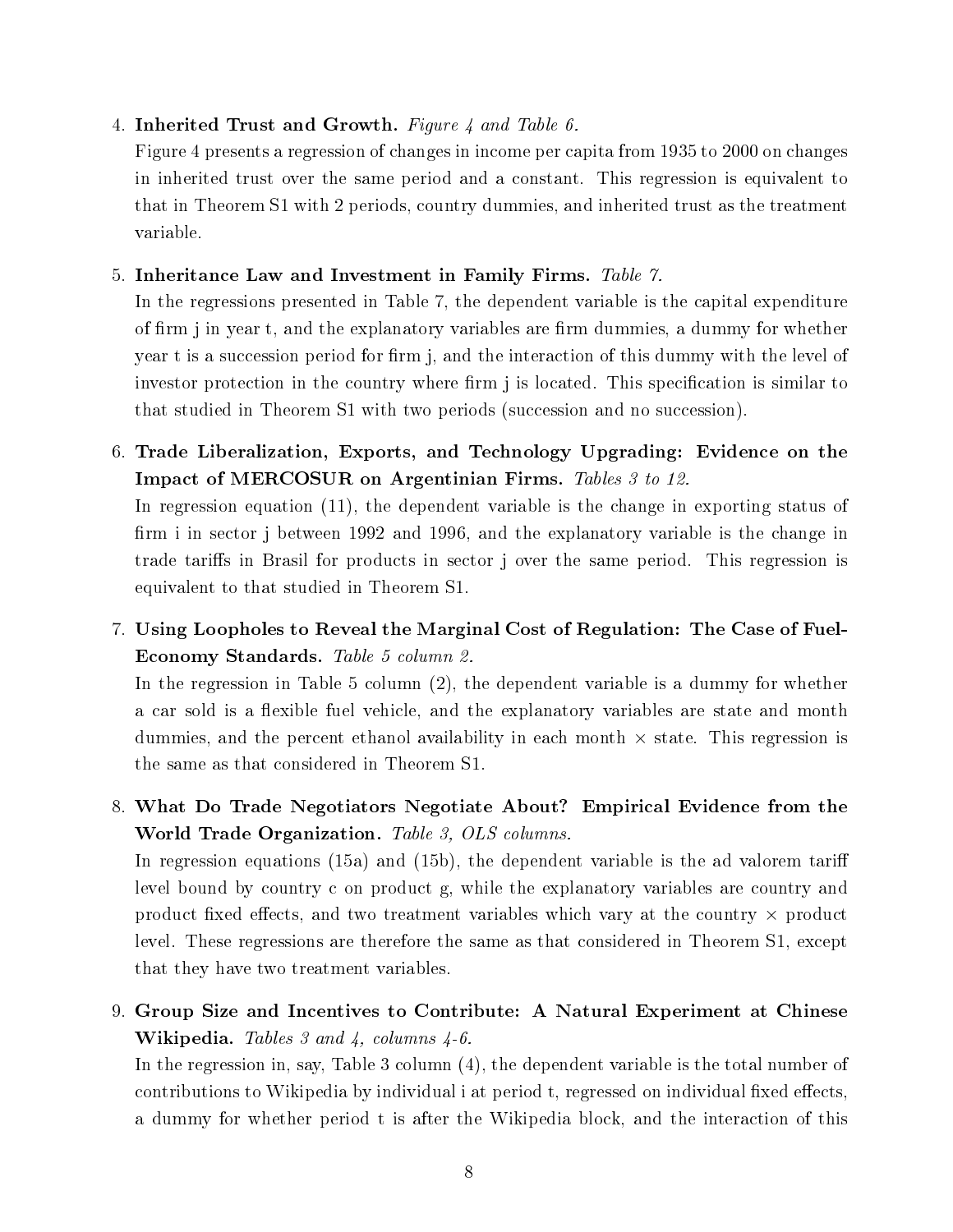dummy and a measure of social participation by individual i. This regression is the same as that considered in Theorem S1 (treatment is equal to 0 before the block, and to social participation after it).

10. Panic on the Streets of London: Police, Crime, and the July 2005 Terror Attacks. Table 2, Panel C, Columns 3-4.

In regression equation (7), the dependent variable is change in crime rates between week t and the same week one year ago in borough b, and the explanatory variables are a dummy for whether week t is around the terrorist attacks in London, and the number of police forces in borough b in week t. The interaction of the time dummy and of whether borough b belongs to Theseus operation is used as the excluded instrument for police forces. This regression is equivalent to that studied in Theorem S2 (borough fixed effects disappear because of the first differencing with respect to the previous year, something the authors do to control for seasonality).

11. The Impact of Regulations on the Supply and Quality of Care in Child Care Markets. Table 7, Columns 4 and 5.

In Regression Equation (1), the dependent variable is the outcome for market m in state s in year t, and the explanatory variables are state and year fixed effects and a measure of regulations in state s in year t. This regression is the same as that considered in Theorem S1.

12. House Prices, Home Equity-Based Borrowing, and the US Household Leverage Crisis. Tables 2 and 3.

Regression equations  $(1)$  and  $(2)$  are respectively equivalent to the second and first stages of the 2SLS regression studied in Theorem S2. Here, everything is in first differences between  $2006$  and  $2002$ . In Theorem S2 we consider the regression in levels but with fixed effects so the two specifications are equivalent. In levels, the instrument would be the elasticity interacted with the year 2006.

### 13. State Misallocation and Housing Prices: Theory and Evidence from China. Table 5, Panel A.

In regression equation (15), the dependent variable is a measure of the quantity of housing services in household i's residence in year t, while the explanatory variables are a dummy for period t being after the reform, a measure of mismatch in household i, and the interaction of the measure of mismatch and the time dummy. This specification almost perfectly coincides with that studied in Theorem S1, except that it has a measure a mismatch in household i instead of household fixed effects. If the mismatch measure can take only two values, it is easy to show that the coefficient of interest  $\alpha_1$  is equal to the DID of the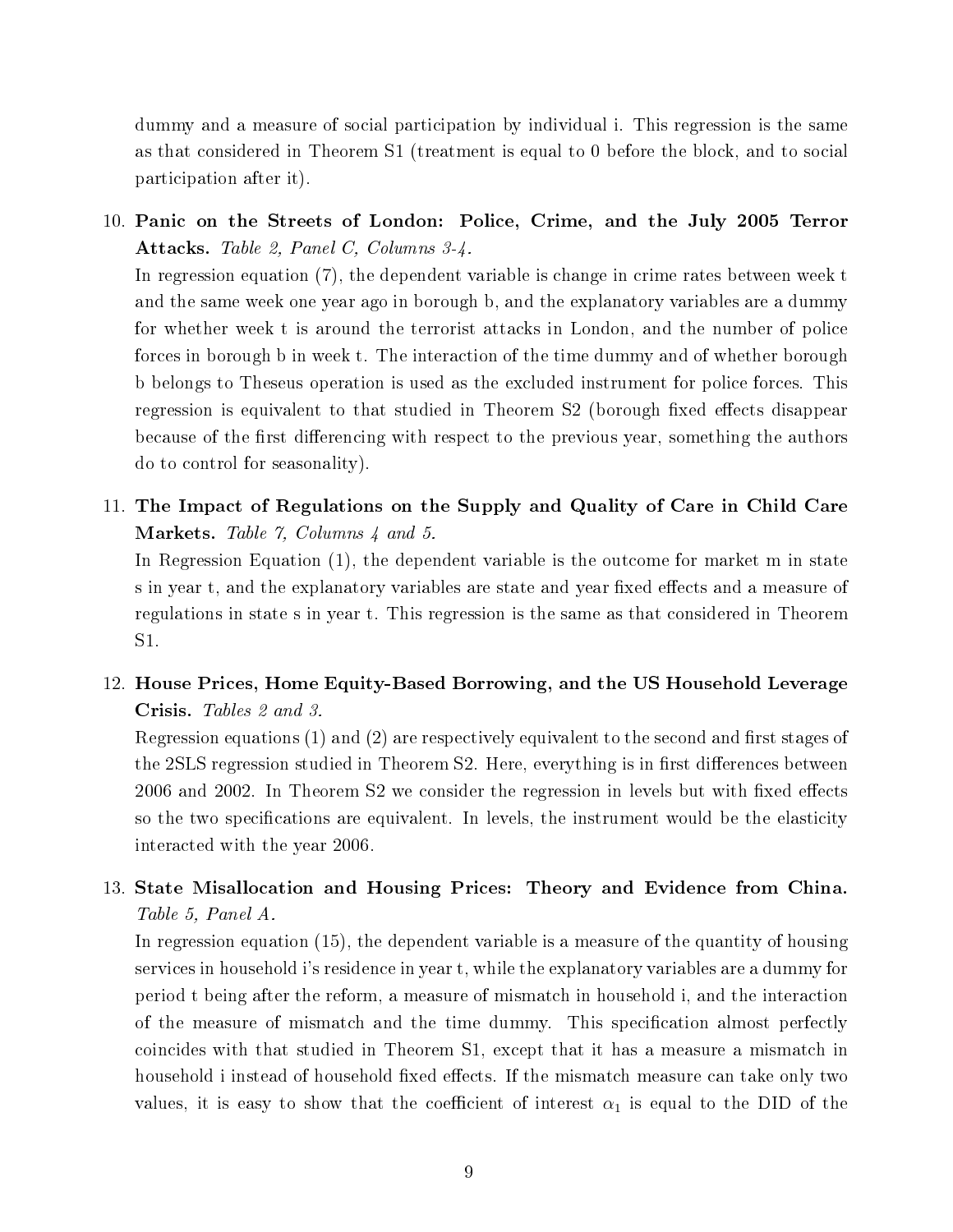outcome before and after the reform and across the two groups of households, divided by the difference between the value of mismatch in these two groups.

14. The Fundamental Law of Road Congestion: Evidence from US Cities. Table 5. In regression equation (4), the dependent variable is the change in vehicle kilometers traveled in MSA s between periods t and t-1, and the explanatory variable is the change in kilometers of roads in MSA s between periods t and t-1. This regression is almost equivalent to that considered in Theorem S1, except that it does not have time specific constants. The two regressions are equivalent if the effect of time on the outcome is linear. If that is the case, the first differences of the time effects in the equation in levels  $\delta_t - \delta_{t-1}$ are equal to each other, so estimating the first-difference regression with just one constant or with time specific constants will yield the same result.

### 15. The Consequences of Radical Reform: The French Revolution. Table 3.

In Equation (1), the dependent variable is urbanization in polity j at time t, while the explanatory variables are time and polity dummies, and the number of years of French presence in polity j interacted with the time effects. This regression is equivalent to that studied in Theorem S1.

16. School Desegregation, School Choice, and Changes in Residential Location Patterns by Race.

Table 6. In the regression presented in, say, the first column of Table 6, the dependent variable is enrolment in schools of MSA j in year t, while the explanatory variables are time and MSA effects and the value of the dissimilarity index of schools in MSA j in year t. The excluded instrument for the dissimilarity index is a dummy for whether in period t, the MSA was desegregated. This regression is the same as that studied in Theorem S2.

17. The Effects of Rural Electrification on Employment: New Evidence from South Africa. Tables  $\frac{1}{4}$  and 5 columns 5-8, Table 8 columns 3- $\frac{1}{4}$ , Table 9 column 2, and Table 10 columns 2, 4, and 6.

Regression equations  $(3)$  and  $(4)$  are respectively equivalent to the second and first stages of the 2SLS regression studied in Theorem S2. Here, everything is in first differences between the first and the second wave of the panel. In Theorem S2 we consider the regression in levels but with fixed effects so the two specifications are equivalent. In Theorem S2, the instrument would be the land gradient  $Z_j$  interacted with a dummy for the second wave of the panel.

### 18. Media and Political Persuation: Evidence from Russia. Table 3.

In regression equation (5), the dependent variable is the share of votes for party j in year t and subregion s, and the explanatory variables are subregion and time effects, and the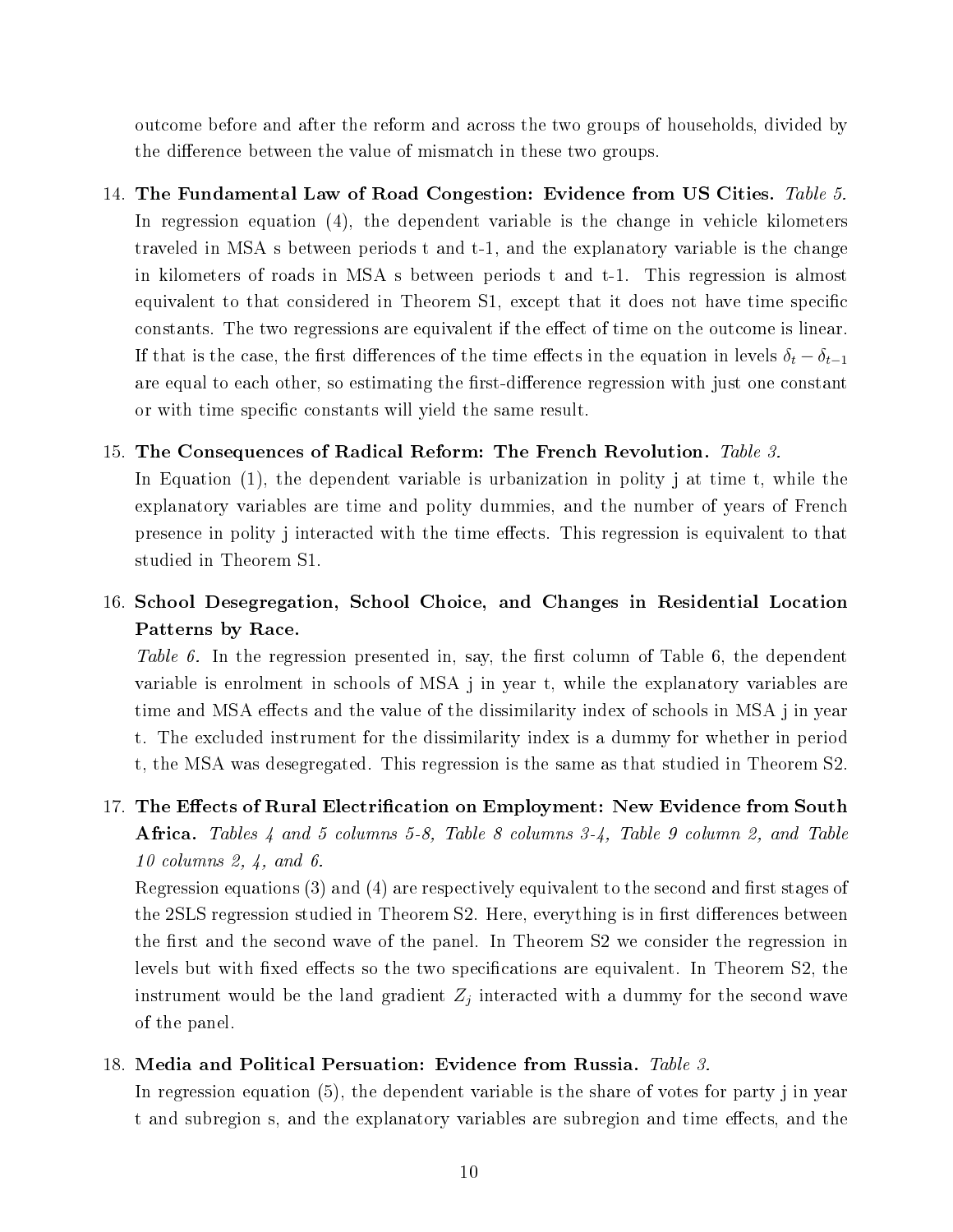NTV audience in subregion s in period t. This regression is the same as that studied in Theorem S1.

- 19. Dynamic Ineciencies in an Employment-Based Health Insurance System: Theory and Evidence. Tables 2, 3, 5, and 6, Column 3. In regression equation (7), the dependent variable is the health expenditures of individual j working in industry i in period t and region r, and the explanatory variables are individual effects, region specific time effects, and the job tenure of individual j. The death rate of establishments in industry i in period t and region r is used as an instrument for the job tenure of individual j. Within each region, the regression has time effects and individual effects, and an instrument varying only across industry  $\times$  periods cells. Even though this instrument does not have the exact same form as that in the regression studied in Theorem S2, these two regressions are close.
- 20. The Effect of Newspaper Entry and Exit on Electoral Politics. Tables 2 and 3. In regression equation (1), the dependent variable is, say, voter turnout in county c in election year t, and the explanatory variables are county fixed effects, state-year effects, and the number of newspapers in county c in year t. Within each state, this regression is the same as that studied in Theorem S1 (within each state, state-year effects become year effects).
- 21. Americans Do IT Better: US Multinationals and the Productivity Miracle. Table 2, Columns 6-8.

In the regression in, say, column 6 of Table 2, the dependent variable is the log of output per worker in firm i in period t, while the explanatory variables are firms and time fixed effects, and the log of the amount of IT capital per employee  $(\ln(C/L))$  as well as the interaction of  $\ln(C/L)$  and a dummy for whether the firm is owned by a US multinational. The coefficient of  $\ln(C/L)$  is equal to the same weighted average of Wald-DIDs as the coefficient considered in Theorem S1, within the sample of firms which are not owned by a US multinational. The coefficient of the interaction is equal to the difference between this weighted average in the sample of firms owned by a US multinational, and in the sample of those not owned by a US multinational.

### 22. Standard Setting Committees: Consensus Governance for Shared Technology Platforms. Table 4, columns 1-3.

In regression equation (5), the dependent variable is a measure of time to consensus for project i submitted to committee j, while the explanatory variables are a dummy for projects submitted to the standards track, a measure of distributional conflict, and the interaction of the standards track and distributional conflict. This specification almost coincides with that studied in Theorem S1, except that it has a measure of distributional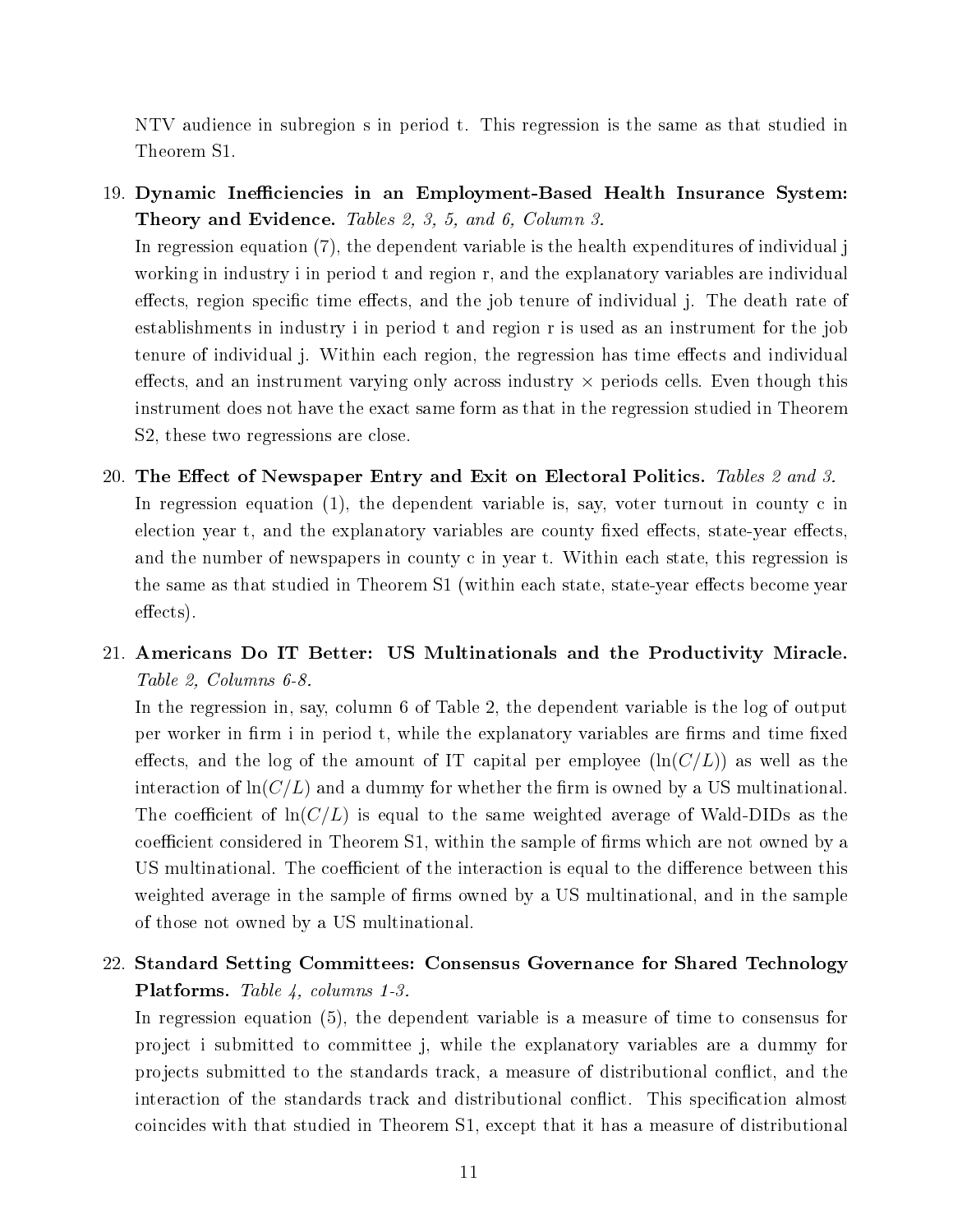conflict instead of committee fixed effects. If the measure of distributional conflict can take only two values, it is easy to show that the coefficient of interest  $\tau$  is equal to the DID of the outcome across the standards and non-standards track and the low and high value of distributional conflict, divided by the difference between the value of distributional conflict in these two groups.

### 23. Compulsory Licensing: Evidence from the Trading with the Enemy Act. Table 2, columns 3-8.

In the regression equation in the beginning of Section III, the dependent variable is the number of patents by US inventors in patent class c at period t, and the explanatory variables are patent class and time fixed effects, and the interaction of period t being after the trading with the enemy act and a measure of treatment intensity. Therefore, this regression is the same as that in Theorem S1 (treatment is equal to 0 before the act).

### 24. The Internet and Local Wages: A Puzzle. Tables 2 and 4.

In regression equation  $(1)$ , the dependent variable is the difference between log wages in 2000 and 1995 in county i, and the explanatory variable is the extent of advanced Internet investment by businesses in county i in 2000. This regression is equivalent to that in Theorem S1. Table 4 presents regressions where advanced internet investment is instrumented by a county level variable. These regressions are equivalent to that in Theorem S2.

25. Estimating the Peace Dividend: The Impact of Violence on House Prices in Northern Ireland. Table 1, columns 3 and 5-7.

In regression equation (1), the dependent variable is the price of houses in region r at time t, while the explanatory variables include region and time fixed effects, and the numbers of people killed because of the civil war in region r at time t-1. This regression is the same as that studied in Theorem S1.

### 26. Paying a Premium on Your Premium? Consolidation in the US Health Insurance Industry. Tables 2 and 5.

In regression equation (1), the dependent variable is the change of the log premium for employer e in market m in year t, and explanatory variables are time and market effects, and the change in various treatment variables (change in the fraction of self-insured employees...). This regression is the same as that studied in Theorem S1, except that it has several treatment variables. In regression equation (3), the treatment variables are instrumented by a dummy for period  $t$  being after the merger of two insurers and a market level-variable. This regression is similar to that studied in Theorem S2.

### 27. The Enduring Impact of the American Dust Bowl: Short- and Long-Run Ad-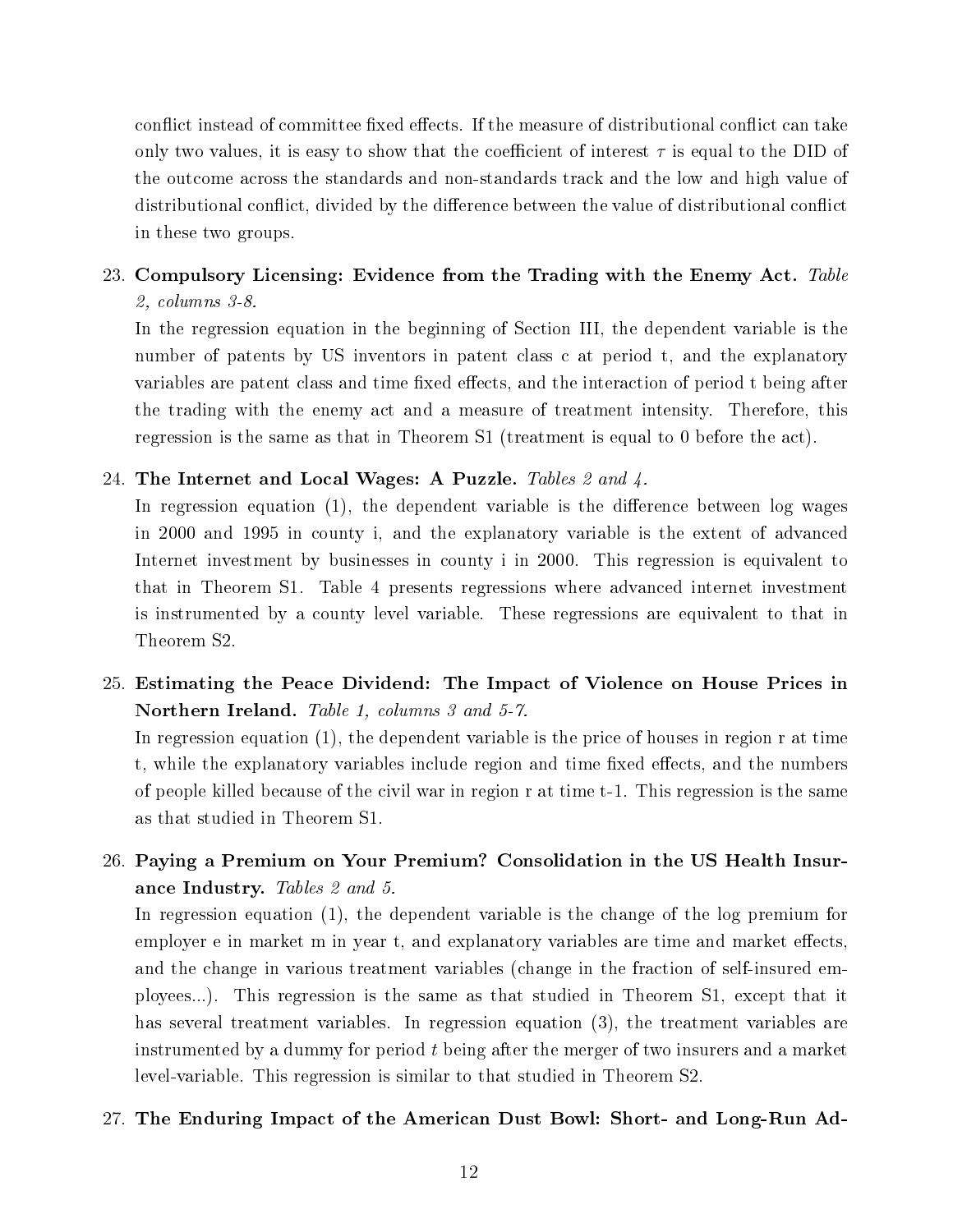justments to Environmental Catastrophe. Table 2. In regression equation  $(1)$ , the dependent variable is, say, the change in log land value in county c between period t and 1930, and the explanatory variables are state  $\times$  year effects, the share of county c in high erosion, and the share of county c in medium erosion. Within each state, this regression is equivalent to that in Theorem S1, except that it has two treatment variables.

- 28. A Rational Expectations Approach to Hedonic Price Regressions with Time-Varying Unobserved Product Attributes: The Price of Pollution. Table 5. In, say, the first regression equation in the bottom of page 1915, the dependent variable is the change in the price of house j between sales 2 and 3, and the explanatory variables are the change in various pollutants in the area around house j between sales 2 and 3. This regression is equivalent to that in Theorem S1, except that it has several treatment variables.
- 29. The Impact of Family Income on Child Achievement: Evidence from the Earned Income Tax Credit. Table 3.

In the reduced form of regression equation (4), the dependent variable is the change in test scores for child i between years a and a-1, while the explanatory variable is the change in the expected EITC income of her family based on her family income in year a-1. This regression is equivalent to that considered in Theorem S1, except that it does not have years specific intercepts. The first stage is the same regression but with the change in the income of the family of student i between years a and a-1. Overall, the 2SLS coefficient arising from regression equation (4) is a ratio of 2 weighted averages of Wald-DIDs.

30. Katrina's Children: Evidence on the Structure of Peer Effects from Hurricane Evacuees. Tables 3-6.

In regression equation (1), the dependent variable is the test score of student i in school j in grade g in year t, and the explanatory variables are grade, school, year, and grade  $\times$ year effects, and the fraction of Katrina students received by school j in grade g and year t. Within each grade, this regression is the same as that considered in Theorem S1 (within each grade, grade  $\times$  year effects become simple year effects).

### 31. The Collateral Channel: How Real Estate Shocks Affect Corporate Investment. Table 5.

In regression equation  $(1)$ , the dependent variable is the value of investment in firm i and year t divided by the lagged book value of properties, plants, and equipments (PPE), and the explanatory variables are firm and time dummies and the market value of firm i in year t divided by its lagged PPE. This regression is the same as that studied in Theorem S1.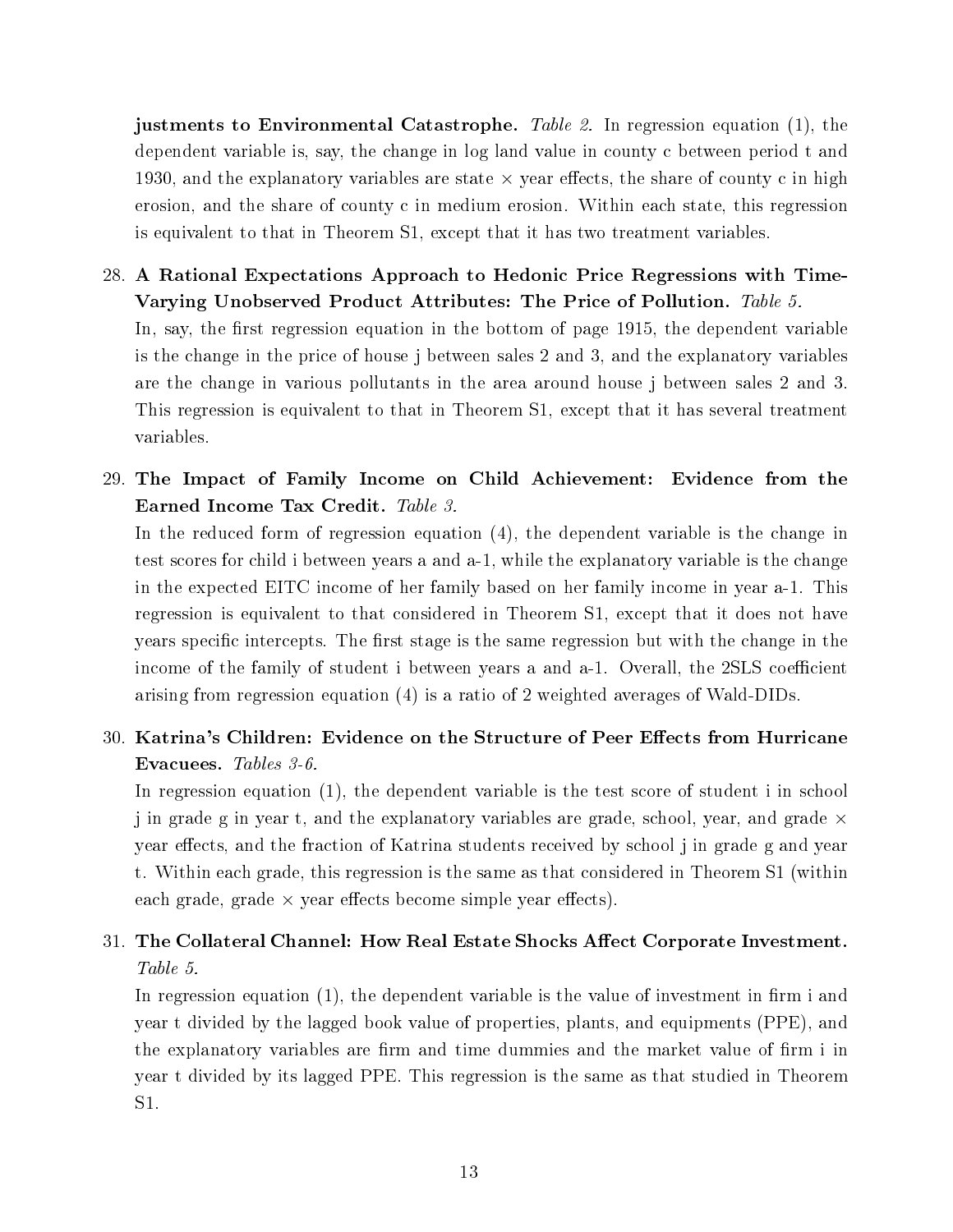32. The Spending and Debt Response to Minimum Wage Hikes. Tables 1, 2, and 5. In regression equation (1), the outcome variable is, say, income of household i at period t, and the explanatory variables include household and time dummies, and the minimum wage in the state where household i lives in period t. This regression is the same as that considered in Theorem S1.

### 33. Exports, Export Destinations, and Skills. Table 5.

In regression equation (7), the dependent variable is a measure of skills in the labor force employed by company i in industry j at period t, and the explanatory variables are firm and industry  $\times$  time dummies, the ratio of exports to sales in firm i at period t, and the share of firm exports to high income destinations over total exports. To instrument this variable, the authors use a dummy for the years 1999 or 2000 (a large devaluatation happened in Brazil in 1999) interacted with the share of exports of firm i to Brazil in 1998. This specification is very similar to that studied in Theorem S2.

### 34. Political Aid Cycles. Table 3, columns 4 and 5, and Tables 4 and 5.

In regression equation (2), the dependent variable is the amount of donations received by receiver r from donor d in year t, and the explanatory variables are donor  $\times$  receiver dummies, a dummy for whether there is an election in country r in year t, a measure of alignment between the ruling political parties in countries r and d, and the interaction of the election dummy and the measure of alignment. This specification is very close to that studied in Theorem S1, with units of observation being pairs of donors and receivers.

### 2 Inference in the partially identified case

In this section, we show how to draw inference on the bounds given in the second statements of Theorems 3.2 and 3.3 in de Chaisemartin & D'Haultfœuille (2015). We adopt the same notations hereafter. In order for the bounds to be finite, we assume that  $\mathcal{S}(Y) = [y, \overline{y}]$  with  $-\infty < y < \overline{y} < +\infty$ . We also suppose for simplicity that y and  $\overline{y}$  are known by the researcher.<sup>3</sup> If not, they can respectively be estimated by  $\min_{i=1...n} Y_i$  and  $\max_{i=1...n} Y_i$ , and Theorem S3 below remains valid under regularity conditions on  $F_{Y_{d01}}$  at these boundaries.

First, let us consider the Wald-TC bounds. Let  $\widehat{\lambda}_{0d} = \frac{P(D_{01}=d)}{\widehat{P}(D_{00}=d)}$  $\frac{P(D_{01}=d)}{\widehat{P}(D_{00}=d)}, \ \widehat{\lambda}_{1d} = \frac{P(D_{11}=d)}{\widehat{P}(D_{10}=d)}$  $P(D_{10}=d)$ , and

$$
\begin{aligned}\n\widehat{\underline{F}}_{d01}(y) &= M_0 \left[ 1 - \widehat{\lambda}_{0d} (1 - \widehat{F}_{Y_{d01}}(y)) \right] - M_0 (1 - \widehat{\lambda}_{0d}) \mathbb{1} \{ y < \overline{y} \}, \\
\widehat{\overline{F}}_{d01}(y) &= m_1 \left[ \widehat{\lambda}_{0d} \widehat{F}_{Y_{d01}}(y) \right] + (1 - m_1(\widehat{\lambda}_{0d})) \mathbb{1} \{ y \ge \underline{y} \}.\n\end{aligned}
$$

<sup>&</sup>lt;sup>3</sup>In particular, we estimate  $F_{Y_{dgt}}^{-1}(0)$  and  $F_{Y_{dgt}}^{-1}(1)$  by y and  $\overline{y}$  respectively. The definition of  $\widehat{F}_{Y_{dgt}}^{-1}(\tau)$  for  $\tau \in (0,1)$  remains the same as in Section 5 of de Chaisemartin & D'Haultfœuille (2015).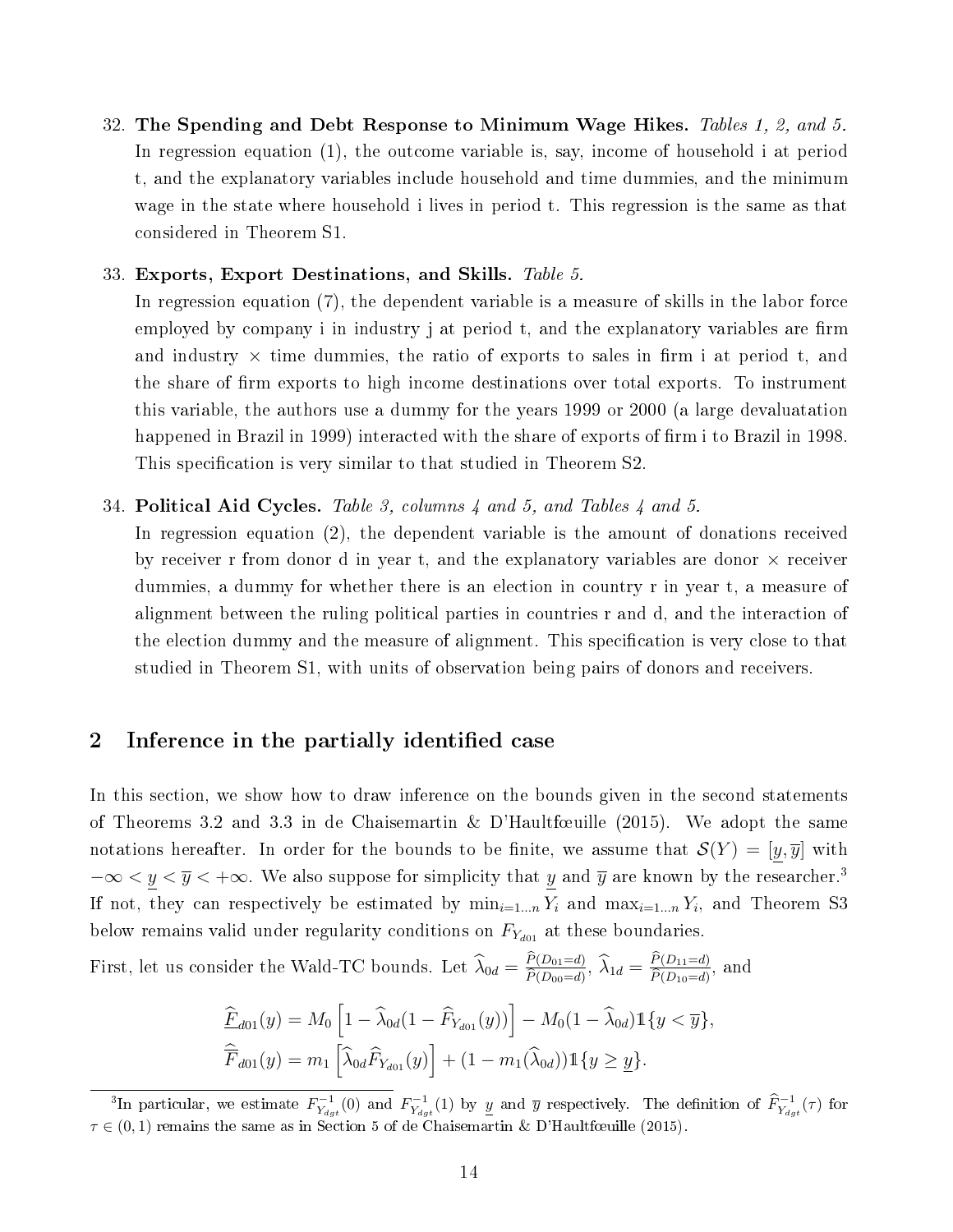Then define

$$
\widehat{\underline{\delta}}_d = \int y d\widehat{F}_{d01}(y) - \frac{1}{n_{d00}} \sum_{i \in \mathcal{I}_{d00}} Y_i, \quad \widehat{\overline{\delta}}_d = \int y d\underline{\widehat{F}}_{d01}(y) - \frac{1}{n_{d00}} \sum_{i \in \mathcal{I}_{d00}} Y_i.
$$

Finally, we estimate the bounds by

$$
\widehat{W}_{TC} = \frac{\frac{1}{n_{11}} \sum_{i \in \mathcal{I}_{11}} Y_i - \frac{1}{n_{10}} \sum_{i \in \mathcal{I}_{10}} \left[ Y_i + \widehat{\overline{\delta}}_{D_i} \right]}{\frac{1}{n_{11}} \sum_{i \in \mathcal{I}_{11}} D_i - \frac{1}{n_{10}} \sum_{i \in \mathcal{I}_{10}} D_i}, \quad \widehat{W}_{TC} = \frac{\frac{1}{n_{11}} \sum_{i \in \mathcal{I}_{11}} Y_i - \frac{1}{n_{10}} \sum_{i \in \mathcal{I}_{10}} \left[ Y_i + \widehat{\overline{\delta}}_{D_i} \right]}{\frac{1}{n_{11}} \sum_{i \in \mathcal{I}_{11}} D_i - \frac{1}{n_{10}} \sum_{i \in \mathcal{I}_{10}} D_i}.
$$

Now let us turn to the Wald-CIC bounds. For  $d \in \{0, 1\}$ , let

$$
\widehat{\underline{T}}_d = M_{01} \left( \frac{\widehat{\lambda}_{0d} \widehat{F}_{Y_{d01}} - \widehat{H}_d^{-1} (\widehat{\lambda}_{1d} \widehat{F}_{Y_{d11}})}{\widehat{\lambda}_{0d} - 1} \right), \, \widehat{\overline{T}}_d = M_{01} \left( \frac{\widehat{\lambda}_{0d} \widehat{F}_{Y_{d01}} - \widehat{H}_d^{-1} (\widehat{\lambda}_{1d} \widehat{F}_{Y_{d11}} + (1 - \widehat{\lambda}_{1d}))}{\widehat{\lambda}_{0d} - 1} \right),
$$
\n
$$
\widehat{G}_d(T) = \widehat{\lambda}_{0d} \widehat{F}_{Y_{d01}} + (1 - \widehat{\lambda}_{0d}) T, \, \widehat{C}_d(T) = \frac{\widehat{\lambda}_{1d} \widehat{F}_{Y_{d11}} - \widehat{H}_d \circ \widehat{G}_d(T)}{\widehat{\lambda}_{1d} - 1}.
$$

We then estimate the bounds on  $F_{Y_{11}(d)|S_1}$  by

$$
\widehat{F}_{CIC,d}(y) = \sup_{y' \le y} \widehat{C}_d \left( \widehat{T}_d \right)(y'), \quad \widehat{\overline{F}}_{CIC,d}(y) = \inf_{y' \ge y} \widehat{C}_d \left( \widehat{\overline{T}}_d \right)(y').
$$

Therefore, to estimate bounds for the LATE and LQTE, we use

$$
\widehat{\underline{W}}_{CIC} = \int y d\widehat{\overline{F}}_{CIC,1}(y) - \int y d\underline{\widehat{F}}_{CIC,0}(y), \quad \widehat{\overline{W}}_{CIC} = \int y d\underline{\widehat{F}}_{CIC,1}(y) - \int y d\widehat{\overline{F}}_{CIC,0}(y),
$$

$$
\widehat{\underline{\tau}}_q = \widehat{\overline{F}}_{CIC,1}^{-1}(q) - \widehat{\underline{F}}_{CIC,0}^{-1}(q), \quad \widehat{\overline{\tau}}_q = \widehat{\underline{F}}_{CIC,1}^{-1}(q) - \widehat{\overline{F}}_{CIC,0}^{-1}(q).
$$

Hereafter, we define  $q = \overline{F}_{CIC,0}(y), \, \overline{q} = \underline{F}_{CIC,0}(\overline{y}), \, q_1 = [\lambda_{11} F_{Y_{111}} \circ F_{Y_{10}}^{-1}]$  $\frac{1}{Y_{101}}(\frac{1}{\lambda_0}$  $\frac{1}{\lambda_{01}}$ ) – 1]/[ $\lambda_{11}$  – 1] and  $q_2 = [\lambda_{11} F_{Y_{111}} \circ F_{Y_{10}}^{-1}]$  $Y_{Y_{101}}^{-1}(1-1/\lambda_{01})]/[\lambda_{11}-1]$ . Our results rely on the following assumptions.

Assumption S1 (Technical conditions for inference with TC bounds)

- 1.  $\mathcal{S}(Y) = [y, \overline{y}]$  with  $-\infty < y < \overline{y} < +\infty$ .
- 2.  $\lambda_{00} \neq 1$  and for  $d \in \{0,1\}$ , the equation  $F_{d01}(y) = 1/\lambda_{d0}$  admits at most one solution.

Assumption S1 allows for continuous or discrete outcome variables. In the case of a discrete variable, the equation  $F_{d01}(y) = 1/\lambda_{d0}$  will have no solution, except if there is a point in the support of  $Y_{d01}$  at which  $F_{d01}(y)$  is exactly equal to  $1/\lambda_{d0}$ . Therefore, Assumption 1 rules out only very rare scenarios. In the continuous case, the equation  $F_{d01}(y) = 1/\lambda_{d0}$  will have a unique solution if, e.g.,  $F_{d01}$  is strictly increasing on its support.

Assumption S2 (Technical conditions for inference with CIC bounds)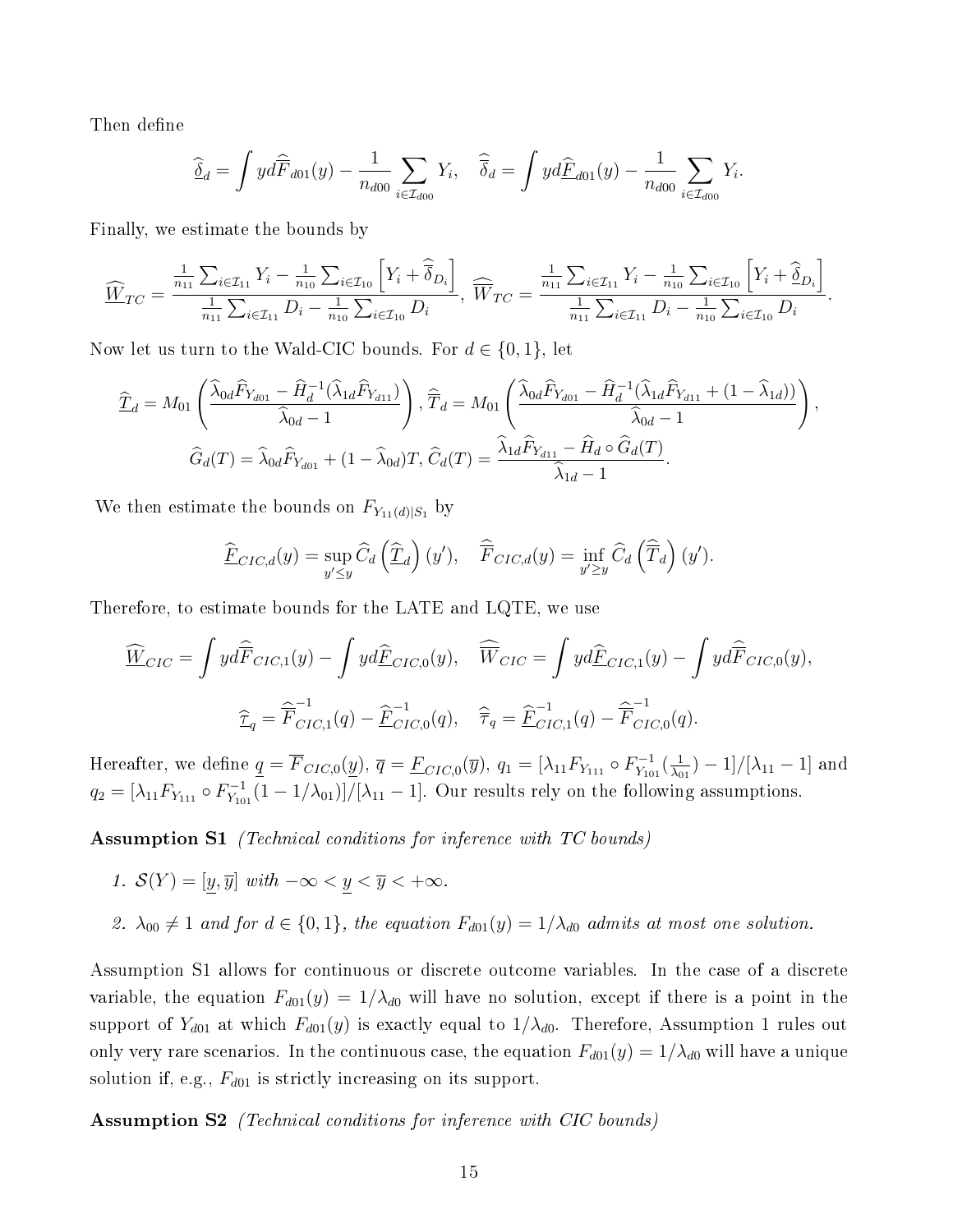- 1.  $\lambda_{00} \neq 1$  and  $q < \overline{q}$ .
- 2.  $\underline{F}_{CIC,d}$  and  $\overline{F}_{CIC,d}$  are strictly increasing on  $\underline{S}_d = [\underline{F}_{CIC,d}^{-1}(\underline{q}), \underline{F}_{CIC,d}^{-1}(\overline{q})]$  and  $\overline{\mathcal{S}}_d$  =  $[\overline{F}_{CIC, d}^{-1}(q), \overline{F}_{CIC, d}^{-1}(\overline{q})]$  respectively. Their derivatives are strictly positive whenever they exist.

The condition  $q < \bar{q}$  in Assumption S2 is automatically satisfied when  $\lambda_{00} > 1$ , because then the bounds are proper cdfs so  $q = 0$  and  $\bar{q} = 1$ . When  $\lambda_{00} < 1$  and Assumption 9 holds, one can show that it is satisfied when  $\lambda_{10} < H_0(\lambda_{00}) - H_0(1 - \lambda_{00})$ . The larger the increase of the treatment rate in the treatment group and the smaller the increase in the control group, the more this condition is likely to hold.<sup>4</sup> The strict monotonicity requirement is only a slight reinforcement of Assumption 9. When  $\lambda_{00} < 1$ ,  $\underline{F}_{CIC,0}$  and  $\overline{F}_{CIC,0}$  satisfy Assumption S2 when  $H_0(\lambda_{00}F_{001}) - \lambda_{10}F_{011}$  and  $H_0(\lambda_{00}F_{001} + 1 - \lambda_{00}) - \lambda_{10}F_{011}$  have positive derivatives on  $\mathcal{S}(Y)$ . If  $H_0$  is equal to the identity function, this will hold if the ratio of the derivatives of  $F_{011}$  and  $F_{001}$ is strictly lower than  $\frac{\lambda_{00}}{\lambda_{10}}$ . Hence, here as well, the larger the increase of the treatment rate in the treatment group and the smaller the increase in the control group, the more this condition is likely to hold. It is possible to derive similar sufficient conditions for Assumption S2 to hold in the three other possible cases  $(E_{CIC,0}$  and  $\overline{F}_{CIC,0}$  when  $\lambda_{00} > 1$ ,  $E_{CIC,1}$  and  $\overline{F}_{CIC,1}$  when  $\lambda_{00}$  < 1, and  $\overline{F}_{CIC,1}$  and  $\overline{F}_{CIC,1}$  when  $\lambda_{00} > 1$ ). We refer the reader to the proof of Lemma S6 for more details.

Theorem S3 establishes the asymptotic normality of the estimated bounds of  $\Delta$  and  $\tau_q$  for  $q \in \mathcal{Q}$ , with  $\mathcal{Q} = (q, \overline{q}) \setminus \{q_1, q_2\}$  when  $\lambda_{00} > 1$  and  $\mathcal{Q} = (0, 1)$  when  $\lambda_{00} < 1$ .

Theorem S3 Assume that Model (1) and Assumptions 1-2 and 12 hold.

- If Assumptions 5 and S1 also hold, then  $(\widehat{W}_{TC} \underline{W}_{TC}, \widehat{\overline{W}}_{TC} \overline{W}_{TC})$  are asymptotically normal. Moreover, the bootstrap is consistent for both.
- If Assumptions 6-7, 9, 13 and S2 hold, then  $(\underline{W}_{CIC} \underline{W}_{CIC}, W_{CIC} W_{CIC})$  and  $(\widehat{\mathcal{I}}_q \widehat{\mathcal{I}}_q)$  $\tau_q, \widehat{\tau}_q - \overline{\tau}_q$ ), for  $q \in \mathcal{Q}$ , are asymptotically normal. Moreover, the bootstrap is consistent for both.

For the CIC bounds, we restrict q to  $\mathcal Q$  when  $\lambda_{00} < 1$  because the estimated bounds on  $\tau_q$  are not root-n consistent and asymptotically normal for every  $q$ . First, the estimated bounds are equal to the true bounds with probability approaching one for  $q < q$  or  $q > \overline{q}$ , because basically, the true bounds put mass at the boundaries y or  $\bar{y}$ .<sup>5</sup> Second, the bounds may exhibit kinks at  $q_1$  and  $q_2$ , which also leads to asymptotic non-normality of  $\widehat{\tau}_q$  and  $\widehat{\overline{\tau}}_q$ . On the other hand,

<sup>&</sup>lt;sup>4</sup>Note that this equation is automatically satisfied when  $\lambda_{00} = 1$ .

 $5A$  similar conclusion holds if y or  $\overline{y}$  are estimated rather than known by the researcher: the estimators are n consistent and not asymptotically normal.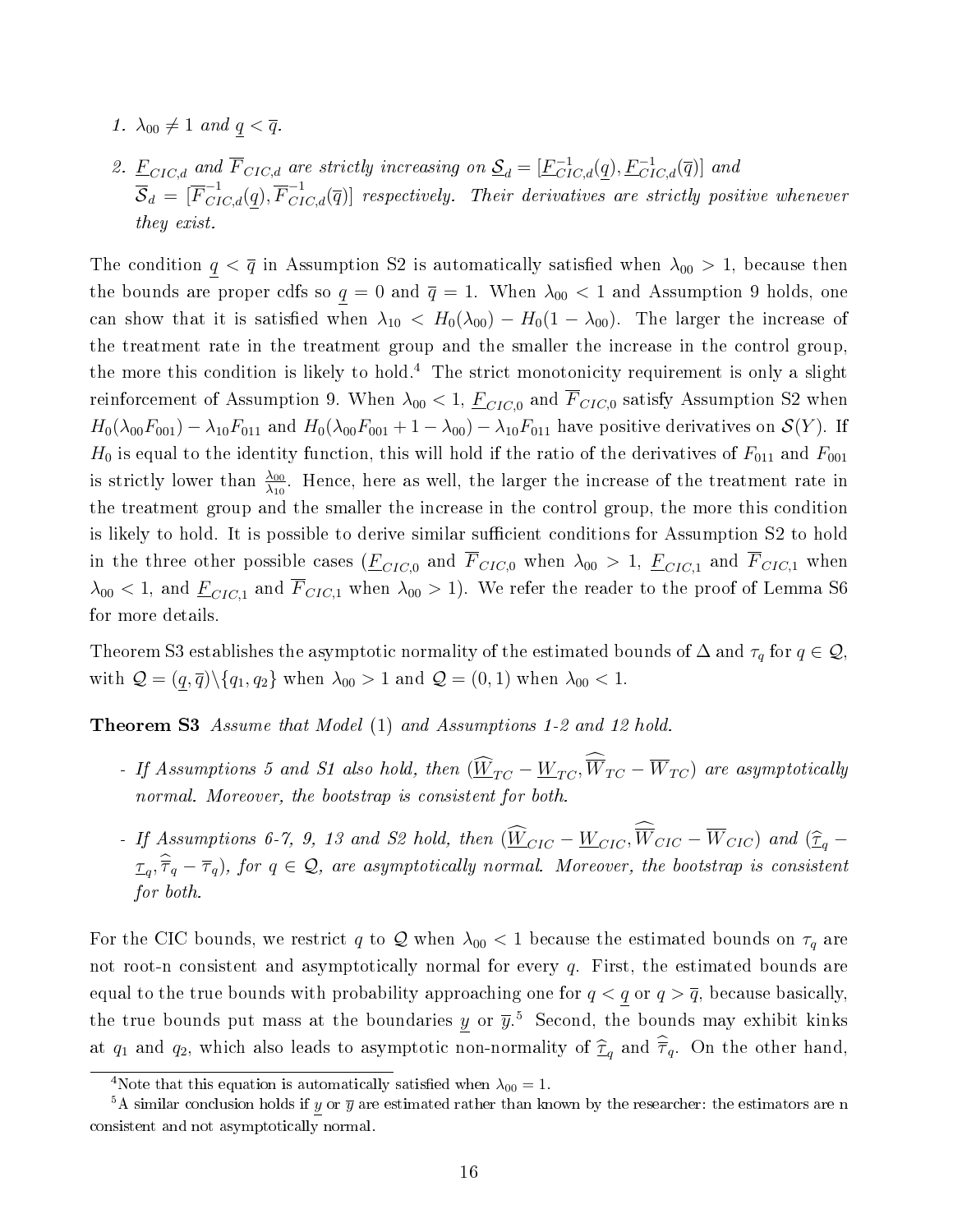when  $\lambda_{00} > 1$ , asymptotic normality holds for every  $q \in (0,1)$ : the bounds on  $F_{Y_{11}(d)|S_1}$  are not defective cdfs, and they do not exhibit kinks, except possibly at the boundaries of their support.

Theorem S3 can be used to construct confidence intervals on  $\Delta$  and  $\tau_q$  as follows. Let us focus on the Wald-TC bounds on  $\Delta$ , the reasoning being similar for other bounds and parameters. If we know ex-ante that partial identification holds or, equivalently, that  $\lambda_{00} \neq 1$ , we can follow Imbens & Manski (2004) and use the lower bound of the one-sided confidence interval of level  $1 - \alpha$  on  $\underline{W}_{TC}$  and the upper bound of the one-sided confidence interval of level  $1 - \alpha$  on  $\overline{W}_{TC}$ . However, in practice we rarely know ex-ante whether  $\lambda_{00} = 1$  or not. This is an important issue, since the estimators and the way confidence intervals are constructed differ in the two cases. To address this issue, we propose a procedure which yields confidence intervals with desired asymptotic coverage in both cases. Let  $\hat{\sigma}_{\lambda_{00}}$  denote an estimator of the variance of  $\hat{\lambda}_{00}$ . Our procedure has three steps:

- 1. Compare  $t_{\lambda_{00}} =$  $\frac{\lambda_{00}-1}{\sim}$  $\widehat{\sigma}_{\lambda_{00}}$ to some sequence  $(c_n)_{n \in \mathbb{N}}$  satisfying  $c_n \to +\infty$  and  $\frac{c_n}{\sqrt{n}} \to 0$ .
- 2. If  $t_{\lambda_{00}} \leq c_n$ , form confidence intervals for  $\Delta$  using the point identification results.
- 3. If  $t_{\lambda_{00}} > c_n$ , form confidence intervals for  $\Delta$  using the partial identification results.

This procedure yields pointwise valid confidence intervals, because comparing  $|t_{\lambda_{00}}|$  to  $c_n$  instead of a fixed critical value ensures that asymptotically, the probability of conducting inference under the wrong maintained assumption vanishes to 0. An inconvenient of this procedure is that it relies on the choice of a tuning parameter, the sequence  $(c_n)_{n\in\mathbb{N}}$ . Note that many procedures recently suggested in the moment inequality literature also share this inconvenient (see Andrews & Soares, 2010 or Chernozhukov et al., 2013). Also, it is unclear whether the condence interval  $CI_{1-\alpha}$  resulting from that procedure is uniformly valid, i.e. whether it satisfies

$$
\lim_{n \to \infty} \inf_{P \in \mathcal{P}_0} \inf_{\Delta \in [\underline{W}_{TC}, \overline{W}_{TC}]} P(\Delta \in CI_{1-\alpha}) \ge 1 - \alpha,
$$

where  $P_0$  denotes a set of distributions of  $(D, G, T, Y)$ . Uniformly valid confidence intervals on partially identified parameters have for instance been proposed by Imbens & Manski  $(2004)$ , Andrews & Soares (2010), Andrews & Barwick (2012), Chernozhukov et al. (2013), and Romano et al. (2014). However, to the best of our knowledge none of the existing procedure applies to our context. The solutions suggested by Imbens & Manski (2004) or Stoye (2009) require that the bounds converge uniformly towards normal distributions. But as our bounds involve the kinked functions  $m_1(\lambda_{0d})$  and  $M_0(1-\lambda_{0d})$ , their estimator is not asymptotically normal when  $\lambda_{00} = 1$ . The literature on moment inequality models does not apply either. One can for instance show that under Assumptions 1, 2, and 5, our parameter of interest  $\Delta$  satisfies a moment inequality model with four moment inequalities. However, the moments depend on preliminary estimated parameters that once again, do not have an asymptotically normal distribution when  $\lambda_{00} = 1$ ,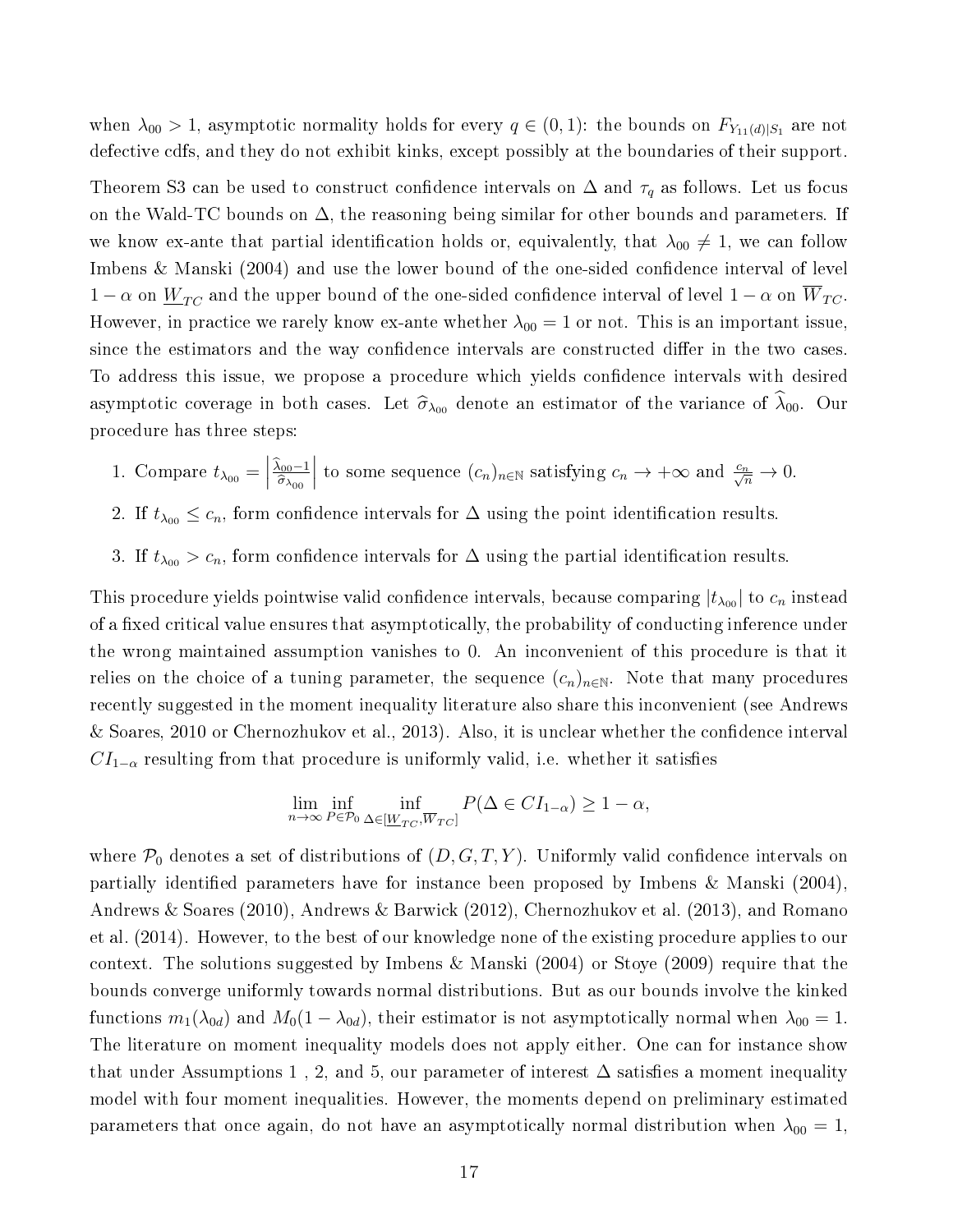thus violating the requirements of, e.g., Andrews & Soares (2010) and Andrews & Barwick (2012).

### 3 Supplementary applications

#### 3.1 Effects of newspapers on electoral participation in the US

Gentzkow et al. (2011) study the effect of newspapers on electoral participation in the US. They estimate OLS regressions of the change in turnout between consecutive elections in county c on election dummies and the change of the number of daily newspapers available in county c. In column 2 of their Table 2, they find that one additional newspaper increases turnout by  $0.26$ percentage points in US presidential elections from 1872 to 1928. Their regression specification is exactly equivalent to that studied in Theorem S1. We estimate the weights  $w_{gt}^b$  in this application, and find that treatment effects in 32% of county  $\times$  election cells receive a negative weight, and that negative weights sum up to  $-0.27$ . The validity of their coefficient therefore relies on the assumption that the effect of newspapers on turnout is constant over time and across counties.

To avoid relying on that assumption, we use a first estimator inspired from the weighted sum of Wald-DIDs in the first point of Theorem 4.1. As the authors include state-year effects in their specifications, we slightly modify our estimator to also allow for differential trends across states. Our estimator is obtained in five steps. First, for each election the sets of counties  $\mathcal{G}_{st}$ ,  $\mathcal{G}_{it}$ , and  $\mathcal{G}_{dt}$  are respectively defined as counties where the number of newspapers remains stable, increases, and decreases between elections  $t-1$  and t. Second, we restrict the sample to counties in  $\mathcal{G}_{st}$  or  $\mathcal{G}_{it}$  and estimate a 2SLS regression of the change in turnout between elections  $t - 1$  and t on state dummies and the change in the number of newspapers. The instrument for the change in newspapers is a dummy for counties in  $\mathcal{G}_{it}$ . Let  $\beta_{DID}(1,0,t)$  denote the coefficient of the change in newspapers in this regression. Without the state dummies, we would have  $\beta_{DID}(1,0,t) = W^*_{DID}(1,0,t)$ . Therefore,  $\beta_{DID}(1,0,t)$  is a modified version of  $W^*_{DID}(1,0,t)$  allowing for state-specific trends. Third, we restrict the sample to counties in  $\mathcal{G}_{st}$  or  $\mathcal{G}_{dt}$  and estimate a 2SLS regression of the change in turnout between elections  $t-1$ and  $t$  on state dummies and the change in the number of newspapers. The instrument for the change in newspapers is a dummy for counties in  $\mathcal{G}_{dt}$ . Here as well, the coefficient of the change in newspapers  $\beta_{DID}(-1,0,t)$  is a modified version of  $W^*_{DID}(-1,0,t)$  allowing for state-specific trends. Fourth, we estimate the weights  $w_t$  and  $w_{10|t}$  allowing for state-specific trends. We repeat these steps for each election and our estimator is finally equal to

$$
\beta_{DID} = \sum_{t=0}^{16} w_{1872+4t} (w_{10|1872+4t} \beta_{DID}(1, 0, 1872 + 4t) + (1 - w_{10|1872+4t}) \beta_{DID}(-1, 0, 1872 + 4t)).
$$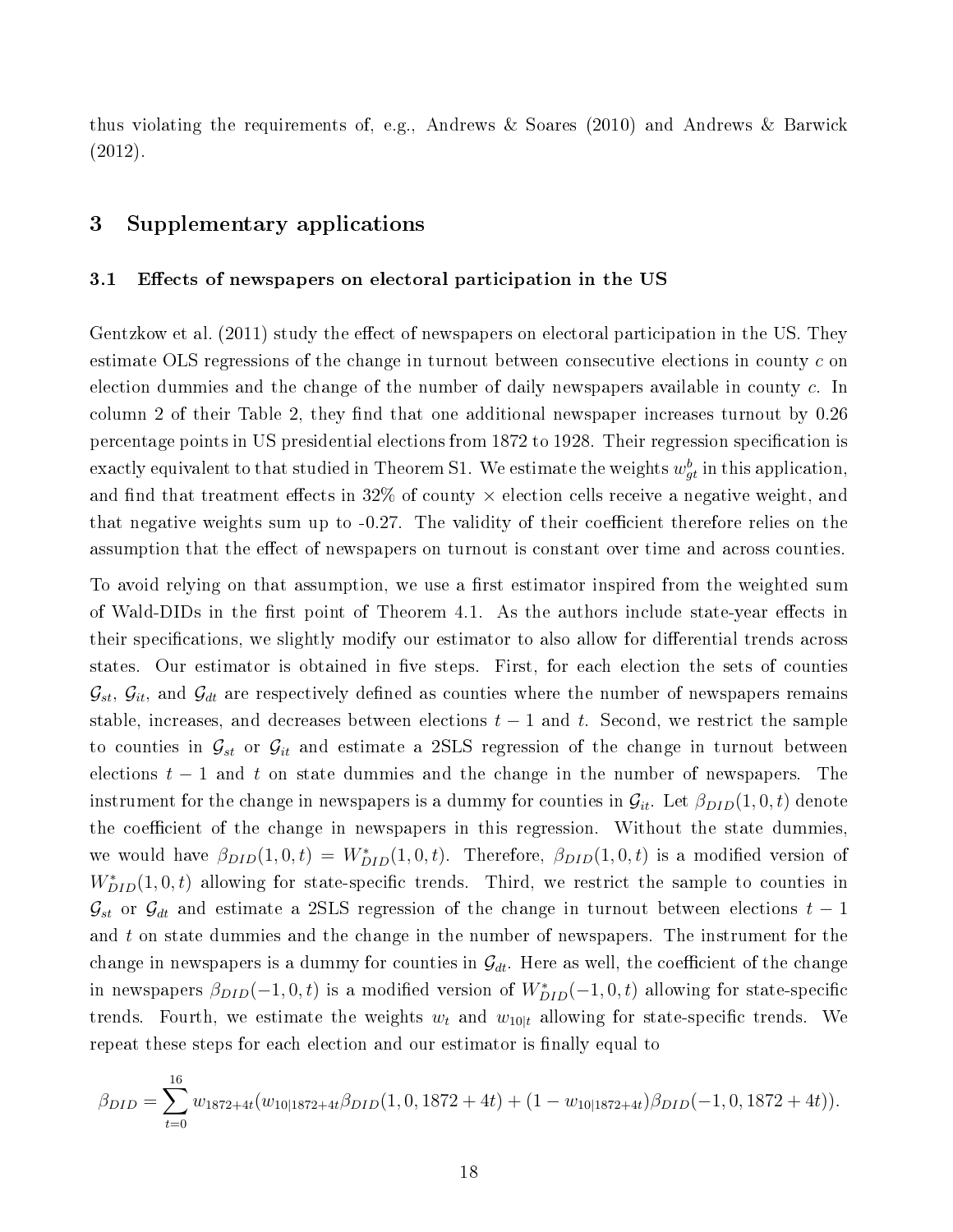This estimator does not rely on any constant treatment effect assumption, because it only uses counties where the number of newspapers is stable as controls.

However, this estimator still requires that the effect of newspapers on turnout do not vary over time (Assumption 4 in the main paper). In this context, this assumption is not warranted. Historians have shown that in the end of the 19th century, alternative ways of communicating information such as radio stations, telegraphic lines, and telephonic lines quickly developed in the US, thus ending the print monopoly of mass media (see White, 2003). This might have reduced the effects of newspapers. In their Table 5, the authors give suggestive evidence of this by showing that their regression coefficients diminish over time. To avoid relying on that assumption, we use a second estimator  $\beta_{TC}$ .  $\beta_{TC}$  closely resembles the weighted sum of Wald-TCs we introduced in the second point of Theorem 4.1, except that we allow for statespecific trends in each of the regressions we estimate to compute this weighted sum.<sup>67</sup> On the other end, estimating a Wald-CIC type of estimator while controlling for state-specific trends appears difficult. For each pairs of consecutive elections, there are many states where only few counties had, say, 2 newspapers at both elections. This makes it impossible to estimate the quantile-quantile transforms  $Q_d$  within-state.<sup>8</sup> We could estimate a weighted average of Wald-CIC estimators without controlling for state-specific trends, but we prefer to remain as close as possible to the authors' original specification

Results are presented in Table 2 below.  $\beta_{DID}$  is close to the estimator in Gentzkow et al. (2011). On the other hand,  $\beta_{TC}$  is almost twice as large and is significantly different from their estimator (t-stat=2.05). It is also significantly different from  $\beta_{DID}$  at the 10% level (t-stat=1.72). To reconstruct the change in turnout that a county in  $\mathcal{G}_{it}$  or  $\mathcal{G}_{dt}$  would have experienced if its number of newspapers had not changed,  $\beta_{DID}$  uses all counties in the same state and in  $\mathcal{G}_{st}$ . To reconstruct this counterfactual trend,  $\beta_{TC}$  only uses counties in the same state, in  $\mathcal{G}_{st}$ , and with the same number of newspapers in period  $t-1$  as the county in  $\mathcal{G}_{it}$  or  $\mathcal{G}_{dt}$ . The fact that  $\beta_{TC}$ and  $\beta_{DID}$  substantially differ indicates that among counties in  $\mathcal{G}_{st}$ , those with different numbers of newspapers experience different evolutions of their turnouts.  $\beta_{DID}$  and  $\beta_{TC}$  rely on different "common trends" assumptions between counties. But challenging one while defending the other seems difficult as these two assumptions are substantively very close. On the other hand,  $\beta_{TC}$ does not require that the effect of newspapers on turnout be constant over time, an assumption

 $6\,\mathrm{Using}$  directly the two weighted sums we introduced in the first and second points of Theorem 4.1 increases even further the difference between our estimators and that of Gentzkow et al. (2011).

<sup>&</sup>lt;sup>7</sup>Only 18% of county  $\times$  election cells have 3 newspapers or more, and only 9% have 4 or more. To estimate the numerators of our Wald-TCs, we group the number of newspapers into 4 categories: 0, 1, 2, and more than 3. Results remain unchanged if we instead group the number of newspapers into 5 categories: 0, 1, 2, 3, and more than 4.

<sup>&</sup>lt;sup>8</sup>On the other hand, this does not prevent us from estimating the additive shifts  $\delta_d$  within-state, which we use in our Wald-TC type of estimator.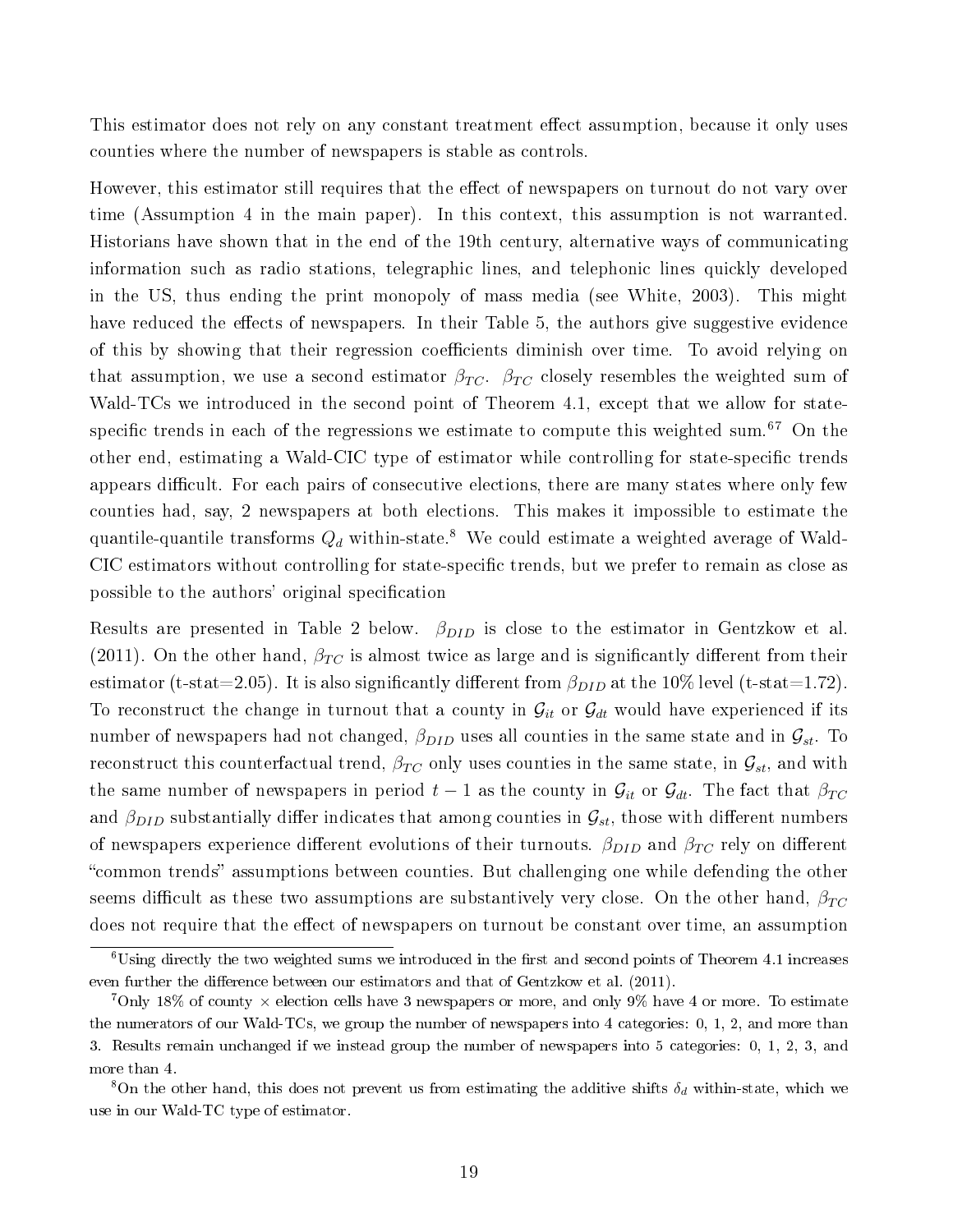which is not warranted in this context as we explained above. We therefore choose  $\beta_{TC}$  as our preferred estimator.

|                                 | Gentzkow et al. (2011) | $\beta_{DID}$ | $\beta_{TC}$ | OLS.      |
|---------------------------------|------------------------|---------------|--------------|-----------|
| Effect of newspapers on turnout | 0.0026                 | 0.0031        | 0.0047       | $-0.0079$ |
|                                 | (0.0009)               | (0.0012)      | (0.0014)     | (0.0007)  |
| N                               | 15627                  | 15627         | 15627        | 15627     |
|                                 |                        |               |              |           |

Table S2: Effect of one additional newspaper on turnout

Notes. This table reports estimates of the effect of one additional newspaper on turnout. Standard errors are clustered at the district level. For  $\beta_{DID}$  and  $\beta_{TC}$ , clustered standard errors are obtained by block bootstrap.

This application also illustrates that our Wald-TC estimator can be used when only aggregate data are available, provided all units in each group  $\times$  period cell share the same value of the treatment, as is the case in Gentzkow et al. (2011). In such instances, our Wald-CIC estimator can also be used if one is ready to assume that Assumptions 1-2 and 6-7 are satisfied with  $\overline{Y}_{qt}$ instead of Y. On the other hand, when units in the same group  $\times$  period cell can have different values of the treatment, one cannot use our Wald-TC and Wald-CIC estimators, because  $\delta_d$  and  $Q_d$  cannot be estimated from aggregate data. This is for instance the case in Enikolopov et al.  $(2011)$ . In such instances, authors can still follow our recommendation of finding a control group where treatment is stable and then estimate the Wald-DID.

### 3.2 Effects of a titling program in Peru on labour supply

Between 1996 and 2003, the Peruvian government issued property titles to 1.2 million urban households, the largest titling program targeted to squatters in the developing world. Field  $(2007)$  examines the labor market effects of increases in tenure security resulting from the program. To isolate the effect of property rights, the author uses a survey conducted in 2000, and exploits two sources of variation in exposure to the titling program. Firstly, this program took place at different dates in different neighborhoods. In 2000, it had approximately reached  $50\%$  of targeted neighborhoods. Secondly, it only impacted squatters, i.e. households without a property title prior to the program. The author can therefore construct four groups of households: squatters in neighborhoods reached by the program before 2000, squatters in neighborhoods reached by the program after 2000, non-squatters in neighborhoods reached by the program before 2000, and non-squatters in neighborhoods reached by the program after 2000. Table 3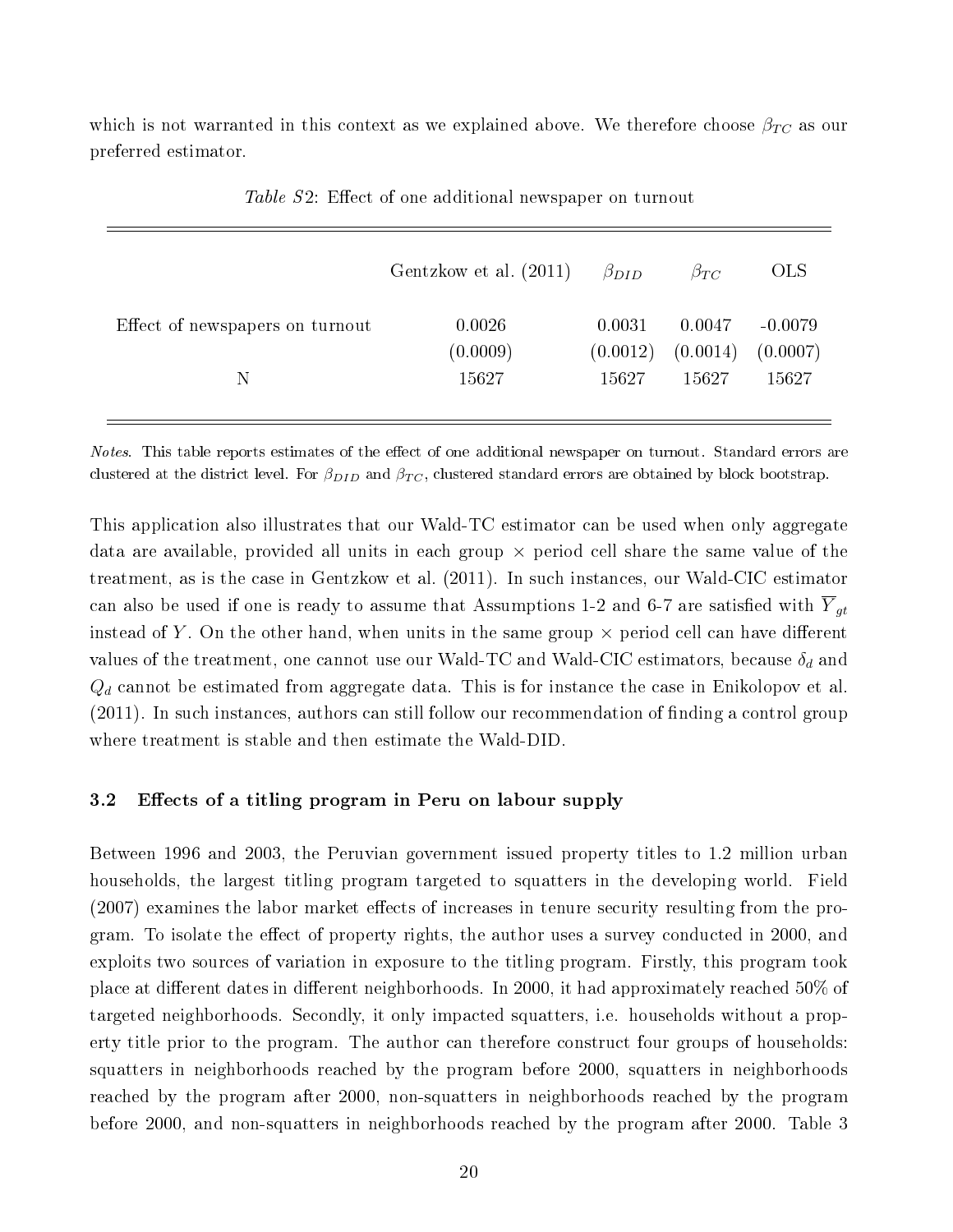presents the share of households with a property title in 2000 in each group.

|               | Reached after 2000 | Reached before 2000 |
|---------------|--------------------|---------------------|
| Squatters     | 0%                 | 71\%                |
| Non-squatters | $100\%$            | $100\%$             |

Table S3: Share of households with a property right

In Table 5 of her paper, the author uses 2SLS regressions to estimate the effect of having a property right on househods' labor supply. Her dependent variable is the number of hours worked per week by each household. Her explanatory variables are a dummy for squatters, a dummy for neighbourhoods reached before 2000, a dummy for whether the household has a property right, and a rich set of 62 control variables. Her instrument for property rights is the interaction of the squatters and reached before 2000 dummies. Therefore, her estimator is a Wald-DID accounting linearly for the effect of covariates. We revisit her results and compute instead the estimator  $\widehat{W}_{CIC}^X$  introduced in Section 5.2 of the main paper, with the same set of covariates.  $\widehat{W}_{CIC}^X$  also accounts linearly for the effect of covariates so this estimator is comparable to the author's. As all units in the control group are treated, we cannot estimate exactly  $\widetilde{W}^X_{ClC}$ but we follow Theorem 3.5 and apply the quantile-quantile transform of treated units in the control group to untreated units in the treatment group. On top of Assumptions 1X-2X and 6X-7X, the validity of this estimator also requires a conditional version of Assumption 10. Her Wald-DID and our Wald-CIC estimator with covariates are respectively equal to 18.07 and 16.17, thus implying that being granted a property title increases the number of hours worked by 16 to 18 hours. The two point estimates are not significantly different (t-stat $=1.29$ ). Quantile treatment effects are shown in Figure 3. They are negative and insignificant in the bottom of the distribution of the outcome, and positive and signicant in the top. As per our estimates, being granted a property title decreases the first decile of labour supply by 5 hours and increases the 9th decile by 53 hours. These two estimates are significantly different (t-stat=2.21). The best affine approximation to the QTE function has a slope of 74.6 with a standard error of  $25.8$ .<sup>9</sup> Overall, our reanalysis yields a point estimate very similar to the author's for the average effect of property titles, but it also unveils an interesting pattern of heterogeneous effects along the distribution of the outcome.

<sup>&</sup>lt;sup>9</sup>We estimate the standard error of this slope by bootstrap: in each bootstrap sample, we estimate the QTE and the slope of the best affine approximation to the QTE function.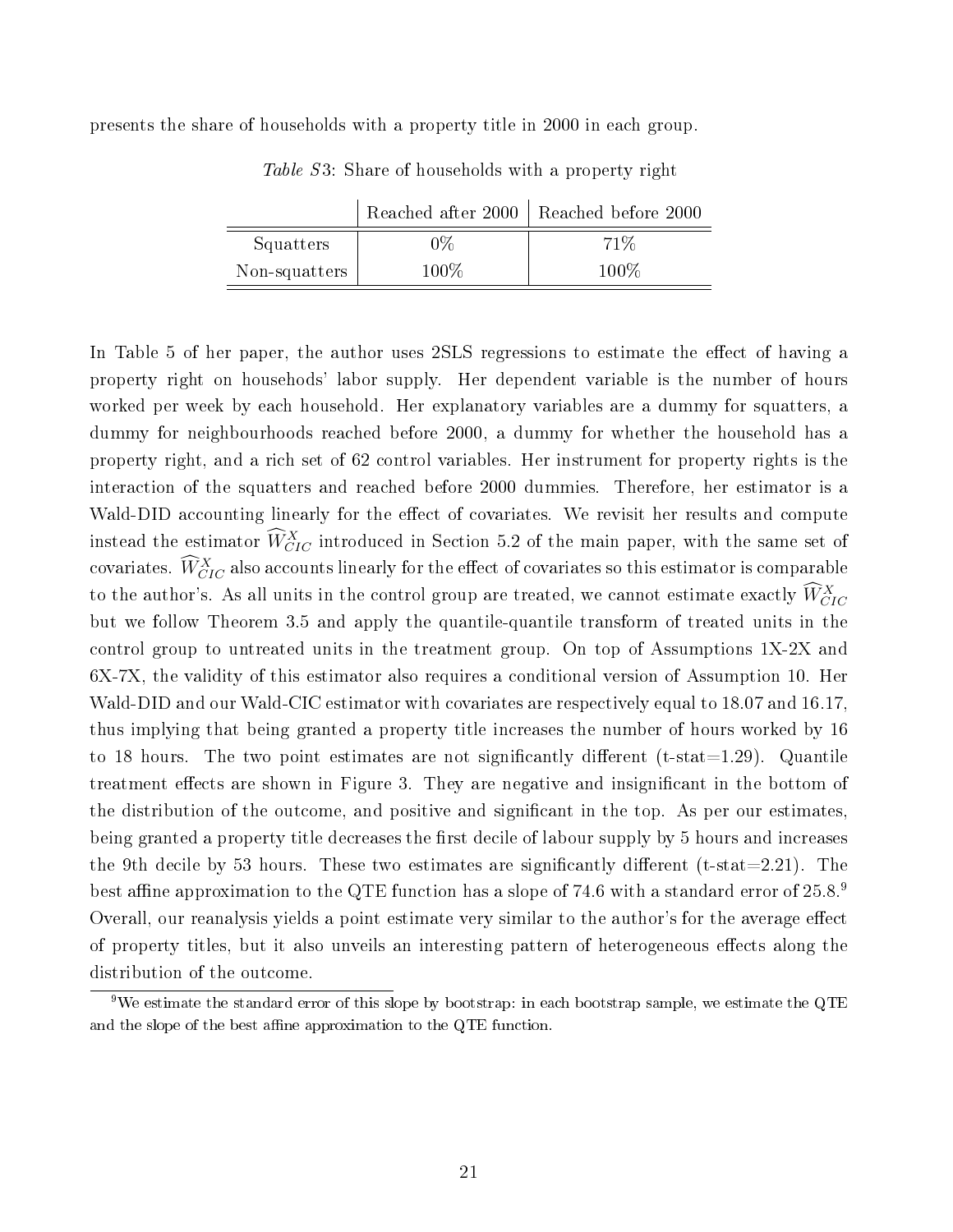

Figure S3: Estimated LQTEs on the number of hours worked in Field (2005).

### 4 Supplementary proofs

In this section and in the next, we use the same notations as those used in the proofs of de Chaisemartin & D'Haultfœuille (2015).

### Theorem 3.3 (sharpness of the bounds)

### Sharpness of the bounds for  $F_{Y_{11}(d)\mid S_{1}}(y)$

We only consider the sharpness of  $\underline{F}_{CIC,0}$ , the reasoning being similar for the upper bound. The proof is also similar and actually simpler for  $d = 1$ . The corresponding bounds are proper cdf, so we do not have to consider converging sequences of cdf as we do in case b) below.

**a.**  $\lambda_{00} > 1$ . We show that if Assumptions 2, 7, and 9 hold, then  $\underline{F}_{CIC,0}$  is sharp. For that purpose, we construct  $\widetilde{h}_0, \widetilde{U}_0, \widetilde{V}$  such that:

- (i)  $Y = \widetilde{h}_0(\widetilde{U}_0, T)$  when  $D = 0$  and  $D = 1\{\widetilde{V} \ge v_{GT}\};$
- (ii)  $\widetilde{h}_0(., t)$  is strictly increasing for  $t \in \{0, 1\};$
- (iii)  $(\widetilde{U}_0, \widetilde{V}) \perp \!\!\! \perp T | G;$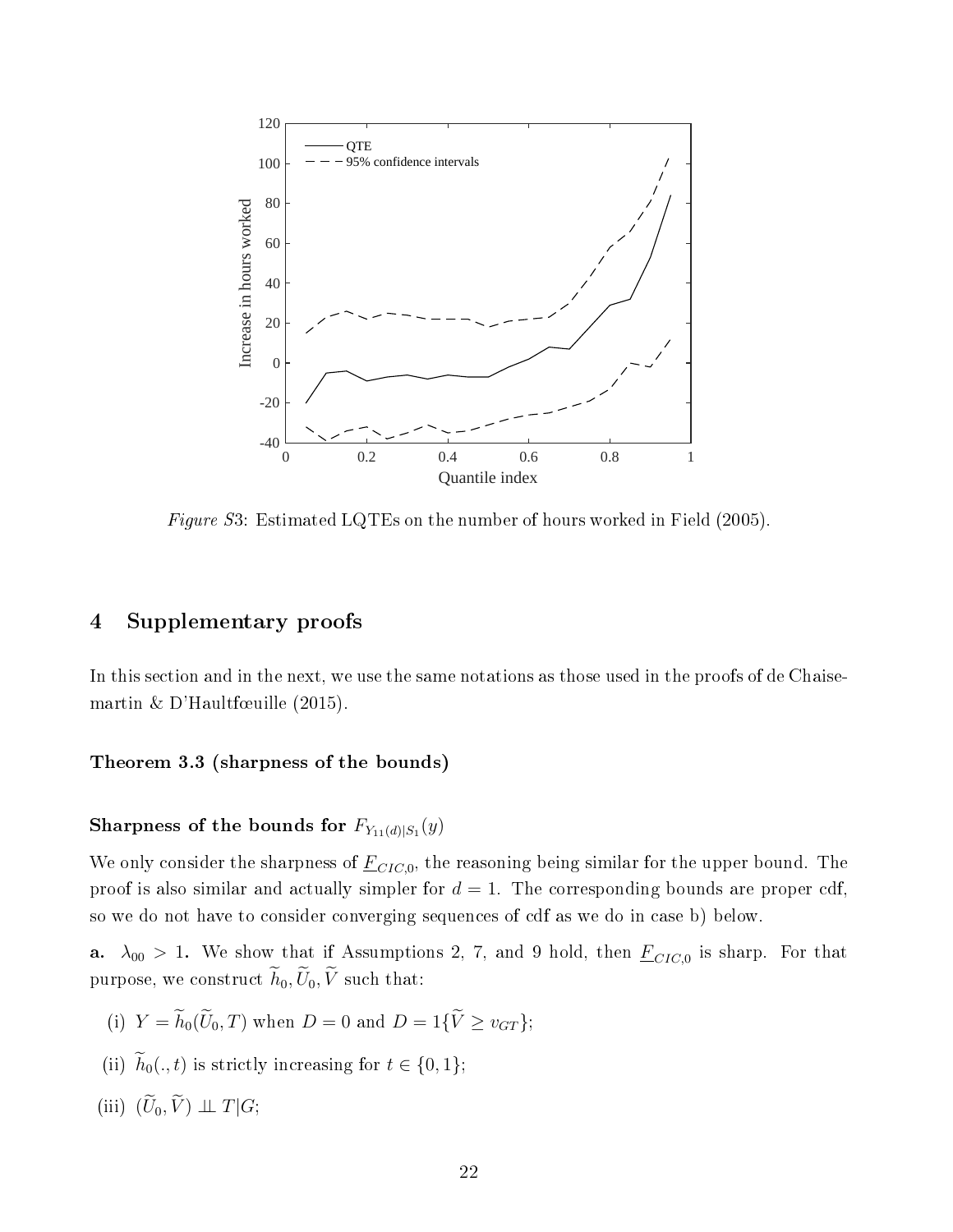(iv) 
$$
F_{\tilde{h}_0(\tilde{U}_0,1)|G=0,T=1,\tilde{V}\in [v_{00},v_{01})} = \underline{T}_0.
$$

First, let

$$
\widetilde{h}_0(.,0) = F_{000}^{-1} \circ G_0(\underline{T}_0) \circ F_{001}^{-1}, \n\widetilde{h}_0(.,1) = F_{001}^{-1}.
$$

Second, let

$$
\widetilde{U}_0 = (1 - D)\widetilde{h}_0^{-1}(Y, T)
$$
  
+D(1 - T)(1 - G)1{V \in [v\_{00}, v\_{01})}\widetilde{U}\_0^1  
+DTG1{V \in [v\_{11}, v\_{00})}\widetilde{U}\_0^2  
+D[1 - (1 - T)(1 - G)1{V \in [v\_{00}, v\_{01})} - TG1{V \in [v\_{11}, v\_{00})}]U\_0,

where  $\hat{U}_0^1$  and  $\hat{U}_0^2$  are two random variables such that  $\mathcal{S}(\hat{U}_0^1) = \mathcal{S}(\hat{U}_0^2) = (0, 1)$ , and

$$
F_{\widetilde{U}_0^1|G=0,T=0,V\in [v_{00},v_{01})} = \underline{T}_0 \circ F_{001}^{-1},
$$
  

$$
F_{\widetilde{U}_0^2|G=1,T=1,V\in [v_{11},v_{00})} = C_0(\underline{T}_0) \circ F_{001}^{-1}.
$$

 $F_{\widetilde{U}_0^1|G=0,T=0,V\in [v_{00},v_{01})}$  is a valid cdf on  $(0,1)$  since (i)  $\underline{T}_0$  is increasing by Assumption 9 and  $F_{001}^{-1}$  is also increasing, (ii)  $\lim_{y\to\underline{y}}\underline{T}_0(y)=0$  and  $\lim_{y\to\overline{y}}\underline{T}_0(y)=1$  when  $\lambda_{00}>1$ .  $F_{\widetilde{U}_0^2|G=1,T=1,V\in[v_{11},v_{00})}$ is also a valid cdf on  $(0,1)$  since (i)  $C_0(\underline{T}_0)$  is increasing by Assumption 9 and  $F_{001}^{-1}$  is also increasing, (ii)  $C_0(\underline{T}_0)(\mathcal{S}(Y)) = (0,1)$  when  $\lambda_{00} > 1$ , as per the second point of Lemma S1.

Third, for every  $u \in (0,1)$ , let

$$
P_0(u) = \underline{T}_0 \circ F_{001}^{-1}(u),
$$
  
\n
$$
P_1(u) = C_0(\underline{T}_0) \circ F_{001}^{-1}(u),
$$
  
\n
$$
P_2(u) = H_0 \circ G_0(\underline{T}_0) \circ F_{001}^{-1}(u).
$$

As shown in the proof of Lemma S6 (lower bound, case 2), Assumption 9 ensures that  $P_0(u)$ ,  $P_1(u)$ , and  $P_2(u)$  are non differentiable at only one point. Moreover, using the fact that

$$
F_{001} = \frac{1}{\lambda_{00}} G_0 \left( \underline{T}_0 \right) + \left( 1 - \frac{1}{\lambda_{00}} \right) \underline{T}_0, \tag{20}
$$

$$
H_0 \circ G_0(\underline{T}_0) = \lambda_{10} F_{011} + (1 - \lambda_{10}) C_0(\underline{T}_0), \tag{21}
$$

and  $\underline{T}_0,$   $G\left(\underline{T}_0\right),$  and  $C_0(\underline{T}_0)$  are increasing under Assumption 9, one can show that

$$
0 \le \left(1 - \frac{1}{\lambda_{00}}\right) P_0'(u) \le 1,
$$
  

$$
0 \le \frac{(1 - \lambda_{10}) P_1'(u)}{P_2'(u)} \le 1,
$$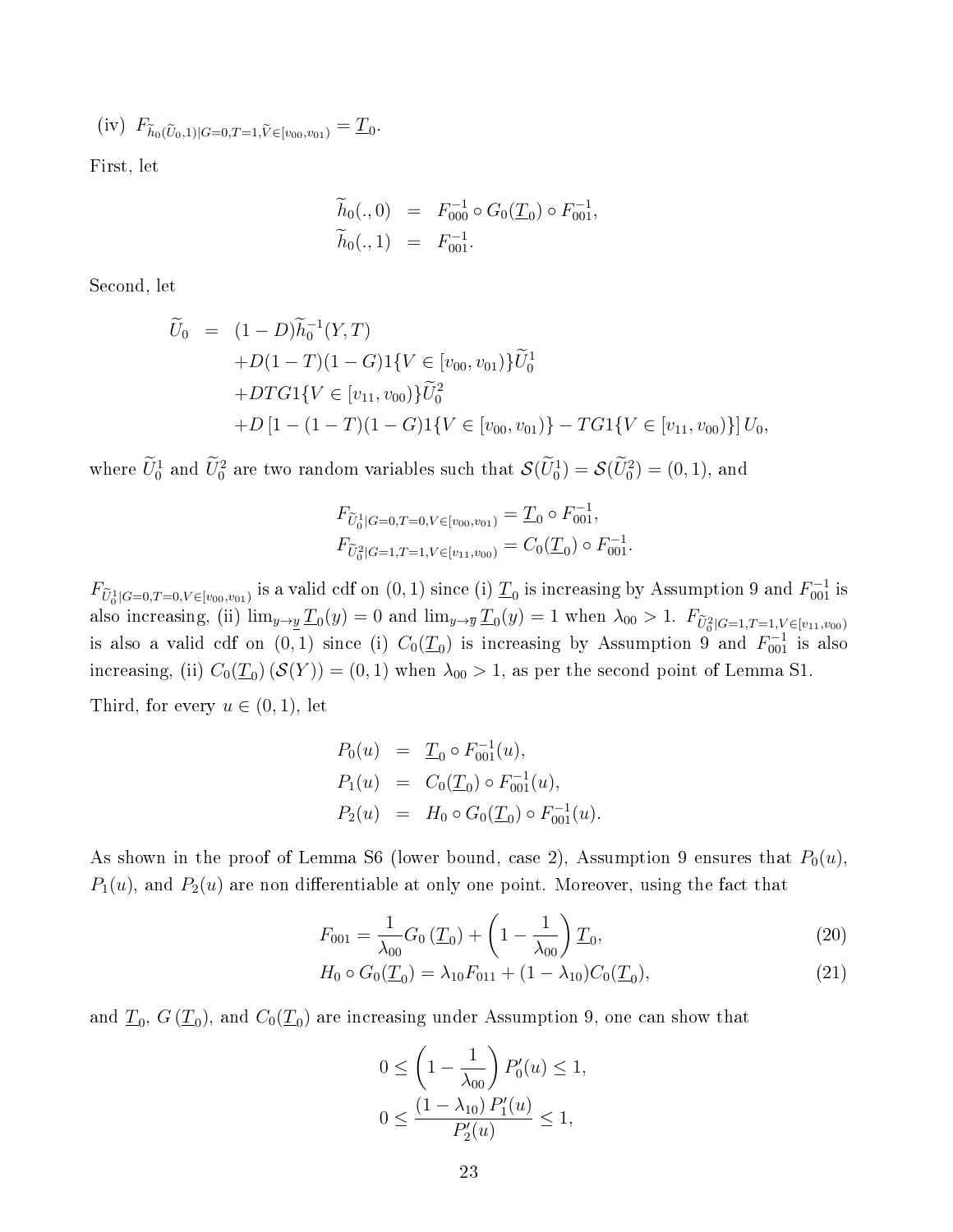for any u at which  $P_0(.)$ ,  $P_1(.)$ , and  $P_2(.)$  are differentiable, and  $P'_2(u) > 0$ . Then, let  $B_{S_0}$  and  $B_{S_1}$  be two Bernoulli random variables such that for every  $u \in (0,1)$ ,

$$
P(B_{S_0} = 1 | \widetilde{U}_0 = u, D = 0, G = 0, T = 1) = \left(1 - \frac{1}{\lambda_{00}}\right) P'_0(u),
$$
  

$$
P(B_{S_1} = 1 | \widetilde{U}_0 = u, D = 0, G = 1, T = 0) = \frac{(1 - \lambda_{10}) P'_1(u)}{P'_2(u)},
$$

with the convention that  $P(B_{S_0} = 1 | \tilde{U}_0 = u, D = 0, G = 0, T = 1)$  and  $P(B_{S_1} = 1 | \tilde{U}_0 = 0, G = 0, G = 0, G = 0)$  $u, D = 0, G = 1, T = 0$  are equal to 0 at the point at which  $P_0(u)$ ,  $P_1(u)$ , and  $P_2(u)$  are not differentiable, and  $P(B_{S_1} = 1 | \tilde{U}_0 = u, D = 0, G = 1, T = 0) = 0$  when  $P'_2(u) = 0$ . The first convention is innocuous as it applies to a  $0$  Lebesgue measure set. As we shall see later, the second convention is also innocuous, because when  $P'_2(u) = 0$ , Equation (21) implies that  $P'_{1}(u) = 0$  as well.

Finally, let

$$
\widetilde{V} = (1 - D)(1 - G)T \left[ B_{S_0} \widetilde{V}^1 + (1 - B_{S_0}) \widetilde{V}^2 \right] \n+ (1 - D)G(1 - T) \left[ B_{S_1} \widetilde{V}^3 + (1 - B_{S_1}) \widetilde{V}^4 \right] \n+ (1 - (1 - D) [(1 - G)T + G(1 - T)]) V,
$$

where  $\widetilde{V}^1$ ,  $\widetilde{V}^2$ ,  $\widetilde{V}^3$ , and  $\widetilde{V}^4$  are such that  $\mathcal{S}(\widetilde{V}^1) = \mathcal{S}(V) \cap [v_{00}, v_{01}), \mathcal{S}(\widetilde{V}^2) = \mathcal{S}(V) \cap (-\infty, v_{00}),$  $\mathcal{S}(V^3) = \mathcal{S}(V) \cap [v_{11}, v_{00}), \, \mathcal{S}(V^4) = \mathcal{S}(V) \cap (-\infty, v_{11}),$  and

$$
f_{\tilde{V}^1|G=0,T=1,D=0,B_{S_0}=1,\tilde{U}_0}(v|u) = f_{V|G=0,T=0,V\in [v_{00},v_{01}),\tilde{U}_0}(v|u),\nf_{\tilde{V}^2|G=0,T=1,D=0,B_{S_0}=0,\tilde{U}_0}(v|u) = f_{V|G=0,T=0,V
$$

We shall now show that  $(\widetilde{h}_0(., 0), \widetilde{h}_0(., 1), \widetilde{U}_0, \widetilde{V})$  satisfies (i), (ii), (iii), and (iv). By construction, Point (i) is satisfied. Moreover, it follows from Assumption 7 that  $h_0(., 1)$  is strictly increasing on  $(0,1)$ . Besides,  $G_0(\underline{T}_0) \circ F_{001}^{-1}$  is strictly increasing on  $(0,1)$  and included between 0 and 1 as shown in the first point of Lemma S1.  $F_{000}^{-1}$  is also strictly increasing on  $(0, 1)$  by Assumption 7. Therefore,  $\tilde{h}_0(., 0)$  is also strictly increasing on  $(0, 1)$ , and Point (ii) is satisfied.

Then, we check Point (iii). We show that it holds in the control group. For that purpose, we use Bayes law to write

$$
f_{\widetilde{U}_0,\widetilde{V}|G=0,T=t}(u,v)
$$
\n
$$
= P(\widetilde{V} < v_{01}|G=0,T=t)[P(\widetilde{V} < v_{00}|G=0,T=t,\widetilde{V} < v_{01})f_{\widetilde{U}_0|G=0,T=t,\widetilde{V} < v_{00}}(u)f_{\widetilde{V}|G=0,T=t,\widetilde{V} < v_{00},\widetilde{U}_0}(v|u)
$$
\n
$$
+ P(\widetilde{V} \in [v_{00}, v_{01})|G=0,T=t,\widetilde{V} < v_{01})f_{\widetilde{U}_0|G=0,T=t,\widetilde{V} \in [v_{00}, v_{01})}(u)f_{\widetilde{V}|G=0,T=t,\widetilde{V} \in [v_{00}, v_{01}),\widetilde{U}_0}(v|u)]
$$
\n
$$
+ P(\widetilde{V} \ge v_{01}|G=0,T=t)f_{\widetilde{U}_0,\widetilde{V}|G=0,T=t,\widetilde{V} \ge v_{01}}(u,v),
$$
\n(22)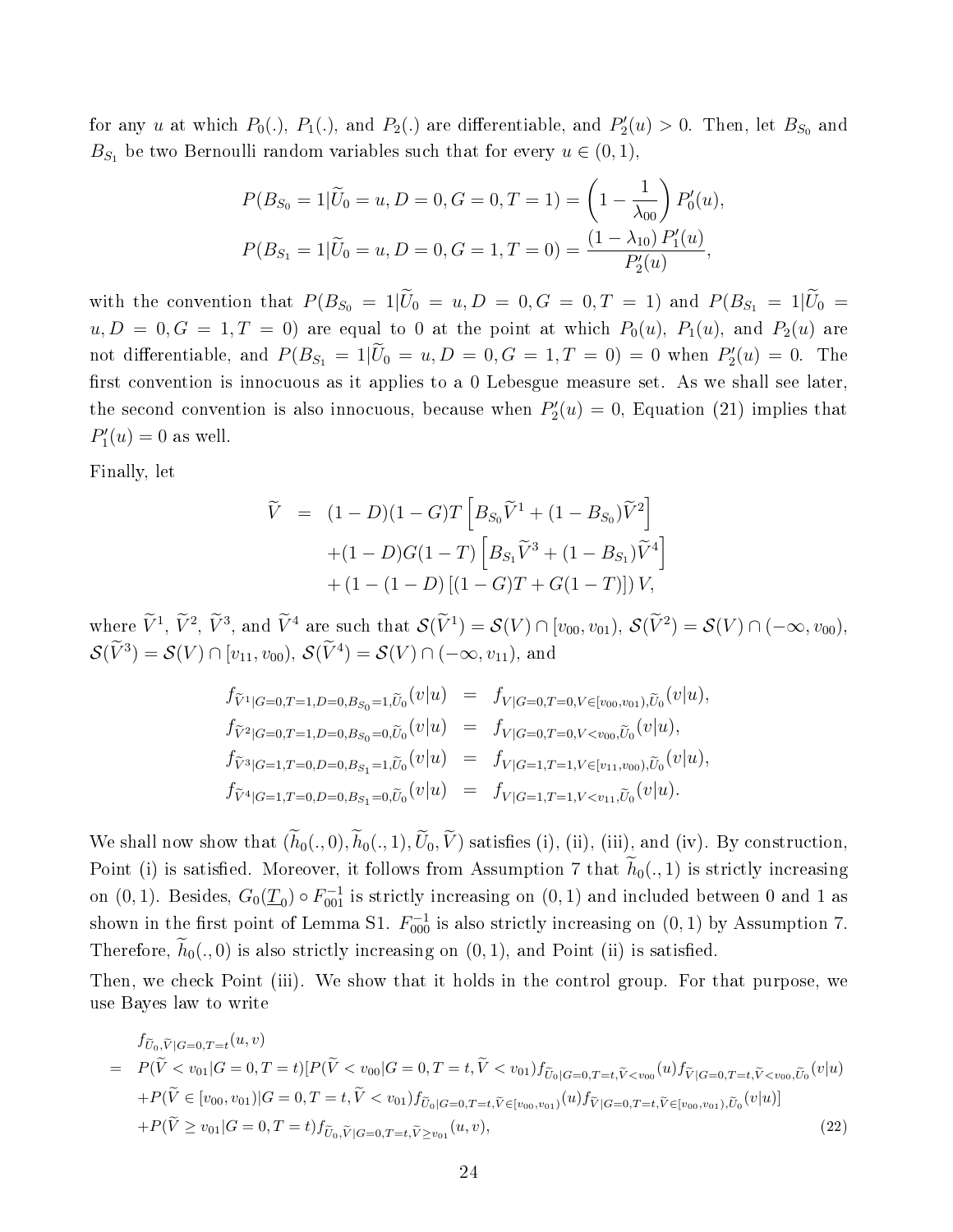and we show that all elements in the right-hand side of the previous display are equal for  $t = 0$ and  $t = 1$ .

We first evaluate all of these quantities when  $T = 1$ . First, it follows from the definition of  $\widetilde{V}$ that

$$
P(V < v_{01}|G = 0, T = 1) = p_{0|01}.\tag{23}
$$

Then,

$$
P(\widetilde{U}_0 \le u | G = 0, T = 1, \widetilde{V} < v_{01}) = P(\widetilde{U}_0 \le u | G = 0, T = 1, D = 0)
$$
\n
$$
= P(\widetilde{h}_0^{-1}(Y, 1) \le u | G = 0, T = 1, D = 0)
$$
\n
$$
= P(Y \le F_{001}^{-1}(u) | G = 0, T = 1, D = 0)
$$
\n
$$
= u.
$$

Therefore,

$$
f_{\widetilde{U}_0|G=0,T=1,\widetilde{V}
$$

Then, we have, almost everywhere,

$$
f_{\widetilde{U}_0,1\{\widetilde{V}\in[v_{00},v_{01})\}|G=0,T=1,\widetilde{V}\n
$$
= P(\widetilde{V}\in[v_{00},v_{01})|G=0,T=1,\widetilde{V}\n
$$
= P(B_{S_0}=1|G=0,T=1,D=0,\widetilde{U}_0=u)
$$
\n
$$
= \left(1-\frac{1}{\lambda_{00}}\right)P'_0(u). \tag{24}
$$
$$
$$

The second equality follows from the definition of V, and from  $f_{\widetilde{U}_0|G=0,T=1,\widetilde{V} < v_{01}}(u) = 1$ . Equation (24) and the fact that  $P'_0$  is a density imply that

$$
P(\widetilde{V} \in [v_{00}, v_{01}) | G = 0, T = 1, \widetilde{V} < v_{01}) = 1 - \frac{1}{\lambda_{00}}, \tag{25}
$$

$$
f_{\widetilde{U}_0|G=0,T=1,\widetilde{V}\in [v_{00},v_{01})}(u) = P'_0(u),\tag{26}
$$

and

$$
P(\widetilde{V} < v_{00}|G = 0, T = 1, \widetilde{V} < v_{01}) = \frac{1}{\lambda_{00}},\tag{27}
$$

$$
f_{\widetilde{U}_0|G=0,T=1,\widetilde{V}
$$

Next, we have

$$
f_{\widetilde{V}|G=0,T=1,\widetilde{V}\in [v_{00},v_{01}),\widetilde{U}_{0}}(v|u) = f_{\widetilde{V}^{1}|G=0,T=1,D=0,B_{S_{0}}=1,\widetilde{U}_{0}}(v|u),
$$
  

$$
= f_{V|G=0,T=0,V\in [v_{00},v_{01}),\widetilde{U}_{0}}(v|u),
$$
\n(29)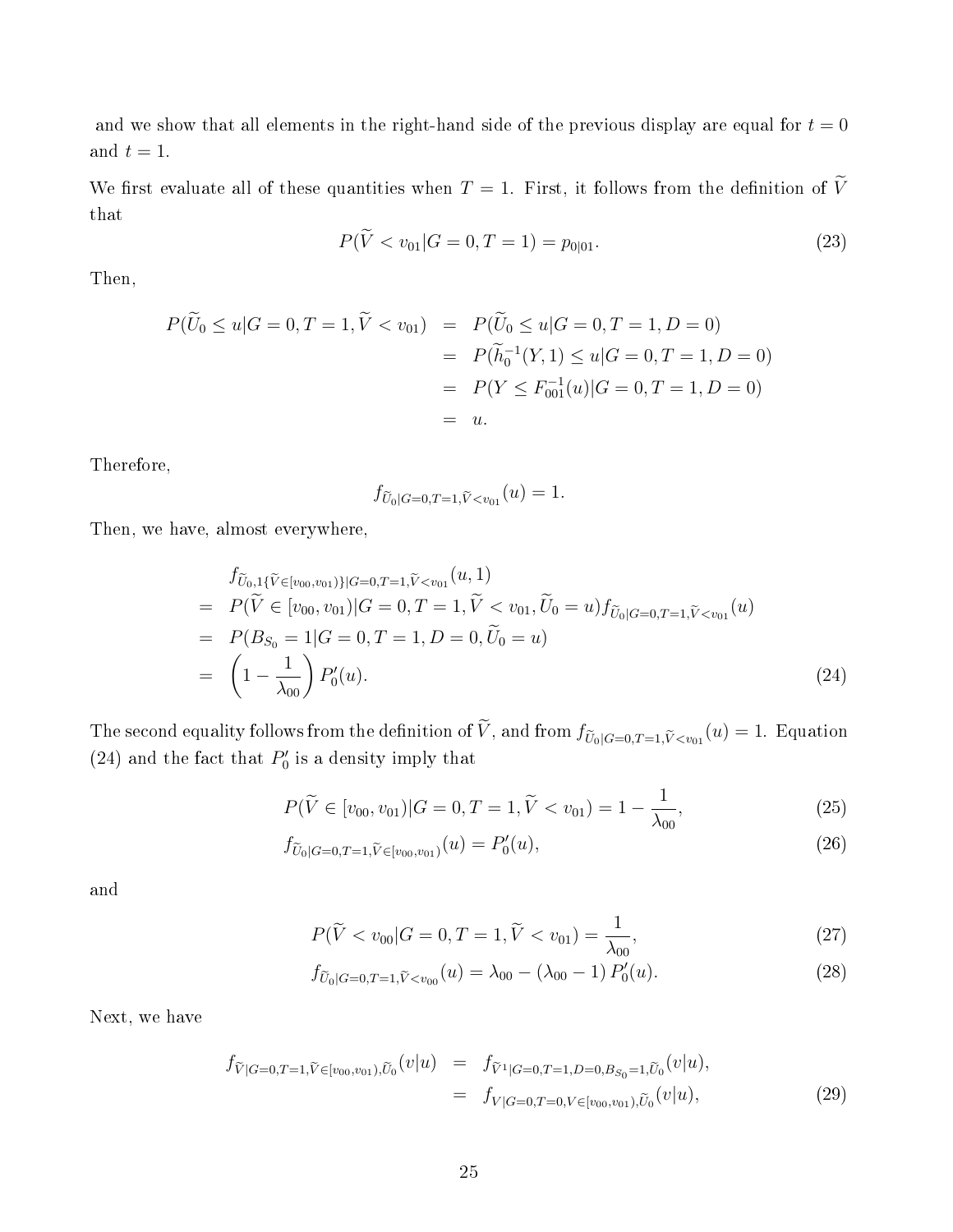and

$$
f_{\widetilde{V}|G=0,T=1,\widetilde{V}\n(30)
$$

Then, we evaluate all of these quantities when  $T = 0$ . First, notice that

$$
P(\widetilde{V} < v_{01}|G = 0, T = 0) = P(V < v_{01}|G = 0, T = 0) \\
= P(V < v_{01}|G = 0, T = 1) \\
= p_{0|01}.\n\tag{31}
$$

The first equality follows from the definition of  $\widetilde{V}$  and the second from the fact V satisfies Assumption 1. One can use similar arguments to show that

$$
P(\widetilde{V} \in [v_{00}, v_{01}) | G = 0, T = 0, \widetilde{V} < v_{01}) = 1 - \frac{1}{\lambda_{00}}, \tag{32}
$$

$$
P(\tilde{V} < v_{00} | G = 0, T = 0, \tilde{V} < v_{01}) = \frac{1}{\lambda_{00}}.\tag{33}
$$

Then, it follows from the definition of  $\widetilde{V}$  and  $\widetilde{U}_0$  that

$$
f_{\widetilde{U}_0|G=0,T=0,\widetilde{V}\in[v_{00},v_{01})}(u)=f_{\widetilde{U}_0^1|G=0,T=0,V\in[v_{00},v_{01})}(u)=P'_0(u). \tag{34}
$$

Next,

$$
P(\widetilde{U}_0 \le u | G = 0, T = 0, \widetilde{V} < v_{00}) = P(\widetilde{U}_0 \le u | G = 0, T = 0, D = 0)
$$
\n
$$
= P(\widetilde{h}_0^{-1}(Y, 0) \le u | G = 0, T = 0, D = 0)
$$
\n
$$
= P(Y \le F_{000}^{-1} \circ G_0(\underline{T}_0) \circ F_{001}^{-1}(u) | G = 0, T = 0, D = 0)
$$
\n
$$
= G_0(\underline{T}_0) \circ F_{001}^{-1}(u)
$$
\n
$$
= \lambda_{00} u - (\lambda_{00} - 1) P_0(u),
$$

where the last equality follows from (20). This implies that

$$
f_{\tilde{U}_0|G=0,T=0,\tilde{V}
$$

Then, it follows from the definition of  $\widetilde{V}$  that

$$
f_{\widetilde{V}|G=0,T=0,\widetilde{V}\in[v_{00},v_{01}),\widetilde{U}_0}(v|u) = f_{V|G=0,T=0,V\in[v_{00},v_{01}),\widetilde{U}_0}(v|u),\tag{36}
$$

$$
f_{\tilde{V}|G=0,T=0,\tilde{V}
$$

Finally,

$$
f_{\widetilde{U}_0,\widetilde{V}|G=0,T=0,\widetilde{V}\geq v_{01}}(u,v) = f_{U_0,V|G=0,T=0,V\geq v_{01}}(u,v)
$$
  

$$
= f_{U_0,V|G=0,T=1,V\geq v_{01}}(u,v)
$$
  

$$
= f_{\widetilde{U}_0,\widetilde{V}|G=0,T=1,\widetilde{V}\geq v_{01}}(u,v),
$$
 (38)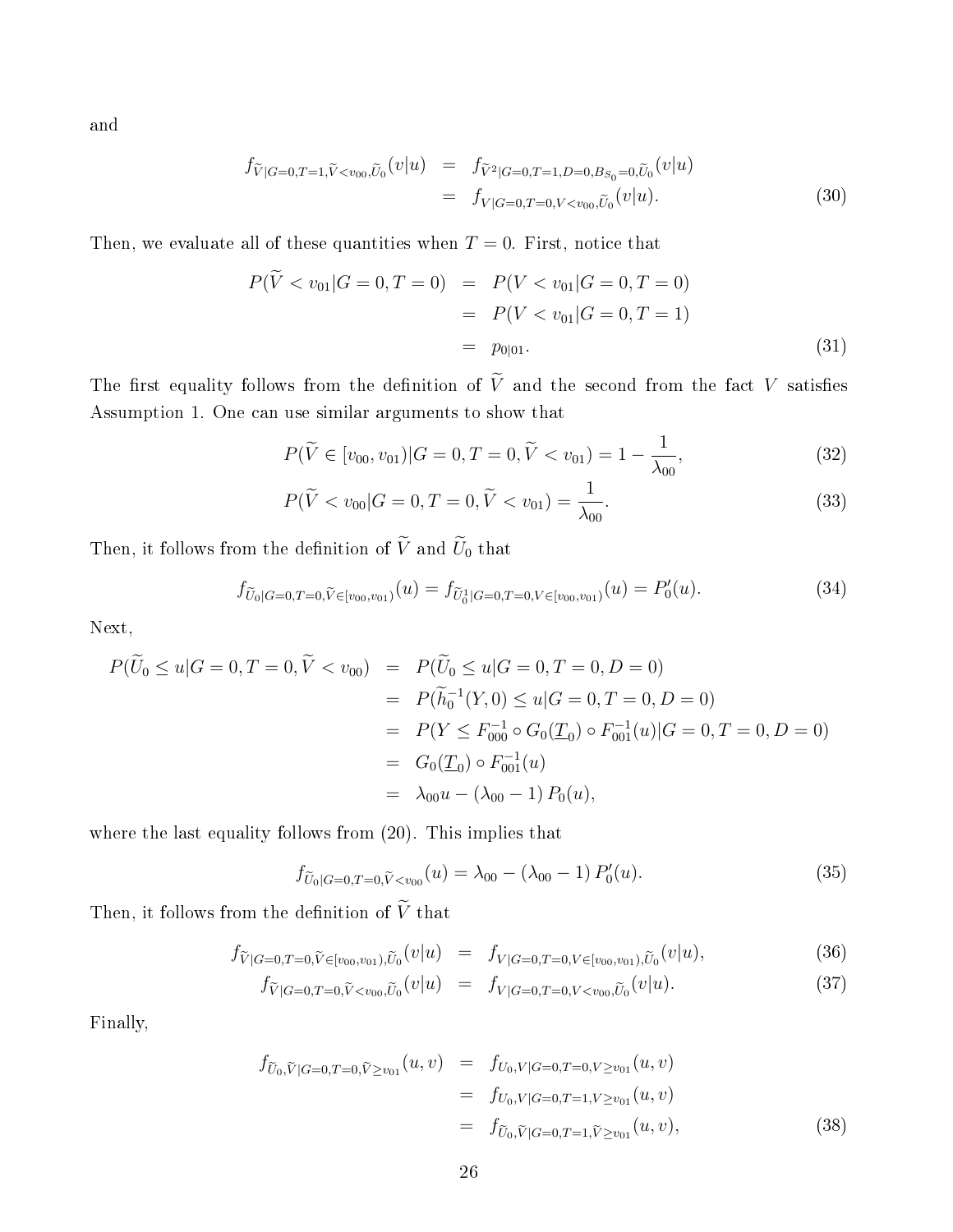where the first and last equality follow from the definition of  $(\widetilde{U}_0, \widetilde{V})$ , while the second equality follows from the fact  $(U_0, V)$  satisfies Assumption 1.

Finally, combining Equation (22) with Equations (23) and (31), (25) and (32), (27) and (33), (26) and (34), (28) and (35), (29) and (36), (30) and (37), and (38), we get that

$$
f_{\widetilde{U}_0,\widetilde{V}|G=0,T=1}(u,v) = f_{\widetilde{U}_0,\widetilde{V}|G=0,T=0}(u,v).
$$

This shows that (iii) holds in the control group. Showing that it also holds in the treatment group relies on a very similar reasoning, so we skip this part of the proof due to a concern for brevity.

b.  $\lambda_{00}$  < 1. The idea is similar as in the previous case. A difference, however, is that when  $\lambda_{00} < 1$  and  $\overline{y} = +\infty$ ,  $\underline{T}_0$  is not a proper cdf, but a defective one, since  $\lim_{y\to +\infty} \underline{T}_0(y) < 1$ . As a result, we cannot define a DGP such that  $T_0 = \underline{T}_0$ , However, by Lemma S2, there exists a sequence  $(\underline{T}_0^k)_k$  of cdf such that  $\underline{T}_0^k \to \underline{T}_0,$   $G_0(\underline{T}_0^k)$  is an increasing bijection from  $\mathcal{S}(Y)$  to  $(0, 1)$  and  $C_0(\underline{T}_0^k)$  is increasing and onto  $(0, 1)$ . We can then construct a sequence of DGP  $(h_0^k(.,0), h_0^k(.,1), U_0^k, \tilde{V}^k)$  such that Points (i) to (iii) listed above hold for every k, and such that  $\widetilde{T}^k_0 \,=\, \underline{T}^k_0.$  Since  $\underline{T}^k_0(y)$  converges to  $\underline{T}_0(y)$  for every  $y$  in ◦  $\mathcal{S}(Y),$  we thus define a sequence of DGP such that  $\hat{T}^k_0$  can be arbitrarily close to  $\underline{T}_0$  on  $\mathcal{S}(Y)$  for sufficiently large  $k$ . Since  $C_0(.)$  is continuous, this proves that  $\underline{F}_{CIC,0}$  is sharp on  $\mathcal{S}(Y)$ .

In what follows, we exhibit  $\tilde{h}_0^k(.,0)$  and  $\tilde{h}_0^k(.,1)$  satisfying (i), as well as distributions of  $\tilde{U}_0^k$  for all relevant subpopulations which are a) compatible with the data, b) satisfy (iii), and c) reach the bound. We do not not exhibit  $(U_0^k, \tilde{V}^k)$  as we did in the previous proof, to avoid repeating twice similar arguments.

Let

$$
\widetilde{h}_0^k(.,1) = G_0(\underline{T}_0^k)^{-1}
$$
  

$$
\widetilde{h}_0^k(.,0) = F_{000}^{-1}
$$

 $\widetilde{h}_0^k(.,1)$  is strictly increasing on  $(0,1)$  since  $G_0(\underline{T}_0^k)$  is an increasing bijection on  $(0,1)$  as shown in Lemma S2.  $\tilde{h}_0^k(.,0)$  is strictly increasing on  $(0,1)$  under Assumption 7. Therefore, (i) is verified. Let us consider first the distribution of  $\tilde{U}_0^k$  among untreated observations in the control group in period 1. It follows from Bayes rule that

$$
F_{\tilde{U}_0^k|G=0,T=1,\tilde{V}(39)
$$

Given  $\widetilde{h}_0^k(., 1)$ , to have  $\widetilde{T}_0^k = \underline{T}_0^k$ , we must have

$$
F_{\widetilde{U}_0^k|G=0,T=1,\widetilde{V}\in [v_{01},v_{00})}=\underline{T}_0^k\circ G_0(\underline{T}_0^k)^{-1}.
$$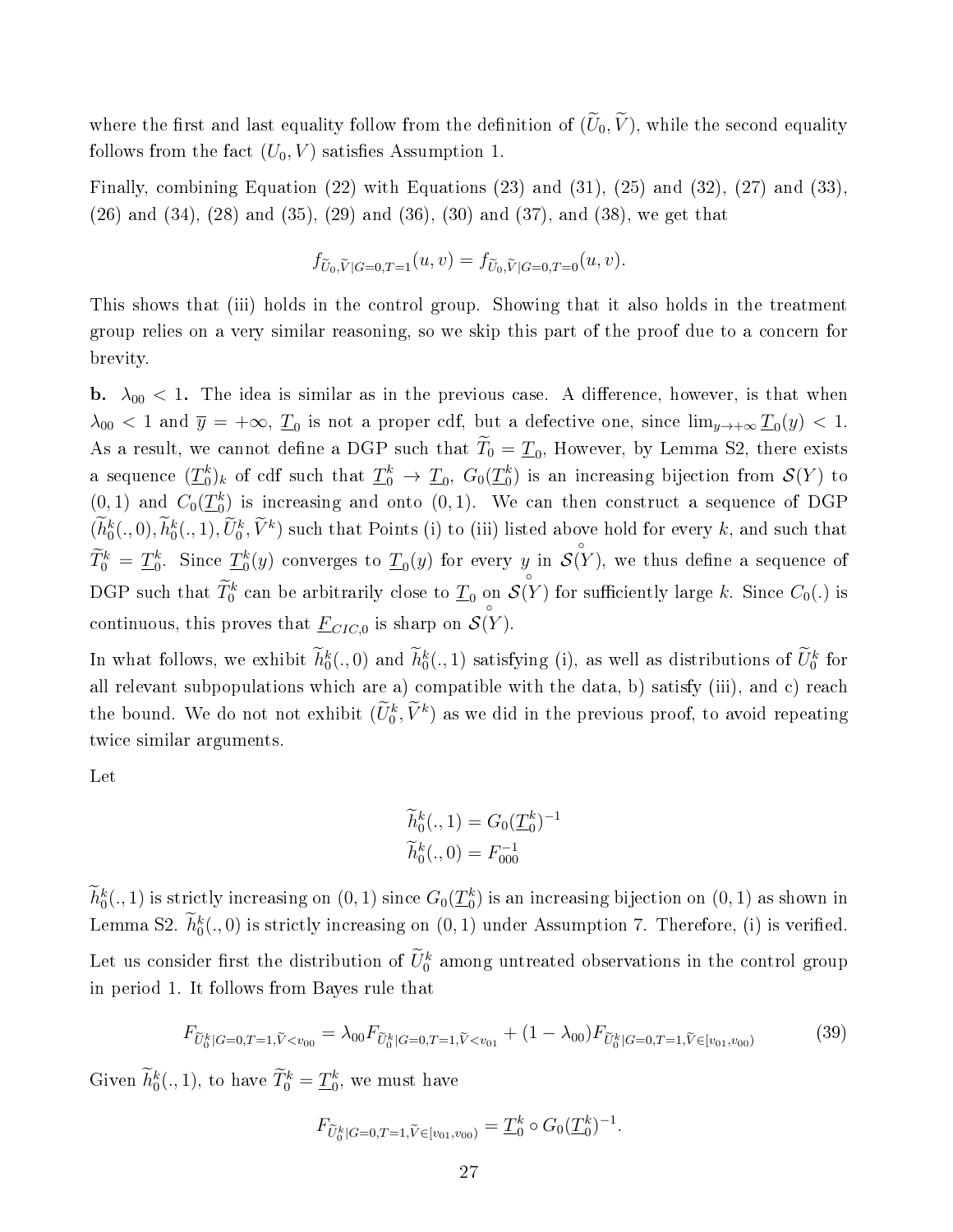This defines a valid cdf since  $\underline{T}_0^k$  is a cdf and  $G_0(\underline{T}_0^k)^{-1}$  is increasing and onto  $\mathcal{S}(Y).$  It can be achieved by constructing  $\widetilde{V}$  using an appropriate Bernoulli random variable to split untreated observations in the control group in period 0 between some for which  $\widetilde{V} \in [v_{01}, v_{00})$ , and some for which  $\tilde{V} < v_{01}$ , exactly as we did for  $\lambda_{00} > 1$ .

Given  $h_0^k(., 1)$ , and the fact  $h_0^k(\tilde{U}_0^k, 1) = Y$  for all observations such that  $G = 0, T = 1, \tilde{V} < v_{01}$ , a few computations yield

$$
F_{\widetilde{U}_0^k|G=0,T=1,\widetilde{V}
$$

Plugging the last two equations into (39) finally yields  $F_{\widetilde{U}_0^k|G=0,T=1,\widetilde{V}, where I denotes$ the identity function on [0, 1].

Now, let us turn to untreated observations in the control group in period 0. Given  $\hat{h}_0^k(.,0)$ , and the fact  $\hat{h}_0^k(\tilde{U}_0^k,0) = Y$  for all observations such that  $G = 0, T = 0, \tilde{V} < v_{00}$ , a few computations yield  $F_{\widetilde{U}_0^k|G=0,T=0,\widetilde{V} Since  $Y(0)$  is not observed for observations such that$  $G = 0, T = 1, \widetilde{V} \in [v_{01}, v_{00}),$  the data does not impose any constraint on their  $U_0$ , so we can set

$$
F_{\widetilde{U}_0^k|G=0,T=0,\widetilde{V}\in [v_{01},v_{00})}=\underline{T}_0^k\circ G_0(\underline{T}_0^k)^{-1}.
$$

Therefore, the distributions of  $\tilde{U}_0^k | G = 0, T = t, \tilde{V} < v_{01}$  and  $\tilde{U}_0^k | G = 0, T = t, \tilde{V} \in [v_{01}, v_{00}]$ satisfy (iii).

Then, let us consider untreated observations in the treatment group in period 1. Using the definition of  $\tilde{h}_0^k(.,1)$  and the fact  $\tilde{h}_0^k(\tilde{U}_0^k,1)=Y$  for all observations such that  $G=1, T=1, \tilde{V}$  <  $v_{11}$ , one can show after a few computations that

$$
F_{\widetilde{U}_0^k|G=1,T=1,\widetilde{V}
$$

Since  $Y(0)$  is not observed for observations such that  $G = 1, T = 1, \tilde{V} \in [v_{11}, v_{00})$ , the data does not impose any constraint on their  $U_0$ , so we can set

$$
F_{\widetilde{U}_0^k|G=1,T=1,\widetilde{V}\in [v_{11},v_{00})}=C_0(\underline{T}_0^k)\circ G_0(\underline{T}_0^k)^{-1}.
$$

This defines a valid cdf, as shown in Points 2 and 3 of Lemma S2.

Finally, let us consider untreated observations in the treatment group in period 0. It follows from Bayes rule that we must have

$$
F_{\tilde{U}_0^k|G=1,T=0,\tilde{V}\n
$$
(40)
$$
$$

To satisfy point (iii), we must have

$$
F_{\widetilde{U}_0^k|G=1,T=0,\widetilde{V}
$$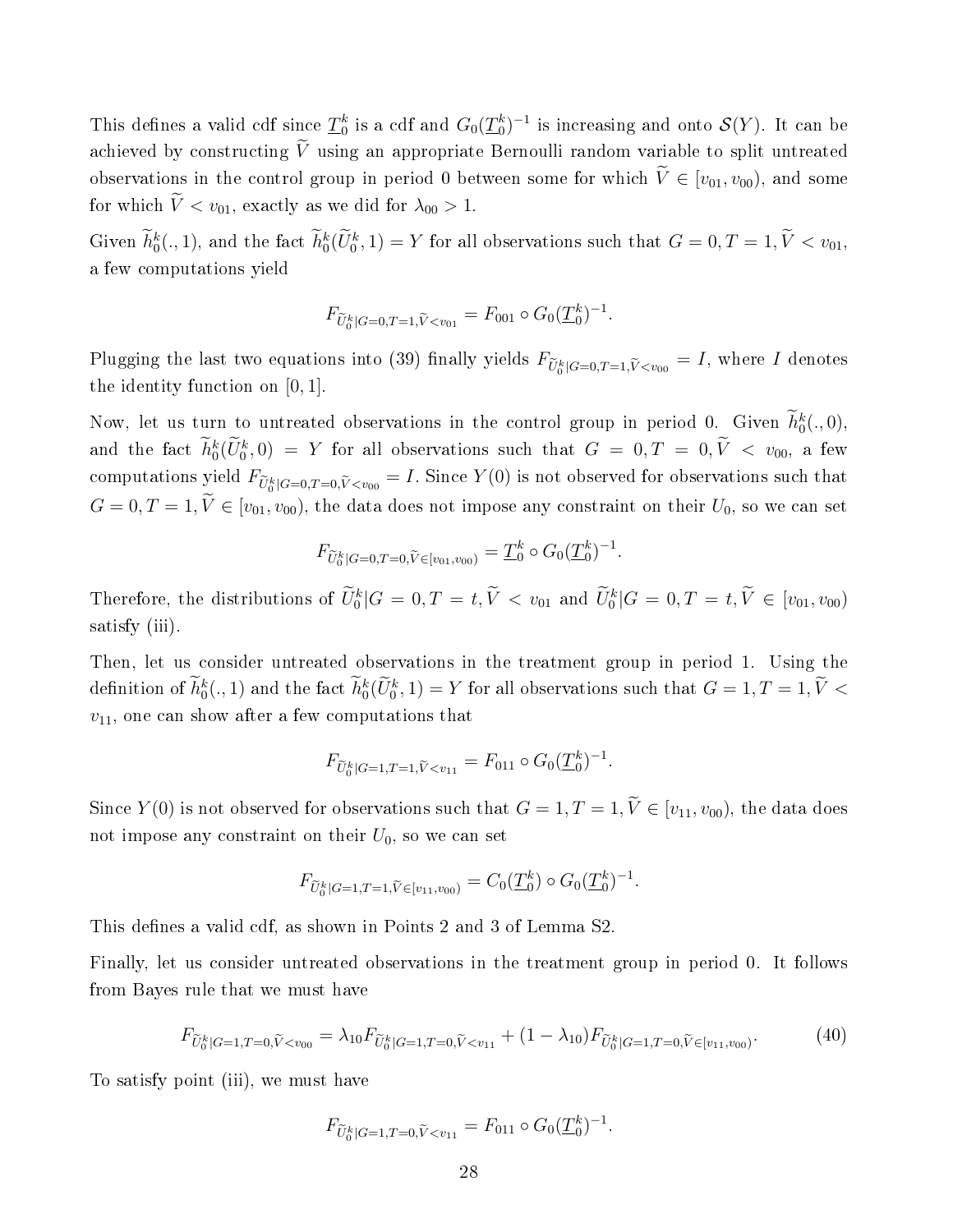This can be achieved by constructing  $\widetilde{V}$  using an appropriate Bernoulli random variable to split untreated observations in the treatment group in period 0 between some for which  $\tilde{V} \in [v_{11}, v_{00}),$ and some for which  $V < v_{11}$ , exactly as we did for  $\lambda_{00} > 1$ . Using the definition of  $h_0^k(., 1)$  and the fact  $h_0^k(\tilde{U}_0^k,1) = Y$  for all observations such that  $G = 0, T = 1, \tilde{V} < v_{11}$ , one can show after a few computations that

$$
F_{\widetilde{U}_0^k|G=1,T=0,\widetilde{V}
$$

Plugging the last two equations into  $(40)$  finally yields

$$
F_{\widetilde{U}_0^k|G=1,T=0,\widetilde{V}\in [v_{11},v_{00})} = \frac{p_{0|10}F_{010}\circ F_{000}^{-1} - p_{0|11}F_{011}\circ G_0(\underline{T}_0^k)^{-1}}{p_{0|10} - p_{0|11}}
$$
  
=  $C_0(\underline{T}_0^k) \circ G_0(\underline{T}_0^k)^{-1}$ .

Therefore, the distributions of  $\tilde{U}_0^k | G = 1, T = t, \tilde{V} < v_{11}$  and  $\tilde{U}_0^k | G = 1, T = t, \tilde{V} \in [v_{11}, v_{00}]$ satisfy (iii). This completes the proof when  $\lambda_{00} < 1$ .

### Sharpness of the bounds for  $\Delta$  and  $\tau_q$

We prove that the bounds on  $\Delta$  and  $\tau_q$  are sharp under Assumption 9. We only focus on the lower bound, the result being similar for the upper bound. The model and data impose no condition on the joint distribution of  $(U_0, U_1)$ . Hence, by the previous sharpness proof we can rationalize the fact that  $(F_{Y_{11}(0)|S_1}, F_{Y_{11}(1)|S_1}) = (\underline{F}_{CIC,0}, F_{CIC,1})$  when  $\lambda_{00} > 1$ . Sharpness of  $\Delta$  and  $\tau_q$  follows directly. When  $\lambda_{00}$  < 1, on the other hand, we can only rationalize the fact that  $(F_{Y_{11}(0)|S_1},F_{Y_{11}(1)|S_1})=(C_{0k},F_{CIC,1}),$  where  $C_{0k}$  converges pointwise to  $\underline{F}_{CIC,0}$ . To show the sharpness of the LATE and LQTE, we thus have to prove that  $\lim_{k\to\infty}\int ydC_{0k}(y)$  =  $\int y d\underline{F}_{CIC,0}(y)$  and  $\lim_{k\to\infty} C_{0k}^{-1}$  $C_{0k}^{-1}(q) = \underline{F}_{CI}^{-1}$  $_{CIC,0}^{-1}(q)$ .

As for the LATE, we have, by integration by parts for Lebesgue-Stieljes integrals,

$$
\int y dC_{0k}(y) = \overline{y} - \int_{\underline{y}}^{\overline{y}} C_{0k} dy = - \int_{\underline{y}}^{0} C_{0k}(y) dy + \int_{0}^{\overline{y}} [1 - C_{0k}(y)] dy.
$$
 (41)

We now prove the convergence of each integral in the right-hand side. As shown by Lemma S2,  $C_{0k}$  can be defined as  $C_{0k} = C_0(\underline{T}_0^k)$  with  $\underline{T}_0^k \leq T_0$ ,  $T_0$  denoting  $F_{Y_{11}(0)|S_0}$ . Because  $C_0(T_0)$  =  $F_{Y_{11}(0)|S_1}$  and  $C_0(.)$  is increasing when  $\lambda_{00} < 1, C_{0k} \leq F_{Y_{11}(0)|S_1}$ .  $E(|Y_{11}(0)| |S_1) < +\infty$  implies that  $\int_y^0 F_{Y_{11}(0)|S_1}(y)dy < +\infty$ . Thus, by the dominated convergence theorem,

$$
\lim_{k \to \infty} \int_{\underline{y}}^{0} C_{0k} dy = \int_{\underline{y}}^{0} \underline{F}_{CIC,0}(y) dy < +\infty.
$$

Now consider the second integral in (41). If  $\overline{y} < +\infty$ , we can also apply the dominated convergence theorem:  $1 - C_{0k} \le 1$  implies that  $\int_0^{\overline{y}} \left[1 - C_{0k}(y)\right] dy \to \int_0^{\overline{y}} \left[1 - \underline{F}_{CIC,0}(y)\right] dy$ . If  $\overline{y} = +\infty$ ,  $\lim_{y \to +\infty} \underline{F}_{CIC,0}(y) = \ell < 1$  so that

$$
\int_0^{\overline{y}} \left[1 - \underline{F}_{CIC,0}(y)\right] dy = +\infty.
$$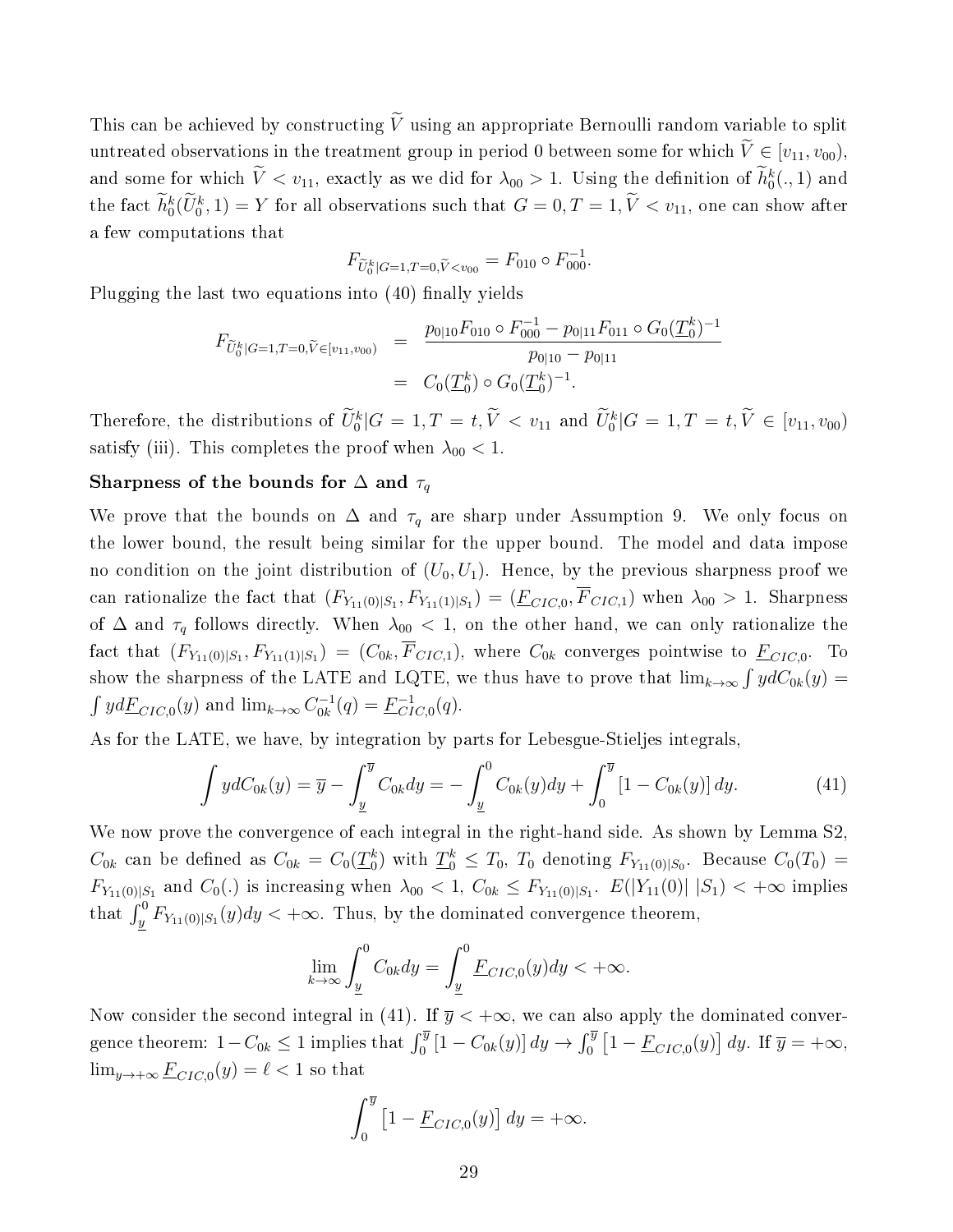By Fatou's lemma,

$$
\liminf \int_0^{\overline{y}} [1 - C_{0k}(y)] dy \ge \int_0^{\overline{y}} [1 - \underline{F}_{CIC,0}(y)] dy = +\infty.
$$

Thus, in this case as well the second integral in (41) converges to  $\int_0^{\overline{y}} \left[1 - \underline{F}_{CIC,0}(y)\right] dy$ . Finally, because  $\int_y^0 C_{0k}(y) dy$  converges to a finite limit,  $\int y dC_{0k}(y)$  converges to  $\int y d\underline{F}_{CIC,0}(y)$ . Hence, the lower bound of  $\Delta$  is sharp.

Now, let us turn to  $\tau_q$ . Following Lemma S2 , we can let  $C_{0k} = C_0(\underline{T}_0^k)$ , where  $\underline{T}_0^k$  and  $C_0(\underline{T}_0^k)$ satisfy the three following requirements:

- 1.  $\underline{T}_0^k \geq \underline{T}_0$
- 2. for all  $y_* \in$  $S(Y^{\circ})$ , there is a  $k \in \mathbb{N}$  such that for every  $k' \geq k$ ,  $\underline{T}_0^{k'}$  $_{0}^{k'}(y) = \underline{T}_{0}(y)$  for all  $y \leq y_*$ .
- 3.  $C_0(\underline{T}_0^k)$  is increasing.

Suppose first that  $y_q \equiv \underline{F}_{CI}^{-1}$  $^{-1}_{CIC,0}(q) \in$ ◦  $\mathcal{S}(Y)$ . Then point 2 above implies that for all k large enough,  $C_{0k}(y) = \underline{F}_{CIC,0}(y)$  for every  $y \leq y_q$ . This implies that  $C_{0k}^{-1}$  $y_{0k}^{0-1}(q) = y_q$ . Hence,  $C_{0k}^{-1}$  $\binom{-1}{0k}(q)$ converges to  $y_q$ . Now suppose that  $y_q \notin \mathcal{S}(Y)$ . Given that  $\mathcal{S}(Y) = [y, \overline{y}], y_q \in \{y, \overline{y}\}$ . If ◦  $y_q = y, y \leq C_{0k}^{-1}$  $C_{0k}^{-1}(q) \leq \underline{F}_{CI}^{-1}$  $_{CIC,0}^{-1}(q)$ , where the second inequality follows from the fact that point 1 above implies that  $C_{0k} \geq \underline{F}_{CIC,0}$ . Therefore,  $C_{0k}^{-1}$  $y_{0k}^{(-1)}(q) = y_q$ . Finally, if  $y_q = \overline{y}$ , the proof of Lemma S2 shows that there exists a sequence  $(y_k)_{k\in\mathbb{N}}$  converging towards  $\overline{y}$  such that, for every  $k \geq 1$ ,  $C_{0k}(y_k - 1/k) = \underline{F}_{CIC,0}(y_k - 1/k)$ . Moreover, by definition,  $\underline{F}_{CIC,0}(y_k - 1/k) < q$ . Thus,  $C_{0k}(y_k-1/k) < q$ , and  $\overline{y} \ge C_{0k}^{-1}$  $\int_{0}^{1} (q) \geq y_k - 1/k$ , where the second inequality holds by point 3 above. Hence, in this case as well,  $C_{0k}^{-1}$  $\overline{0}_{0k}^{t-1}(q)$  converges to  $\overline{y}$ . This proves that the lower bound of  $\tau_q$  is sharp, which completes the proof  $\Box$ 

### Theorem S1

### Proof of 1

As the first stage regression is fully saturated in  $(T, G)$ , the predicted value of D from this regression is  $E(D|T, G)$ . As a result, the second stage is a regression of Y on a constant, the time and group dummies, and  $E(D|T, G)$ . Then,  $\beta = \frac{cov(Y, Z)}{Var(Y)}$  $\frac{w(Y,Z)}{V(Z)}$ , where Z is the residual from an OLS regression of  $E(D|T, G)$  on the constant and the group and time dummies. Let  $\alpha$ ,  $\alpha_g$ , and  $\alpha_t$  respectively denote the coefficients of the constant and of the group and time dummies in that regression. We have  $V(\widetilde{Z}) = cov(E(D|T, G), \widetilde{Z}) = cov(D, \widetilde{Z})$ . The first equality follows from the fact that

$$
E(D|T, G) = \alpha + \sum_{g=1}^{\overline{g}} \alpha_g 1\{G = g\} + \sum_{t=1}^{\overline{t}} \alpha_t 1\{T = t\} + \widetilde{Z}
$$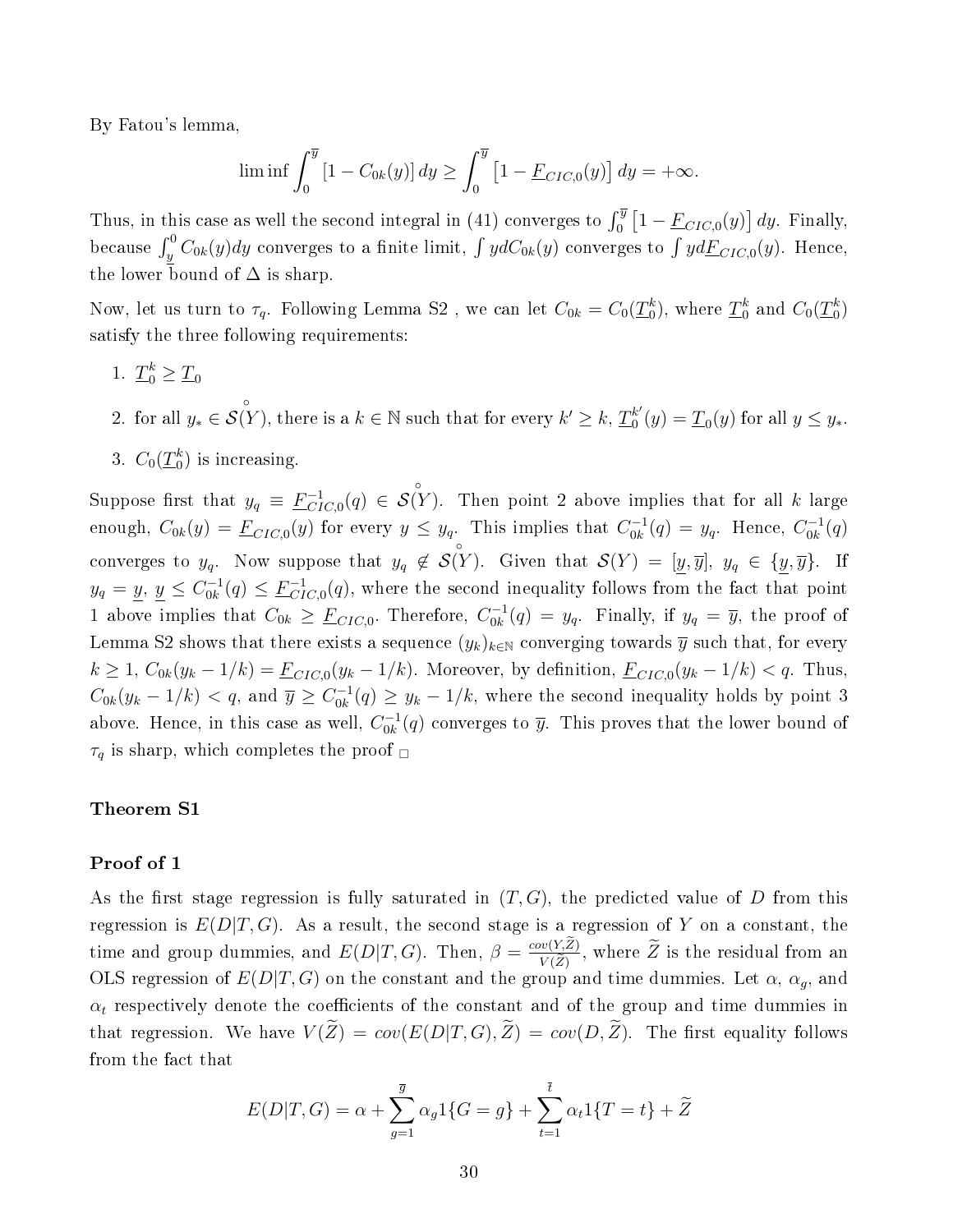and  $\widetilde{Z}$  is by construction uncorrelated with the time and group dummies. The second equality follows from the law of iterated expectations. Therefore,  $\beta = \frac{cov(Y, Z)}{cov(D, Z)}$  $cov(D,Z)$ .

As  $G \perp \!\!\! \perp T$ , it follows from the Frisch-Waugh theorem that the  $\alpha_t$  are equal to the coefficient of the time dummies in a regression of  $E(D|G,T)$  on the constant and the time dummies alone. Therefore,

$$
\alpha_t = E(E(D|G,T)|T=t) - E(E(D|G,T)|T=0) = E(D|T=t) - E(D|T=0).
$$

Similarly, as  $G \perp \!\!\! \perp T$ , it follows from the Frisch-Waugh theorem that the  $\alpha_g$  are equal to the coefficient of the group dummies in a regression of  $E(D|G,T)$  on the constant and the group dummies alone. Therefore,

$$
\alpha_g = E(E(D|G,T)|G = g) - E(E(D|G,T)|G = 0) = E(D|G = g) - E(D|G = 0).
$$

Then, we have

$$
\widetilde{Z} = E(D|G,T) - \alpha - (E(D|G) - E(D|G=0)) - (E(D|T) - E(D|T=0)).
$$

Let us first consider the numerator of  $\beta$ .

$$
cov(Y, \tilde{Z}) = cov(Y, E(D|G, T) - E(D|G) - E(D|T))
$$
  
\n
$$
= E((E(D|G, T) - E(D|G) - E(D|T) + E(D))E(Y|G, T))
$$
  
\n
$$
= \sum_{t=0}^{\bar{t}} \sum_{g=0}^{\bar{g}} P(G = g)P(T = t)(E(D_{gt}) - E(D|G = g) - E(D|T = t) + E(D))E(Y_{gt})
$$
  
\n
$$
= \sum_{t=1}^{\bar{t}} \sum_{g=0}^{\bar{g}} P(G = g)P(T = t)(E(D_{gt}) - E(D|G = g) - E(D|T = t) + E(D)) (E(Y_{gt}) - E(Y_{g0}) - (E(Y_{0t}) - E(Y_{00})))
$$
  
\n
$$
= \sum_{t=1}^{\bar{t}} \sum_{g=1}^{\bar{g}} P(G = g)P(T = t)(E(D_{gt}) - E(D|G = g) - E(D|T = t) + E(D)) \sum_{t'=1}^{t} \sum_{g'=1}^{g} W_{DID}(g', g' - 1, t')DID_D(g', g' - 1, t')
$$
  
\n
$$
= \sum_{t=1}^{\bar{t}} \sum_{g=1}^{\bar{g}} W_{DID}(g, g - 1, t)DID_D(g, g - 1, t) \sum_{t'=t}^{\bar{t}} \sum_{g'=g}^{\bar{g}} P(G = g')P(T = t')(E(D_{g't'}) - E(D|G = g') - E(D|T = t') + E(D))
$$
  
\n
$$
= \sum_{t=1}^{\bar{t}} \sum_{g=1}^{\bar{g}} W_{DID}(g, g - 1, t)DID_D(g, g - 1, t)P(G \ge g)P(T \ge t) (E(D|G \ge g, T \ge t) - E(D|G \ge g) - E(D|T \ge t) + E(D)).
$$

Similarly, one can show that

$$
cov(D,\widetilde{Z})\quad =\quad \sum_{t=1}^{\overline{t}}\sum_{g=1}^{\overline{g}}DID_D(g,g-1,t)P(G\ge g)P(T\ge t)\left(E\left(D|G\ge g,T\ge t\right)-E\left(D|G\ge g\right)-E\left(D|T\ge t\right)+E(D)\right).
$$

### Proof of 2

The result directly follows after combining the first point with Theorem 3.1 and rearranging the summations.  $\Box$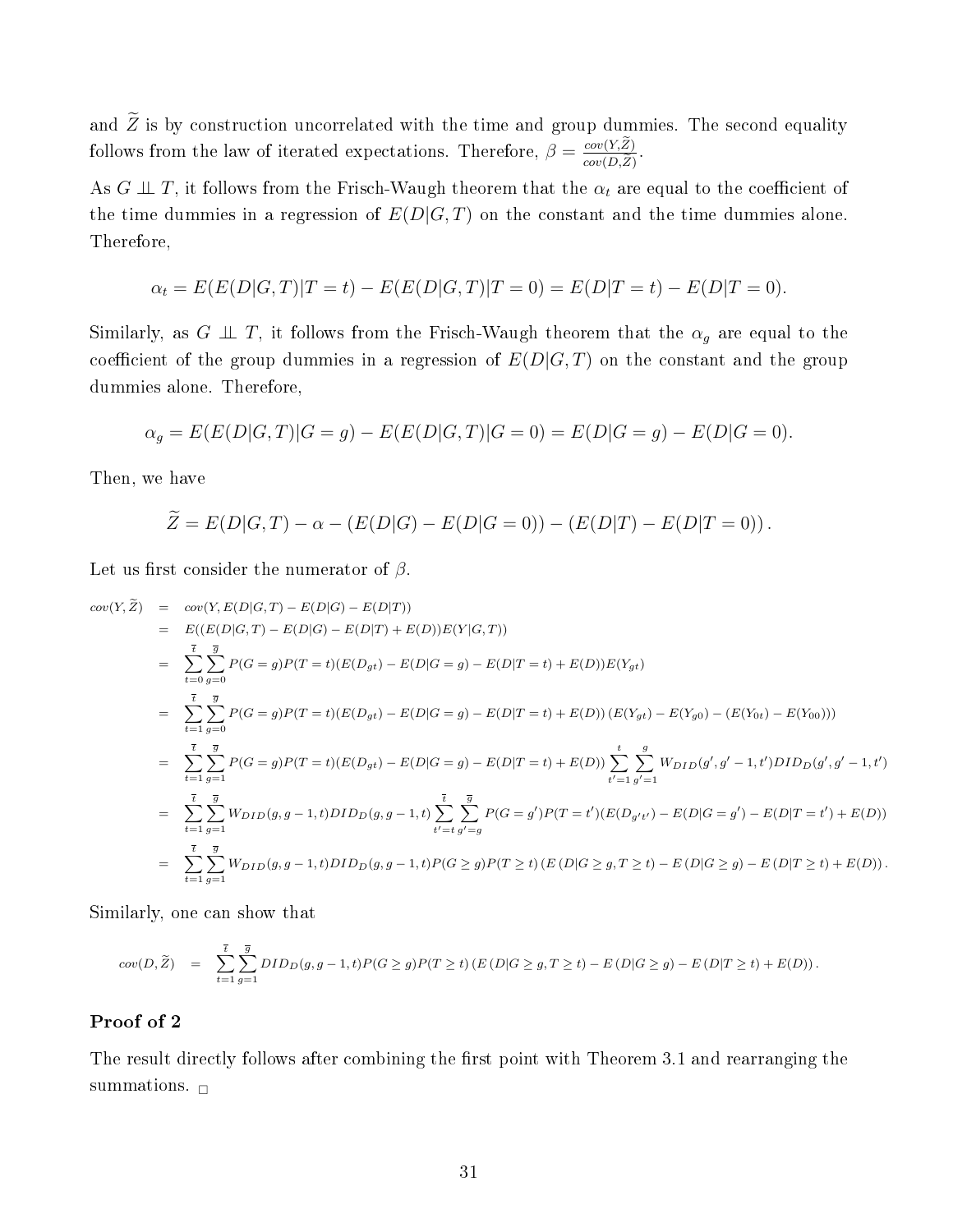Theorem S2

#### Proof of 1

We have  $\beta = \frac{cov(Y,Z)}{cov(DZ)}$  $\frac{cov(Y,Z)}{cov(D,\tilde{Z})}$ , where  $\tilde{Z}$  is the residual from an OLS regression of  $T^{**} \times f(G)$  on the constant and the group and time dummies. Let  $\alpha$ ,  $\alpha_g$ , and  $\alpha_t$  respectively denote the coefficients of the constant and of the group and time dummies in that regression. As  $G \perp \!\!\! \perp T$ , it follows from the Frisch-Waugh theorem that the  $\alpha_t$  are equal to the coefficient of the time dummies in a regression of  $T^{**} \times f(G)$  on the constant and the time dummies alone. Therefore,

$$
\alpha_t = E(T^{**} \times f(G)|T = t) - E(T^{**} \times f(G)|T = 0) = 1\{t \ge t_0\}E(f(G)).
$$

Similarly, as G  $\perp \!\!\! \perp T$ , it follows from the Frisch-Waugh theorem that the  $\alpha_q$  are equal to the coefficient of the group dummies in a regression of  $T^{**} \times f(G)$  on the constant and the group dummies alone. Therefore,

$$
\alpha_g = E(T^{**} \times f(G)|G = g) - E(T^{**} \times f(G)|G = 0) = (f(g) - f(0))E(T^{**}).
$$

Then, we have

$$
\widetilde{Z} = T^{**}f(G) - \alpha - T^{**}E(f(G)) - (f(G) - f(0))E(T^{**}).
$$

Therefore, a few computations yield

$$
\beta = \frac{cov(Y, f(G)|T^{**} = 1) - cov(Y, f(G)|T^{**} = 0)}{cov(D, f(G)|T^{**} = 1) - cov(D, f(G)|T^{**} = 0)}.
$$

Now, let us consider the numerator.

$$
cov(Y, f(G)|T^{**} = 1) - cov(Y, f(G)|T^{**} = 0)
$$
  
=  $E((f(G) - E(f(G)))Y|T^{**} = 1) - E((f(G) - E(f(G)))Y|T^{**} = 0)$   
=  $E((f(G) - E(f(G)))E(Y|G, T^{**} = 1)|T^{**} = 1) - E((f(G) - E(f(G)))E(Y|G, T^{**} = 0)|T^{**} = 0)$   
=  $\sum_{g'=1}^{\overline{g}} P(G = g'|T^{**} = 1)(f(g') - E(f(G)))E(Y|G = g', T^{**} = 1)$   
-  $\sum_{g'=1}^{\overline{g}} P(G = g'|T^{**} = 0)(f(g') - E(f(G)))E(Y|G = g', T^{**} = 0)$   
=  $\sum_{g'=1}^{\overline{g}} P(G = g')(f(g') - E(f(G)))(E(Y|G = g', T^{**} = 1) - E(Y|G = g', T^{**} = 0))$   
=  $\sum_{g'=2}^{\overline{g}} P(G = g')(f(g') - E(f(G)))DID_Y^{**}(g', 0)$   
=  $\sum_{g'=2}^{\overline{g}} P(G = g')(f(g') - E(f(G)))\sum_{g=2}^{\overline{g'}} DID_Y^{**}(g, g - 1)$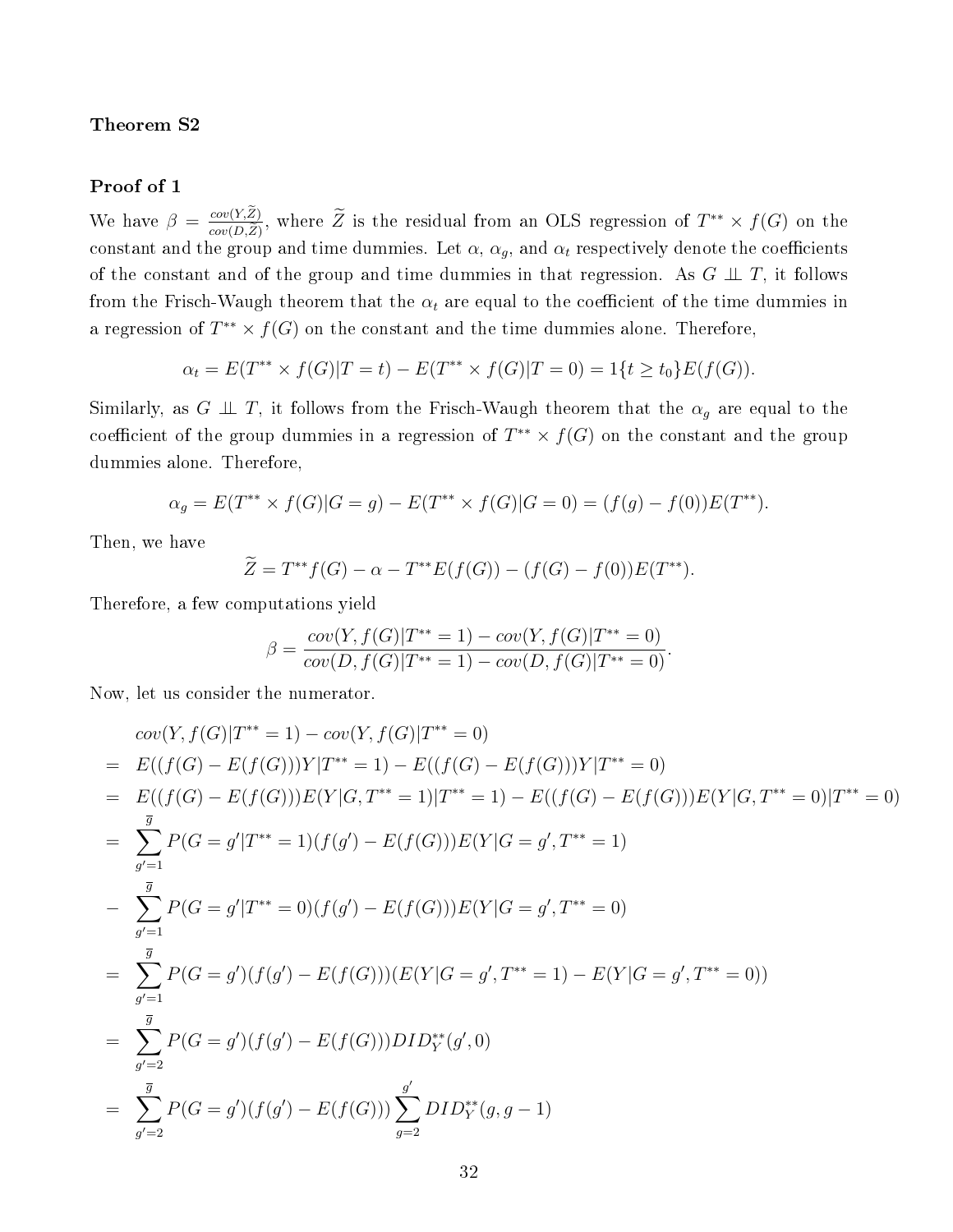Hence,

$$
cov(Y, f(G)|T^{**} = 1) - cov(Y, f(G)|T^{**} = 0)
$$
  
= 
$$
\sum_{g'=2}^{\overline{g}} P(G = g')(f(g') - E(f(G))) \sum_{g=2}^{g} W_{DID}^{**}(g, g - 1) DID_D^{**}(g, g - 1)
$$
  
= 
$$
\sum_{g=2}^{\overline{g}} W_{DID}^{**}(g, g - 1) DID_D^{**}(g, g - 1) \sum_{g'=g}^{\overline{g}} P(G = g')(f(g') - E(f(G)))
$$
  
= 
$$
\sum_{g=2}^{\overline{g}} W_{DID}^{**}(g, g - 1) DID_D^{**}(g, g - 1) P(G \ge g)(E(f(G)|G \ge g) - E(f(G))).
$$

Similarly, one can show that

$$
cov(D, f(G)|T^{**} = 1) - cov(D, f(G)|T^{**} = 0)
$$
  
= 
$$
\sum_{g=2}^{\overline{g}} DID_D^{**}(g, g-1)P(G \ge g)(E(f(G)|G \ge g) - E(f(G))).
$$

### Proof of 2

The result directly follows after combining the first point with Theorem 3.1 and rearranging the summations.  $\Box$ 

### Theorem S3

We let hereafter  $\theta = (F_{000},...,F_{011},F_{100},...,F_{111},\lambda_{00},\lambda_{10},\lambda_{01},\lambda_{11}).$ 

### Proof of 1

We already showed in the proof of Theorem 5.1 that each term of the bounds, except  $\int y d\overline{F}_{d10}(y)$ and  $\int y d\hat{F}_{d10}(y)$ , could be linearized. Therefore, it suffices to prove that these integrals can be linearized as well. Let us focus on  $\int y d\overline{F}_{d10}(y)$ , as the reasoning is similar for the other. An integration by part yields

$$
\int y d\widehat{F}_{d10}(y) - \int y dF_{d10}(y)
$$
\n
$$
= - \int_{\underline{y}}^{\overline{y}} \left[ \widehat{\overline{F}}_{d10}(y) - \overline{F}_{d10}(y) \right] dy
$$
\n
$$
= - \int_{\underline{y}}^{\overline{y}} \left[ m_1 \left( \widehat{\lambda}_{0d} \widehat{F}_{Y_{d01}}(y) \right) - m_1 \left( \lambda_{0d} F_{Y_{d01}}(y) \right) \right] dy + (\overline{y} - \underline{y}) \left[ m_1 \left( \widehat{\lambda}_{0d} \right) - m_1 \left( \lambda_{0d} \right) \right].
$$

By assumption, the equation  $\lambda_{0d}F_{Y_{d01}}(y) = 1$  admits at most one solution. Hence, by Point 2 of Lemma 6 and the chain rule,  $\theta \mapsto \int_y^{\overline{y}} m_1 \left[ \lambda_{0d} F_{Y_{d01}}(y) \right] dy + (\overline{y} - \underline{y}) m_1 \left( \lambda_{0d} \right)$  is Hadamard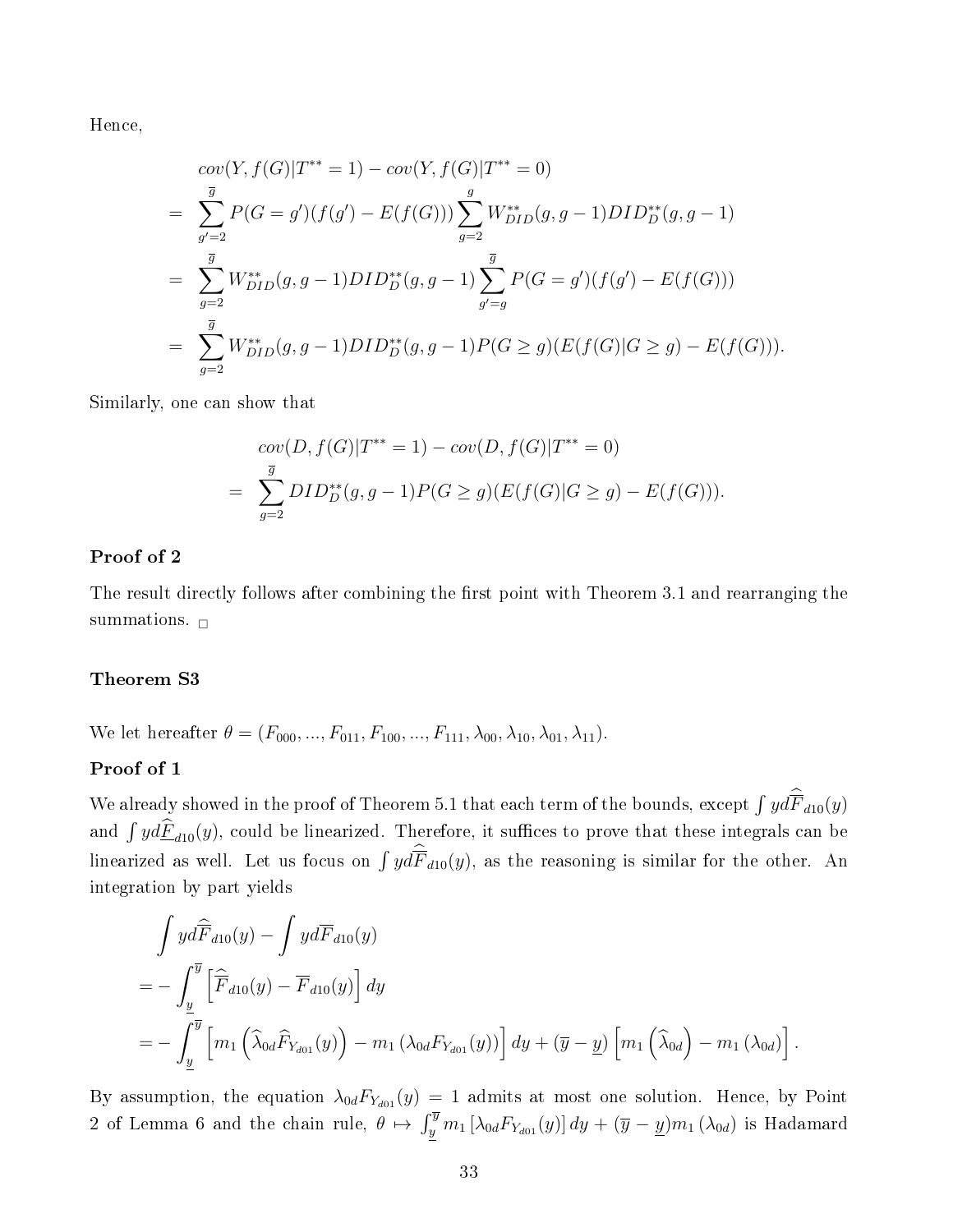differentiable tangentially to  $(\mathcal{C}^0)^4 \times \mathbb{R}^2$ . The result then follows from Lemma 4, the functional delta method, and the functional delta method for the bootstrap.

### Proof of 2

Let  $\theta = (F_{000},...,F_{011},F_{100},...,F_{111},\lambda_{00},\lambda_{10},\lambda_{01},\lambda_{11})$ . By Lemma 6, for  $d \in \{0,1\}$  and  $q \in \mathcal{Q}$ ,  $\theta \, \mapsto \, \int_y^{\overline{y}} \underline{F}_{CIC, d}(y) dy, \ \theta \, \mapsto \, \overline{f}_{CIC, d}^{-1}(q), \, \text{and} \,\, \theta \, \mapsto \, \underline{F}_{CIC, d}^{-1}(q) \, \, \text{are Hadamard}$ differentiable tangentially to  $(C^0)^4 \times \mathbb{R}^2$ . Because  $\Delta = \int_{\mathcal{S}(Y)} \underline{F}_{CIC,0}(y) - \overline{F}_{CIC,1}(y) dy$ ,  $\Delta$  is also a Hadamard differentiable function of  $\theta$  tangentially to  $(\mathcal{C}^0)^4\times\mathbb{R}^2.$  The same reasoning applies for  $\overline{\Delta}$ , and for  $\tau_q$  and  $\overline{\tau_q}$  for every  $q \in \mathcal{Q}$ . The result follows as previously  $\Box$ 

### 5 Technical lemmas

#### 5.1 Lemmas related to identification

**Lemma S1** Assume Assumptions 7 and 9 hold, and  $\lambda_{0d} > 1$ . Then:

- 1.  $G_d(\underline{T}_d)$  is a bijection from  $\mathcal{S}(Y)$  to  $[0,1]$ ;
- 2.  $C_d(\underline{T}_d) (\mathcal{S}(Y)) = [0, 1].$

**Proof:** we only prove the result for  $d = 0$ , the reasoning being similar otherwise. One can show that when  $\lambda_{00} > 1$ ,

$$
G_0(\underline{T}_0) = \min \left( \lambda_{00} F_{001}, \max \left( \lambda_{00} F_{001} + (1 - \lambda_{00}), H_0^{-1} \circ (\lambda_{10} F_{011}) \right) \right). \tag{42}
$$

By Assumption 7,  $\lambda_{10}F_{011}$  is strictly increasing. Moreover,  $\mathcal{S}(Y_{10}|D=0) = \mathcal{S}(Y_{00}|D=0)$  implies that  $H_0^{-1}$  is strictly increasing on [0, 1]. Consequently,  $H_0^{-1} \circ (\lambda_{10} F_{011})$  is strictly increasing on  $\mathcal{S}(Y)$  since  $\lambda_{10} < 1$ . Therefore,  $G_0(\underline{T}_0)$  is strictly increasing on  $\mathcal{S}(Y)$  as a composition of the  $\max$  and  $\min$  of strictly increasing functions, which in turn implies that  $G_0(\underline{T}_0) \circ F_{001}^{-1}$  is strictly increasing on [0,1]. Moreover, it is easy to see that since  $\mathcal{S}(Y_{1t}|D=0) = \mathcal{S}(Y_{0t}|D=0),$ 

$$
\lim_{y \to \underline{y}} H_0^{-1} \circ (\lambda_{10} F_{011}) \circ F_{001}^{-1}(y) = 0,
$$
  

$$
\lim_{y \to \overline{y}} H_0^{-1} \circ (\lambda_{10} F_{011}) \circ F_{001}^{-1}(y) \leq 1.
$$

Hence, by Equation (42),

$$
\lim_{y \to \underline{y}} G_0(\underline{T}_0)(y) = 0, \ \lim_{y \to \overline{y}} G_0(\underline{T}_0)(y) = 1.
$$
\n(43)

Finally,  $G_0(\underline{T}_0) \circ F_{001}^{-1}$  is also continuous by Assumption 7, as a composition of continuous functions. Point 1 then follows, by the intermediate value theorem.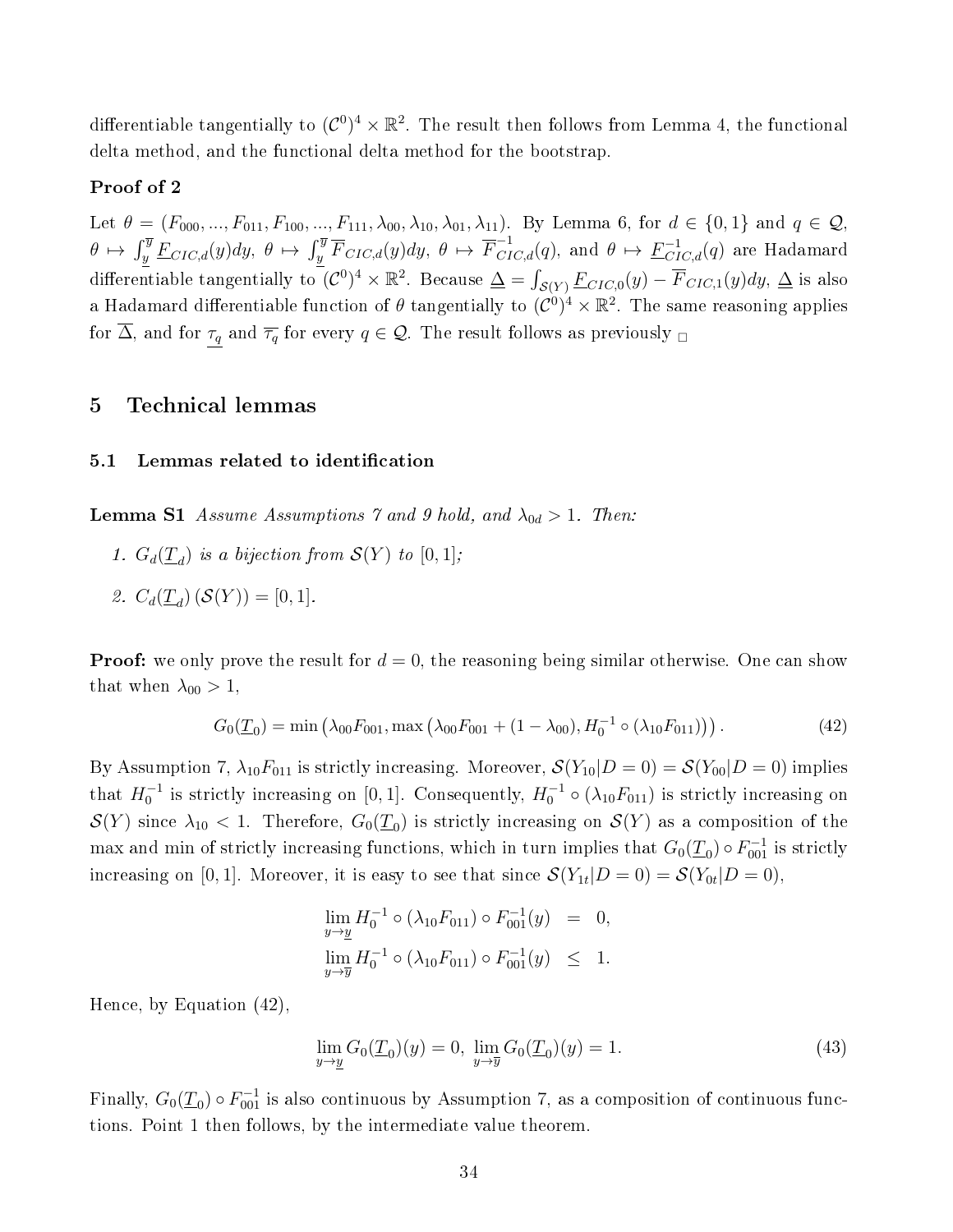Now, we have

$$
C_0(\underline{T}_0) = \frac{p_{0|10}F_{010} \circ F_{001}^{-1} \circ G_0(\underline{T}_0) - p_{0|11}F_{011}}{p_{0|10} - p_{0|11}}.
$$

(43) implies that  $G_0(\underline{T}_0)$  is a cdf. Hence, by Assumption 7,

$$
\lim_{y \to \underline{y}} C_0(\underline{T}_0)(y) = 0, \ \lim_{y \to \overline{y}} C_0(\underline{T}_0)(y) = 1.
$$

Moreover,  $C_0(\underline{T}_0)$  is increasing by Assumption 9. Combining this with Assumption 7 yields Point 2, since  $C_0(\underline{T}_0)$  is continuous by Assumption 7 once more  ${}_{\square}$ 

**Lemma S2** Suppose Assumptions 7 and 9 hold,  $p_{0|g0} > 0$  for  $g \in \{0,1\}$  and  $\lambda_{00} < 1$ . Then there exists a sequence of cdf  $\underline{T}_0^k$  such that

- 1.  $\underline{T}_0^k(y) \to \underline{T}_0(y)$  for all  $y \in$ ◦  $\mathcal{S}(Y)$ ;
- 2.  $G_0(\underline{T}_0^k)$  is an increasing bijection from  $\mathcal{S}(Y)$  to  $[0,1]$ ;
- 3.  $C_0(\underline{T}_0^k)$  is increasing and onto  $[0,1]$ .

The same holds for the upper bound.

**Proof:** we consider a sequence  $(y_k)_{k\in\mathbb{N}}$  converging to  $\overline{y}$  and such that  $y_k < \overline{y}$ . Since  $y_k < \overline{y}$ , we can also define a strictly positive sequence  $(\eta_k)_{k\in\mathbb{N}}$  such that  $y_k + \eta_k < \overline{y}$ . By Assumption 9,  $H_0$ is continuously differentiable. Moreover,

$$
H'_0 = \frac{F'_{010} \circ F_{000}^{-1}}{F'_{000} \circ F_{000}^{-1}}
$$

is strictly positive on  $\mathcal{S}(Y)$  under Assumption 9.  $F'_{011}$  is also strictly positive on  $\mathcal{S}(Y)$  under Assumption 9. Therefore, using a Taylor expansion of  $H_0$  and  $F_{011}$ , it is easy to show that there exists constants  $A_{1k} > 0$  and  $A_{2k} > 0$  such that for all  $y < y' \in [y_k, y_k + \eta_k]^2$ ,

$$
H_0(y') - H_0(y) \geq A_{1k}(y'-y), \tag{44}
$$

$$
F_{011}(y') - F_{011}(y) \leq A_{2k}(y'-y). \tag{45}
$$

We also define a sequence  $(\varepsilon_k)_{k\in\mathbb{N}}$  by

$$
\varepsilon_k = \min \left( \eta_k, \frac{A_{1k} (1 - \lambda_{00}) (T_0(y_k) - \underline{T}_0(y_k))}{\lambda_{10} A_{2k}} \right). \tag{46}
$$

Note that as shown in (26), since  $\lambda_{00} < 1$ ,  $0 \leq T_0$ ,  $G_0(T_0)$ ,  $C_0(T_0) \leq 1$  implies that we must have

$$
\underline{T_0} \leq T_0,
$$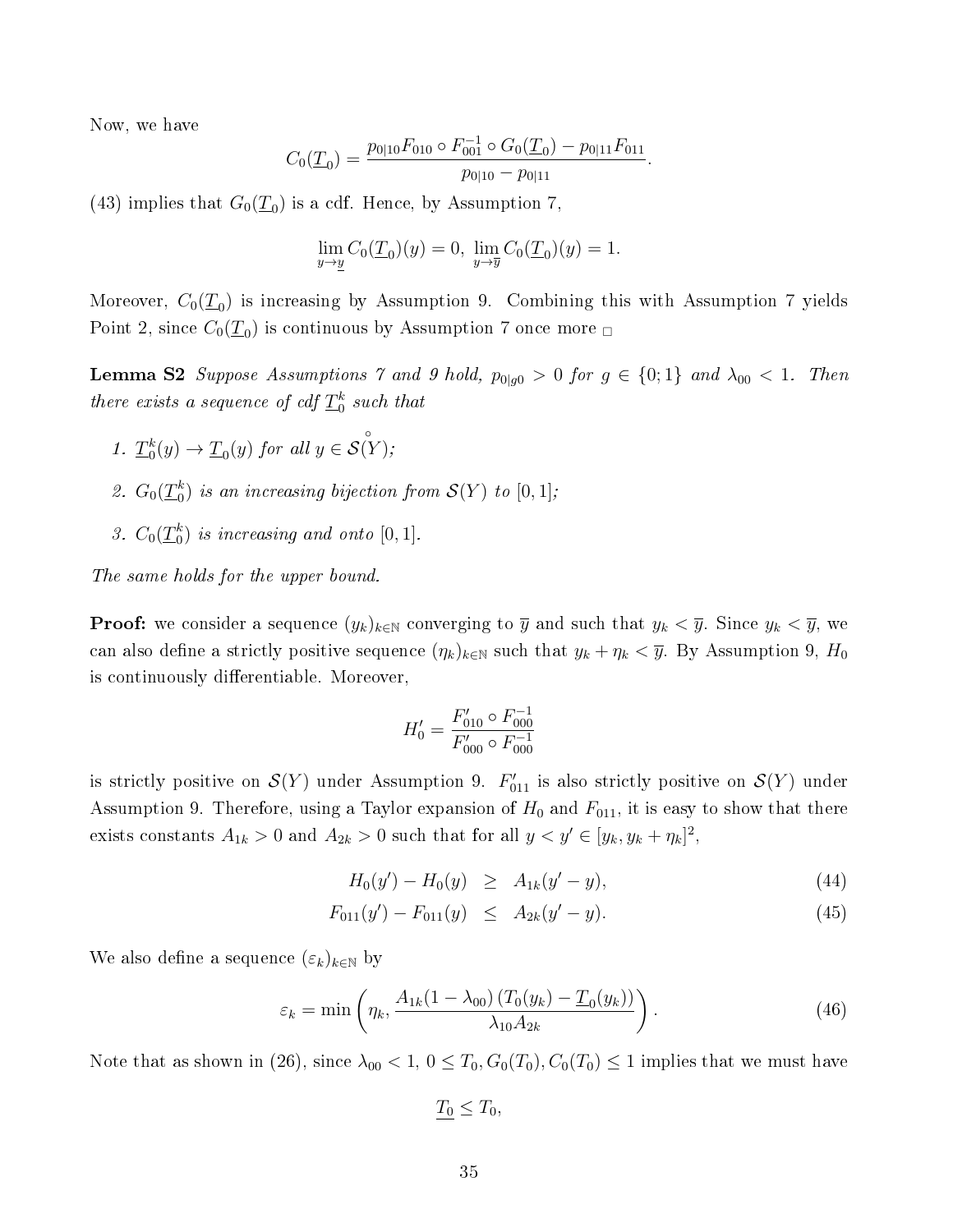which implies in turn that  $\varepsilon_k \geq 0$ . Consequently, since  $0 \leq \varepsilon_k \leq \eta_k$ , inequalities (44) and (45) also hold for  $y < y' \in [y_k, y_k + \varepsilon_k]^2$ .

We now define  $\underline{T}_0^k$ . For every k such that  $\varepsilon_k > 0$ , let

$$
\underline{T}_0^k(y) = \begin{vmatrix} \underline{T}_0(y) & \text{if } y < y_k \\ \underline{T}_0(y_k) + \frac{T_0(y_k + \varepsilon_k) - \underline{T}_0(y_k)}{\varepsilon_k} (y - y_k) & \text{if } y \in [y_k, y_k + \varepsilon_k] \\ T_0(y) & \text{if } y > y_k + \varepsilon_k. \end{vmatrix}
$$

For every k such that  $\varepsilon_k = 0$ , let

$$
\underline{T}_0^k(y) = \begin{vmatrix} \underline{T}_0(y) & \text{if } y < y_k \\ T_0(y) & \text{if } y \ge y_k \end{vmatrix}
$$

Then, we verify that  $\underline{T}_0^k$  defines a sequence of cdf which satisfy Points 1, 2 and 3. Under Assumption 9,  $\underline{T}_0(y)$  is increasing, which implies that  $\underline{T}_0^k(y)$  is increasing on  $(\underline{y},y_k)$ . Since  $T_0(y)$ is a cdf,  $\underline{T}_0^k(y)$  is also increasing on  $(y_k + \varepsilon_k, \overline{y})$ . Finally, it is easy to check that when  $\varepsilon_k > 0$ ,  $\underline{T}_0^k(y)$  is increasing on  $[y_k,y_k+\varepsilon_k].$   $\underline{T}_0^k$  is continuous on  $(\underline{y},y_k)$  and  $(y_k+\varepsilon_k,\overline{y})$  under Assumption 7. It is also continuous at  $y_k$  and  $y_k + \varepsilon_k$  by construction. This proves that  $\underline{T}_0^k(y)$  is increasing on  $\mathcal{S}(Y)$ . Moreover,

$$
\lim_{y \to \underline{y}} \underline{T}_0^k(y) = \lim_{y \to \underline{y}} \underline{T}_0(y) = 0,
$$
  

$$
\lim_{y \to \overline{y}} \underline{T}_0^k(y) = \lim_{y \to \overline{y}} T_0(y) = 1.
$$

Hence,  $\underline{T}_0^k$  is a cdf. Point 1 also holds by construction of  $\underline{T}_0^k(y)$ .

 $G_0(\underline{T}_0^k) = \lambda_{00} F_{001} + (1-\lambda_{00}) \underline{T}_0^k$  is strictly increasing and continuous as a sum of the strictly increasing and continuous function  $\lambda_{00}F_{001}$  and an increasing and continuous function. Moreover,  $G_0(\underline{T}_0^k)$  tends to  $0$  (resp. 1) when  $y$  tends to  $\underline{y}$  (resp. to  $\overline{y}$ ). Point 2 follows by the intermediate value theorem.

Finally, let us show Point 3. Because  $G_0(\underline{T}_0^k)$  is a continuous cdf,  $C_0(\underline{T}_0^k)$  is also continuous and converges to 0 (resp. 1) when y tends to y (resp. to  $\overline{y}$ ). Thus, the proof will be completed if we show that  $C_0(\underline{T}_0^k)$  is increasing. By Assumption 9,  $C_0(\underline{T}_0^k)$  is increasing on  $(\underline{y},y_k)$ . Moreover, since  $F_{Y_{11}(0)|S_1} = C_0(T_0)$ ,  $C_0(\underline{T}_0^k)$  is also increasing on  $(y_k + \varepsilon_k, \overline{y})$ . Finally, when  $\varepsilon_k > 0$ , we have that for all  $y < y' \in [y_k, y_k + \varepsilon_k]^2$ ,

$$
H_0(\lambda_{00}F_{001}(y') + (1 - \lambda_{00})\underline{T}_0^k(y')) - H_0(\lambda_{00}F_{001}(y) + (1 - \lambda_{00})\underline{T}_0^k(y))
$$
  
\n
$$
\geq H_{1k}(1 - \lambda_{00})\left(\underline{T}_0^k(y') - \underline{T}_0^k(y)\right)
$$
  
\n
$$
\geq \frac{H_{1k}(1 - \lambda_{00})\left(T_0(y_k) - \underline{T}_0(y_k)\right)}{\varepsilon_k}(y' - y)
$$
  
\n
$$
\geq \lambda_{10}A_{2k}(y' - y)
$$
  
\n
$$
\geq \lambda_{10}\left(F_{011}(y') - F_{011}(y)\right),
$$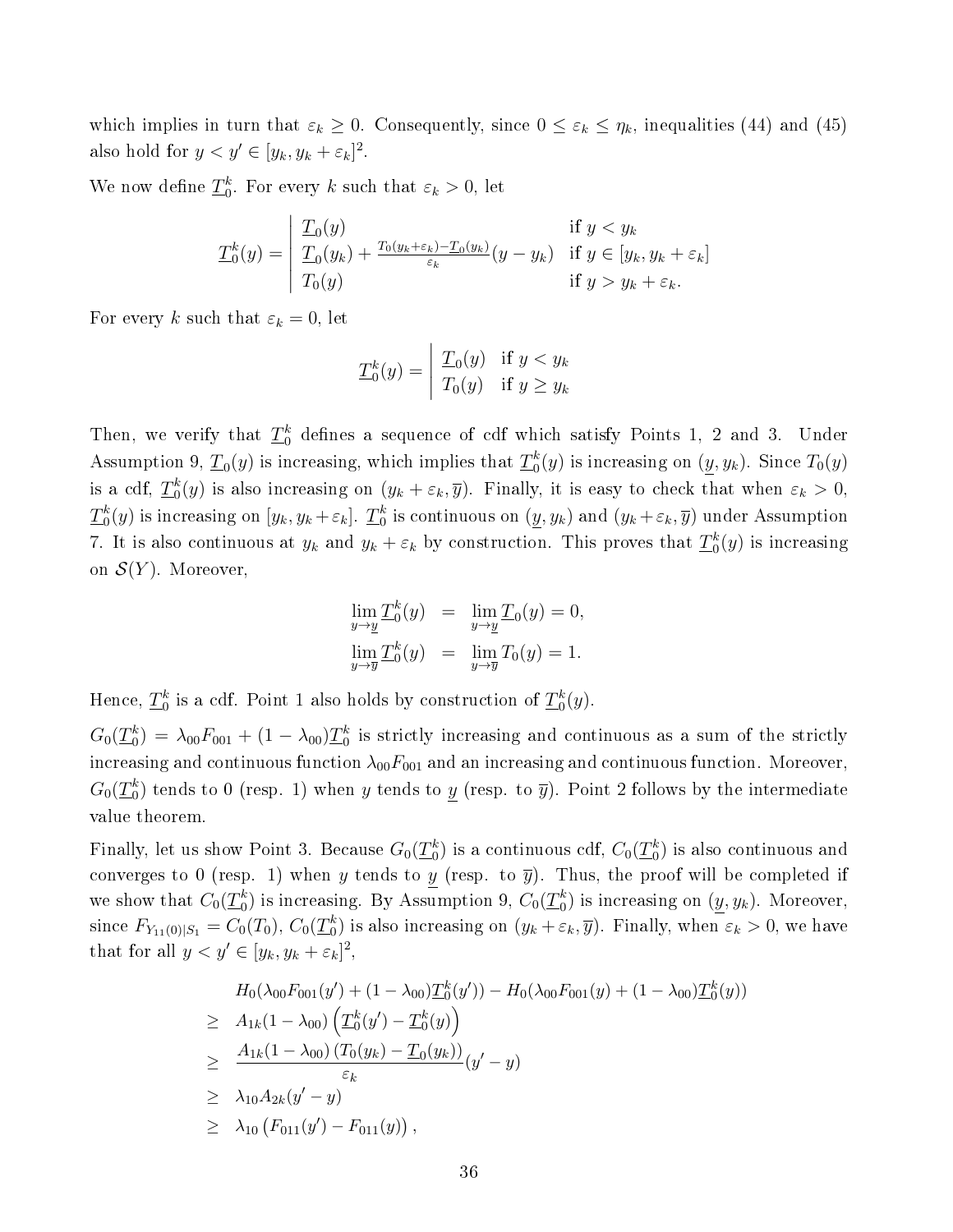where the first inequality follows by (44) and  $F_{001}(y') \geq F_{001}(y)$ , the second by the definition of  $\underline{T}_0^k$  and  $T_0(y_k + \varepsilon_k) \geq T_0(y_k)$ , the third by (46) and the fourth by (45). This implies that  $C_0(\underline{T}_0^k)$ is increasing on  $[y_k, y_k + \varepsilon_k]$ , since

$$
C_0(\underline{T}_0^k) = \frac{H_0(\lambda_{00}F_{001} + (1 - \lambda_{00})\underline{T}_0^k) - \lambda_{10}F_{011}}{1 - \lambda_{10}}.
$$

It is easy to check that under Assumption 7  $C_0(\underline{T}_0^k)$  is continuous on  $\mathcal{S}(Y).$  This completes the proof  $\Box$ 

### 5.2 Lemmas related to inference

In the following lemmas, we let, for any functional  $R$ ,  $dR<sub>F</sub>$  denote the Hadamard differential of R taken at F. Whenever it exists, this differential is the continuous linear form satisfying

$$
dR_F(h) = \lim_{t \to 0} \frac{R(F + th_t) - R(F)}{t},
$$
 for any  $h_t$  s.t.  $||h_t - h||_{\infty} \to 0$ .

In absence of ambiguity, we let the point at which the differential is taken implicit and simply denote it by  $dR.$  In addition to the sets  $\mathcal{C}^0(\Theta)$  and  $\mathcal{C}^1(\Theta),$  we also denote by  $\mathcal{D}(\Theta)$  (resp.  $\mathcal{D}_c(\Theta))$ the set of bounded càdlàg (resp. cdfs) functions on Θ. Once more, Θ is left implicit when it is  $\mathcal{S}(Y)$ .

Also, for any  $(r, k) \in \mathbb{N}^*, u = (u_1, ..., u_r) \in \mathbb{R}^r$  and any function  $h = (h_1, ... h_k)'$  from  $\mathbb{R}^r$  to  $\mathbb{R}^k$ , let  $||u||_1 = \sum_{j=1}^r |u_j|$  and  $||h||_{\infty} = \max_{j=1,\dots,k} \sup_{x \in \mathbb{R}^r} |h_j(x)|$  denote the usual  $L^1$  norm of u and the supremum norm of  $h$ , respectively. The following inequality on ratios is used repeatedly in the proofs of Theorems 5.1 and 5.2. It is probably well-known but we prove it for the sake of completeness.

Lemma S3 Let  $(x_1, y_1)$  and  $(x_2, y_2)$  be such that  $y_2 \ge C > 0$  and  $\max(|x_1-x_2|, |y_1-y_2|) \le C/2$ . Then

$$
\left|\frac{x_1}{y_1} - \frac{x_2}{y_2} - \frac{1}{y_2}\left(x_1 - x_2 - \frac{x_2}{y_2}(y_1 - y_2)\right)\right| \le \frac{2(1 + |x_2/y_2|)}{C^2} \max(|x_1 - x_2|, |y_1 - y_2|)^2.
$$

### Proof:

First, some algebra shows that

$$
\frac{x_1}{y_1} - \frac{x_2}{y_2} - \frac{1}{y_2} \left( x_1 - x_2 - \frac{x_2}{y_2} (y_1 - y_2) \right) = \frac{y_1 - y_2}{y_2^2} \left[ (x_2 - x_1) + \frac{x_1}{y_1} (y_1 - y_2) \right].
$$

As a result,

$$
\left|\frac{x_1}{y_1} - \frac{x_2}{y_2} - \frac{1}{y_2}\left(x_1 - x_2 - \frac{x_2}{y_2}(y_1 - y_2)\right)\right| \le \frac{1 + |x_1/y_1|}{C^2} \max(|x_1 - x_2|, |y_1 - y_2|)^2.
$$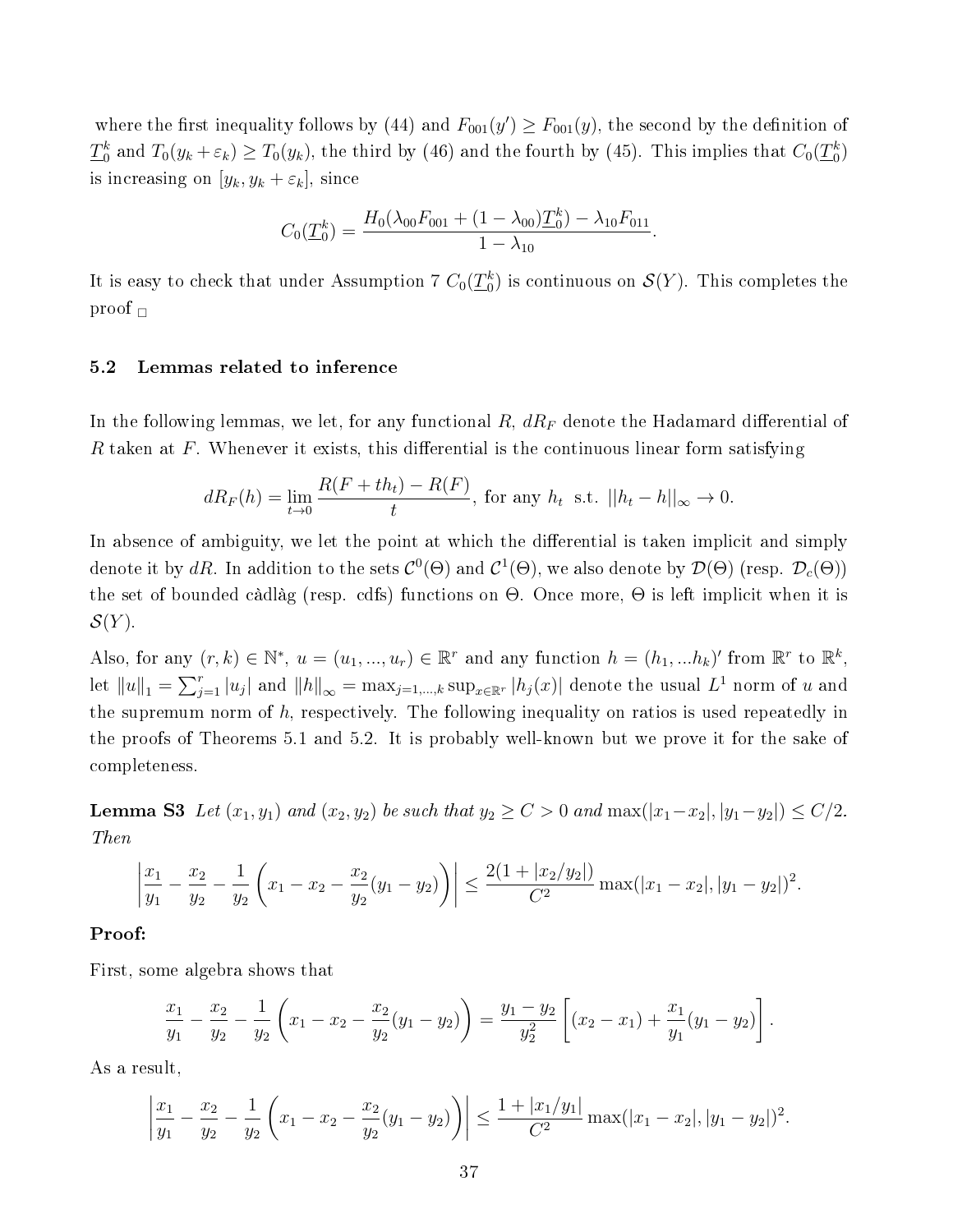Besides,  $y_1 \ge y_2 - |y_1 - y_2| \ge C/2$ . Thus,

$$
\left|\frac{x_1}{y_1} - \frac{x_2}{y_2}\right| \le \frac{|x_2||y_2 - y_1|}{y_1 y_2} + \frac{|x_1 - x_2|}{y_1} \le \frac{C}{2y_1} \left(\frac{|x_2|}{y_2} + 1\right) \le 1 + |x_2/y_2|.
$$

The triangular inequality then yields

$$
\left|\frac{x_1}{y_1} - \frac{x_2}{y_2} - \frac{1}{y_2}\left(x_1 - x_2 - \frac{x_2}{y_2}(y_1 - y_2)\right)\right| \le \frac{2(1 + |x_2/y_2|)}{C^2} \max(|x_1 - x_2|, |y_1 - y_2|)^2_{\Box}
$$

The following lemma is used to establish the asymptotic normality of the Wald-CIC estimator in the proof of Theorem 5.1.

**Lemma S4** Suppose that  $p_{d|g0} > 0$  for  $(d, g) \in \{0, 1\}^2$  and let

$$
\theta = (F_{000}, F_{001}, ..., F_{111}, \lambda_{00}, \lambda_{10}, \lambda_{01}, \lambda_{11})
$$

and

$$
\widehat{\theta} = (\widehat{F}_{000}, \widehat{F}_{001}, ..., \widehat{F}_{111}, \widehat{\lambda}_{00}, \widehat{\lambda}_{10}, \widehat{\lambda}_{01}, \widehat{\lambda}_{11}).
$$

Then

$$
\sqrt{n}\left(\widehat{\theta}-\theta\right) \Longrightarrow \mathbb{G},
$$

where G denotes a gaussian process defined on  $\mathcal{S}(Y)^8 \times \{0\}^4$ . Moreover, G is continuous in its k-th component  $(k \in \{1, ..., 8\}$  if the corresponding  $F_{dyt}$  is continuous.<sup>10</sup> Finally, the bootstrap is consistent for  $\widehat{\theta}$ .

**Proof:** let  $\mathbb{G}_n$  denote the standard empirical process. We prove the result for

 $\eta = (F_{000}, F_{001}, ..., F_{111}, p_{1|00}, p_{1|01}, p_{1|10}, p_{1|11})$ 

instead of  $\theta$ . The result on  $\theta$  then follows as  $(\lambda_{00}, \lambda_{10}, \lambda_{01}, \lambda_{11})$  is a smooth function of  $(p_{1|00}, p_{1|01}, p_{1|10}, p_{1|11})$ . For any  $(y, d, g, t) \in (\mathcal{S}(Y) \cup \{+\infty\}) \times \{0, 1\}^3$ , let

$$
f_{dyty}(Y, D, G, T) = \frac{\mathbb{1}{D = d}\mathbb{1}{G = g}\mathbb{1}{T = t}\left[\mathbb{1}{Y \le y} - F_{dyt}(y)\right]}{p_{dyt}},
$$
  

$$
f_{gt}(Y, D, G, T) = \mathbb{1}{G = g}\mathbb{1}{T = t}\left[\mathbb{1}{D = 1} - p_{1|gt}]\right/p_{gt}.
$$

We have, for all  $(y, d, g, t) \in (\mathcal{S}(Y) \cup \{-\infty, +\infty\}) \times \{0, 1\}^3$ ,

$$
\sqrt{n}\left(\widehat{F}_{dgt}(y) - F_{dgt}(y)\right) = \frac{\sqrt{n}}{n_{dst}} \sum_{i=1}^{n} \mathbb{1}\{D_i = d\} \mathbb{1}\{G_i = g\} \mathbb{1}\{T_i = t\} \left[\mathbb{1}\{Y_i \le y\} - F_{dgt}(y)\right]
$$

$$
= \frac{np_{dgt}}{n_{dst}} \mathbb{G}_n f_{dgty}
$$

$$
= \mathbb{G}_n f_{dgty} \left(1 + o_P(1)\right).
$$

<sup>10</sup>Formally, the link between  $(d, g, t)$  and k is  $k = 1 + t + 2g + 4t$ .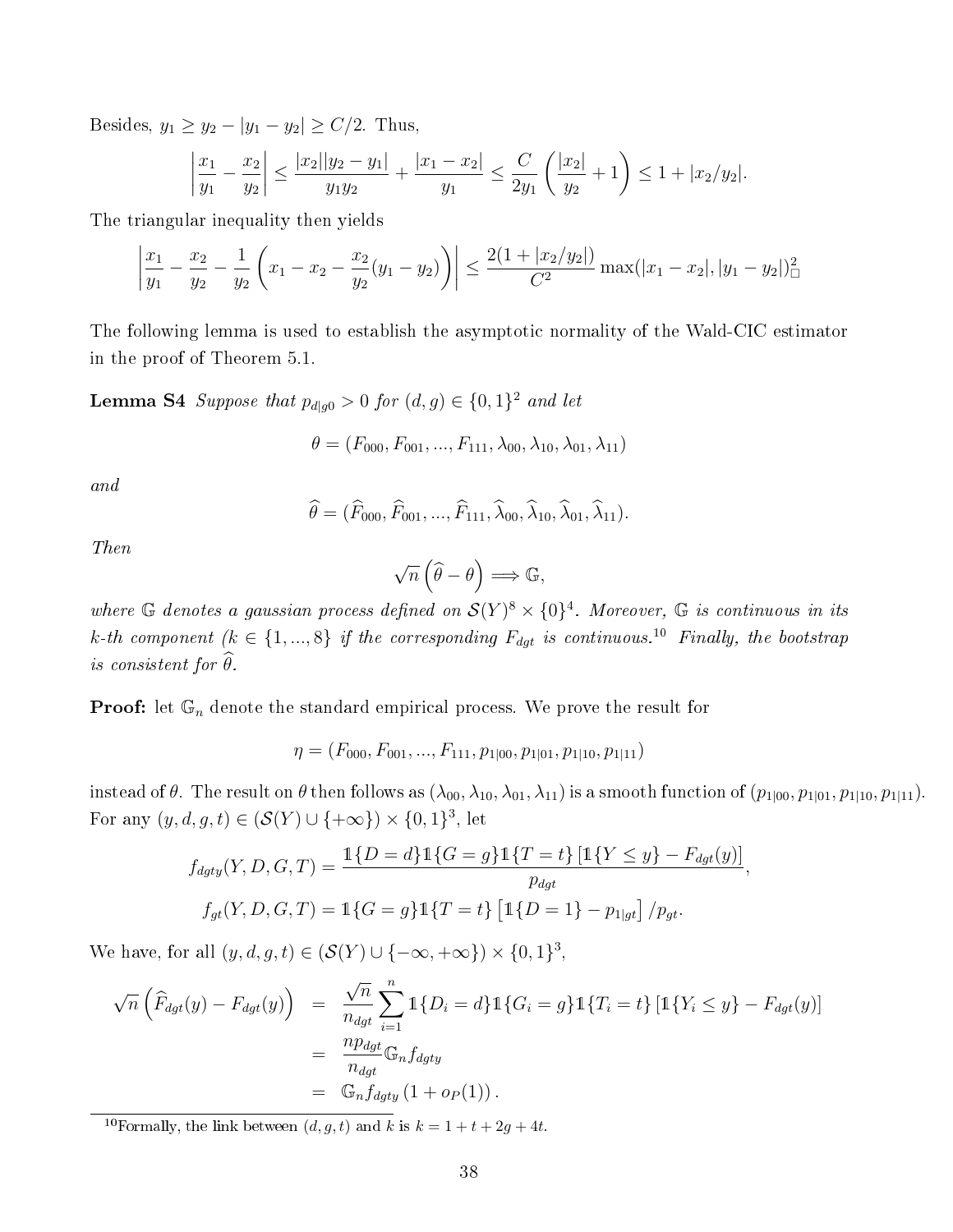Similarly,  $\sqrt{n} (\widehat{p}_{1|gt} - p_{1|gt}) = \mathbb{G}_n f_{g,t} (1 + o_P(1))$ . Hence, letting

$$
f_y = (f_{000y}, ..., f_{111y}, f_{00}, f_{01}, f_{10}, f_{11})'
$$

we obtain  $\sqrt{n} (\hat{\eta} - \eta) = \mathbb{G}_n f_y (1 + o_P(1))$ . Weak convergence of the left-hand side to a gaussian process follows because each class  $\{f_{dyty} : y \in \mathcal{S}(Y)\}$  is Donsker. Moreover, remark that  $\sqrt{n_{dgt}}\left(\widehat{F}_{dgt}(y)-F_{dgt}(y)\right)$  is the standard empirical process on the sample  $\mathcal{I}_{dgt}$  of random size  $n_{dqt}$ . Therefore (see, e.g. Theorem 3.5.1 in van der Vaart & Wellner, 1996), it converges in distribution to a process  $B \circ F_{dgt}$ , where B is a Brownian bridge. Hence, continuity follows as long as  $F_{dgt}$  is continuous.

Now let us turn to the bootstrap. Observe that

$$
\sqrt{n}\left(\widehat{F}_{dgt}^*(y) - F_{dgt}(y)\right) = \frac{np_{dgt}}{n_{dgt}^*}\mathbb{G}_n^*f_{y,d,g,t},
$$

where  $\mathbb{G}_n^*$  denote the bootstrap empirical process. Because  $np_{dgt}/n_{dgt}^*$  $\stackrel{\mathbb{P}}{\longrightarrow}$  1 and by consistency of the bootstrap empirical process (see, e.g., van der Vaart, 2000, Theorem 23.7), the bootstrap is consistent for  $\widehat{\eta}_{\square}$ 

The next two lemmas allows us to use the functional delta method for the CIC estimators of average and quantile treatment effects, both in the point and partially identified case, with and without covariates.

- Lemma S5 1. Let  $R_1(F_1, F_2, F_3, F_4, \lambda, \mu) = \frac{\mu F_4 F_1 \circ F_2^{-1} \circ q_1(F_3, \lambda)}{\mu 1}$  $\frac{F_2}{\mu-1}$   $\frac{\circ q_1(F_3,\lambda)}{q_1+q_2}$  and  $R_2(F_1, F_2, F_3, F_4, \lambda, \mu)$  =  $\mu F_4 - F_1 \circ F_2^{-1} \circ q_2(F_3, \lambda)$  $\frac{F_2 \circ q_2(F_3,\lambda)}{\mu-1}$ , with  $q_1(F_3,\lambda) = \lambda F_3$  and  $q_2(F_3,\lambda) = \lambda F_3 + 1 - \lambda$ .  $R_1$  and  $R_2$  are Hadamard differentiable at any  $(F_{10}, F_{20}, F_{30}, F_{40}, \lambda_{00}, \lambda_{10}) \in (C^1)^4 \times [0, \infty) \times ([0, \infty) \setminus \{1\}),$ tangentially to  $(C^0)^4 \times \mathbb{R}^2$ . Moreover,  $dR_1((C^0)^4 \times \mathbb{R}^2)$  and  $dR_2((C^0)^4 \times \mathbb{R}^2)$  are included in  $\mathcal{C}^0$ .
	- 2. Let  $R_3(F_1) = \int_y^{\overline{y}} m_1(F_1)(y) dy$  and  $R_4(F_1, F_2) = \int_y^{\overline{y}} F_2(m_1(F_1))(y) dy$ . Tangentially to  $\mathcal{C}^0$ ,  $R_3$  is Hadamard differentiable at any  $F_{10}\,\in\,\mathcal{D}_c$  and the equation  $F_{10}(y)\,=\,1$  admits at most one solution on ◦  $\mathcal{S}(Y)$ . Tangentially to  $(\mathcal{C}^0)^2$ ,  $R_4$  is Hadamard differentiable at any  $(F_{10}, F_{20})$  such that  $F_{10}$  satisfies the same conditions as for  $R_3$  and  $F_{20}$  is continuously differentiable on [0,1]. The same holds if we replace  $m_1$  (and the equation  $F_{10}(y) = 1$ ) by  $M_0$  (and  $F_{10}(y) = 0$ ).
	- 3. Let  $R_4(F, Q_{1|X}, Q_{2|X}, Q_{3|X}) = \int m_{10}^D(x) \int_0^1 Q_{1|X} \{Q_{2|X}^{-1}$  $\frac{-1}{2|X}[Q_{3|X}(u|x)|x]|x\}dudF(x),$  where  $m_{10}^{D}(x)=$  $E(D_{10}|X=x)$ . Then, tangentially to  $C^0(S(X))\times C^0((0,1)\times S(X))^3$  ,  $R_4$  is Hadamard differentiable at any  $(F_0, Q_{10|X}, Q_{20|X}, Q_{30|X})$  such that  $F_0 \in \mathcal{D}_c(\mathcal{S}(X))$ ,  $(Q_{1|X}(.|x), Q_{2|X}(.|x), Q_{3|X}(.|x)) \in$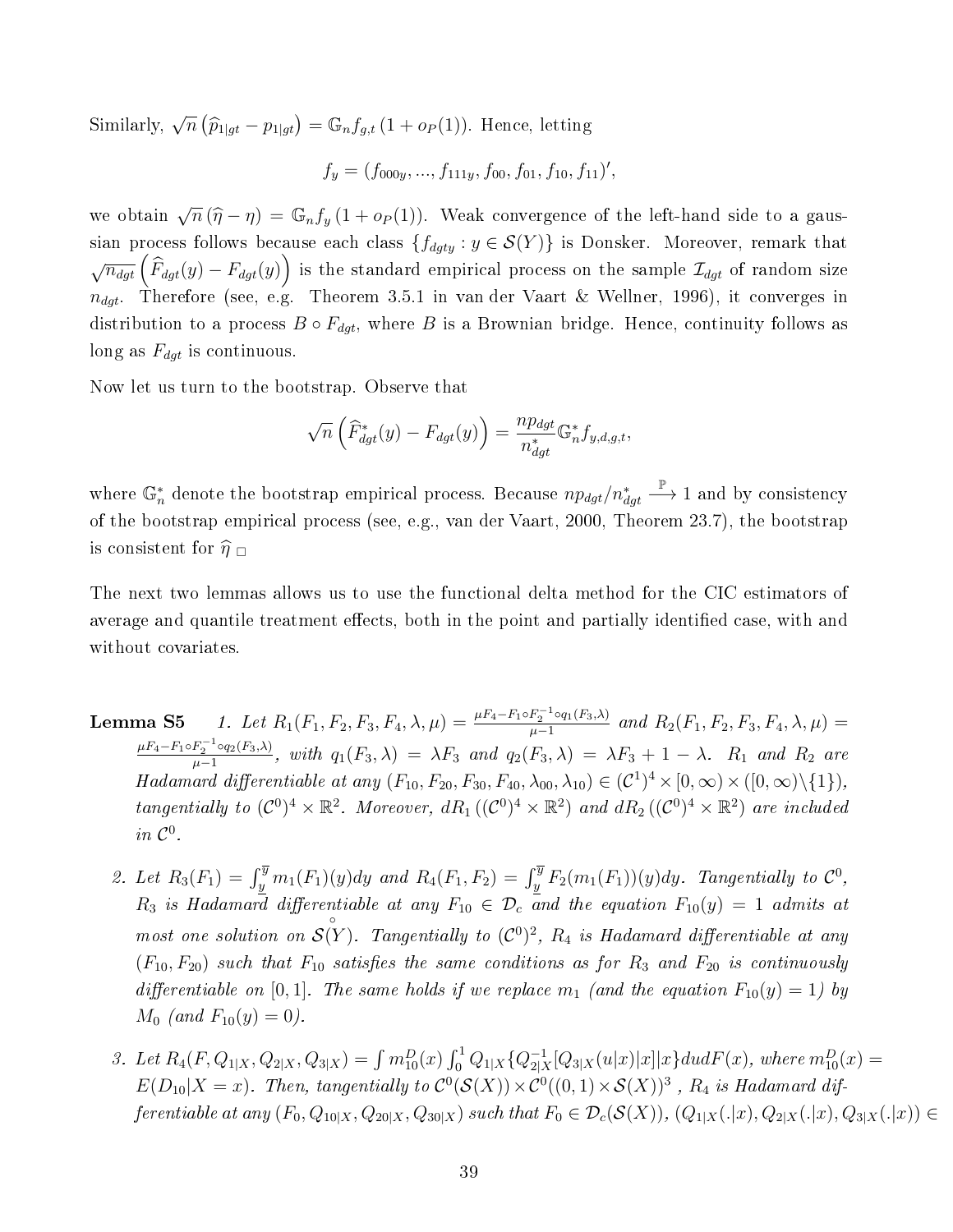$(C^1(0, 1))^3$  for all  $x \in S(X)$  and  $G(x) = m_{10}^D(x) \int_0^1 Q_{10|X} \{Q_{20}^{-1}\}$  $^{-1}_{20|X}[Q_{30|X}(u|x)|x]|x\}du$  is of bounded variation. Moreover, for all  $h_1$  such that  $h_1(\inf S(X)) = h_1(\sup S(X)) = 0$ ,

$$
dR_4(h_1, h_2, h_3, h_4) = \int m_{10}^D(x) \int_0^1 \left\{ h_2 \left[ Q_{20|X}^{-1}[Q_{30|X}(u|x)], x \right] + \partial_u \left[ Q_{10|X} \circ Q_{20|X}^{-1} \right] \left[ (Q_{30|X}(u|x)|x) \right] x \right\}
$$

$$
\times \left[ -h_3 \left[ Q_{20|X}^{-1}[Q_{30|X}(u|x)], x \right] + h_4(u, x) \right] \right\} du dF_0(x) - \int h_1(x) dG(x).
$$

**Proof of 1.** We first prove that  $\phi_1(F_1, F_2, F_3) = F_1 \circ F_2^{-1} \circ F_3$  is Hadamard differentiable at  $(F_{10}, F_{20}, F_{30}) \in (\mathcal{C}^1)^3$ . Because  $(F_{10}, F_{20}) \in (\mathcal{C}^1)^2$ , the function  $\phi_2 : (F_1, F_2, F_3) \mapsto (F_1 \circ F_2^{-1}, F_3)$ is Hadamard differentiable at  $(F_{10}, F_{20}, F_{30})$  tangentially to  $\mathcal{D} \times \mathcal{C}^0 \times \mathcal{D}$  (see, e.g., van der Vaart & Wellner, 1996, Problem 3.9.4), and therefore tangentially to  $(C^0)^3$ . Moreover computations show that its derivative at  $(F_{10}, F_{20}, F_{30})$  satisfies

$$
d\phi_2(h_1, h_2, h_3) = \left(h_1 \circ F_{20}^{-1} - \frac{F'_{10} \circ F_{20}^{-1}}{F'_{20} \circ F_{20}^{-1}} h_2 \circ F_{20}^{-1}, h_3\right).
$$

This shows that  $d\phi_2\left({(\mathcal{C}^0)}^3\right) \subseteq {(\mathcal{C}^0)}^2$ .

Then, the composition function  $\phi_3 : (U, V) \mapsto U \circ V$  is Hadamard differentiable at any  $(U_0, V_0) \in$  $({\cal C}^1)^2$ , tangentially to  ${\cal C}^0 \times {\cal D}$  (see, e.g., van der Vaart & Wellner, 1996, Lemma 3.9.27), and therefore tangentially to  ${({\cal C}^0)}^2$ . It is thus Hadamard differentiable at  $({F_{10}}\circ F_{20}^{-1},{F_{30}}),$  and one can show that  $d\phi_3\left(\left(\mathcal{C}^0\right)^2\right)\subseteq \mathcal{C}^0.$  Thus, by the chain rule (see van der Vaart & Wellner, 1996, Lemma 3.9.3),  $\phi_1 = \phi_3 \circ \phi_2$  is also Hadamard differentiable at  $(F_{10}, F_{20}, F_{30})$  tangentially to  $({\cal C}^{0})^3$ , and  $d\phi_1(({\cal C}^{0})^3) \subseteq {\cal C}^{0}$ .

Finally, because  $q_1(F_3, \lambda)$  is a smooth function of  $F_3$  and  $\lambda$ , and  $R_1$  is a smooth function of  $(\phi_1(F_1, F_2, q_1(F_3, \lambda)), F_4, \mu)$ , it is also Hadamard differentiable at  $(F_{10}, F_{20}, F_{30}, F_{40}, \lambda_{00}, \lambda_{10})$  tangentially to  $(C^0)^4 \times \mathbb{R}^2$ , and  $dR_1((C^0)^4 \times \mathbb{R}^2) \subseteq C^0$ .

**Proof of 2.** We only prove the result for  $R_4$  and  $m_1$ , the reasoning being similar (and simpler) for  $R_3$  and  $M_0$ . For any collections of functions  $(h_{t1})$  and  $(h_{t2})$  in  $\mathcal{C}^0$ , respectively converging uniformly towards  $h_1$  and  $h_2$  in  $\mathcal{C}^0$ , we have

$$
\frac{R_4(F_{10} + th_{t1}, F_{20} + th_{t2}) - R_4(F_{10}, F_{20})}{t} = \int_{\underline{y}}^{\overline{y}} h_{t2} \circ m_1(F_{10} + th_{t1})(y) dy + \int_{\underline{y}}^{\overline{y}} \frac{F_{20} \circ m_1(F_{10} + th_{t1}) - F_{20} \circ m_1(F_{10})}{t}(y) dy.
$$

Consider the first integral  $I_1$ .

$$
|h_{t2} \circ m_1(F_{10} + th_{t1})(y) - h_2 \circ m_1(F_{10})(y)|
$$
  
\n
$$
\leq |h_{t2} \circ m_1(F_{10} + th_{t1})(y) - h_2 \circ m_1(F_{10} + th_{t1})(y)|
$$
  
\n
$$
+ |h_2 \circ m_1(F_{10} + th_{t1})(y) - h_2 \circ m_1(F_{10})(y)|
$$
  
\n
$$
\leq ||h_{t2} - h_2||_{\infty} + |h_2 \circ m_1(F_{10} + th_{t1})(y) - h_2 \circ m_1(F_{10})(y)|.
$$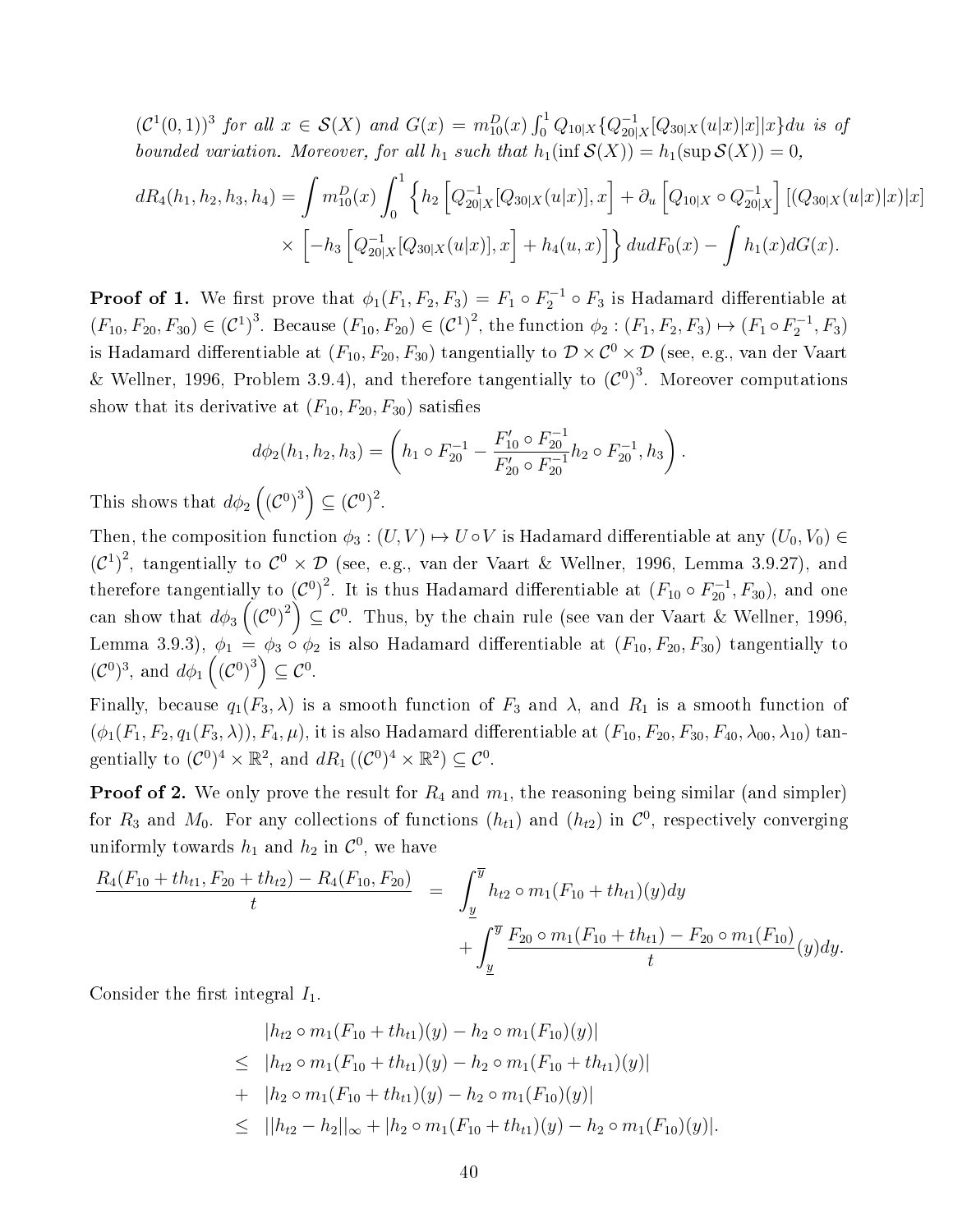By uniform convergence of  $h_{t2}$  towards  $h_2$ , the first term in the last inequality converges to 0 when t goes to 0. By convergence of  $m_1(F_{10} + th_{t1})$  towards  $m_1(F_{10})$  and continuity of  $h_2$ , the second term also converges to 0. As a result,

$$
h_{t2} \circ m_1(F_{10} + th_{t1})(y) \to h_2 \circ m_1(F_{10})(y).
$$

Moreover, for t small enough,

$$
|h_{t2} \circ m_1(F_{10} + th_{t1})(y)| \leq ||h_2||_{\infty} + 1.
$$

Thus, by the dominated convergence theorem,  $I_1 \to \int_y^{\overline{y}} h_2 \circ m_1(F_{10})(y) dy$ , which is linear in  $h_2$ and continuous since the integral is taken over a bounded interval.

Now consider the second integral  $I_2$ . Let us define  $\underline{y}_1$  as the solution to  $F_{10}(y)=1$  on  $(\underline{y},\overline{y})$  if there is one such solution,  $\underline{y}_1 = \overline{y}$  otherwise. We prove that almost everywhere,

$$
\frac{F_{20} \circ m_1(F_{10}(y) + th_{t1}(y)) - F_{20} \circ m_1(F_{10}(y))}{t} \to F'_{20}(F_{10}(y))h_1(y)1\{y < \underline{y}_1\}.\tag{47}
$$

As  $F_{10}$  is increasing, for  $y < y_1$ ,  $F_{10}(y) < 1$ , so that for  $t$  small enough,  $F_{10}(y) + th_{t1}(y) < 1$ . Therefore, for t small enough,

$$
\frac{F_{20} \circ m_1(F_{10}(y) + th_{t1}(y)) - F_{20} \circ m_1(F_{10}(y))}{t} = \frac{F_{20} \circ (F_{10}(y) + th_{t1}(y)) - F_{20} \circ F_{10}(y)}{t}
$$
  

$$
= \frac{(F'_{20}(F_{10}(y)) + \varepsilon(t))(F_{10}(y) + th_{t1}(y) - F_{10}(y))}{t}
$$
  

$$
= (F'_{20}(F_{10}(y)) + \varepsilon(t))h_{t1}(y)
$$

for some function  $\varepsilon(t)$  converging towards 0 when t goes to 0. Therefore,

$$
\frac{F_{20} \circ m_1(F_{10}(y) + th_{t1}(y)) - F_{20} \circ m_1(F_{10}(y))}{t} \to F'_{20}(F_{10}(y))h_1(y),
$$

so that (47) holds for  $y < y_1$ . Now, if  $\overline{y} > y > y_1$ ,  $F_{10}(y) > 1$  because  $F_{10}$  is increasing. Thus, for t small enough,  $F_{10}(y) + th_{t1}(y) > 1$ . Therefore, for t small enough,

$$
\frac{F_{20} \circ m_1(F_{10}(y) + th_{t1}(y)) - F_{20} \circ m_1(F_{10}(y))}{t} = 0,
$$

so that (47) holds as well. Thus, (47) holds almost everywhere.

Now, remark that  $m_1$  is 1-Lipschitz. As a result,

$$
\left| \frac{F_{20} \circ m_1(F_{10}(y) + th_{t1}(y)) - F_{20} \circ m_1(F_{10}(y))}{t} \right| \leq ||F'_{20}||_{\infty}|h_{t1}(y)|
$$
  
\n
$$
\leq ||F'_{20}||_{\infty} (|h_1(y)| + ||h_{t1} - h_1||_{\infty}).
$$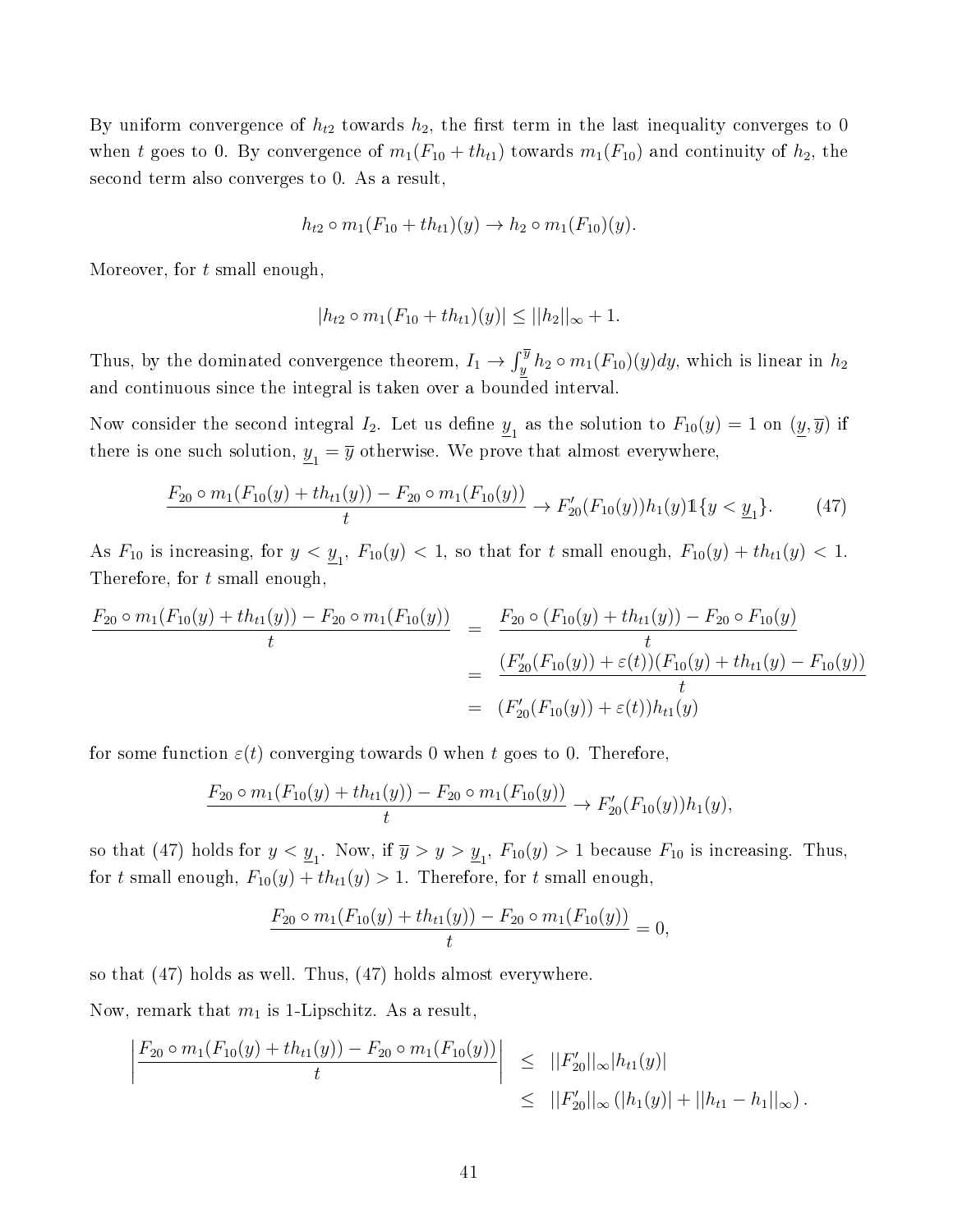Because  $||h_{t1} - h_1||_{\infty} \to 0$ ,  $|h_1(y)| + ||h_{t1} - h_1||_{\infty} \leq |h_1(y)| + 1$  for t small enough. Thus, by the dominated convergence theorem,

$$
\int_{\underline{y}}^{\overline{y}} \frac{F_{20} \circ m_1(F_{10} + th_{t1}) - F_{20} \circ m_1(F_{10})}{t} (y) dy \to \int_{\underline{y}}^{\underline{y}_1} F'_{20}(F_{10}(y)) h_1(y) dy.
$$

The right-hand side is linear with respect to  $h_1$ . It is also continuous since the integral is taken over a bounded interval. The second point follows.

Proof of 3. Combining the same reasoning as in part 1 with a dominated convergence argument, we obtain that  $R_5(Q_{1|X}, Q_{2|X}, Q_{3|X}) = \int_0^1 Q_{1|X}\{Q_{2|X}^{-1}$  $\frac{-1}{2|X}[Q_{3|X}(u|x)|x]|x\}du$  is Hadamard differentiable at  $(Q_{10|X}, Q_{20|X}, Q_{30|X})$ , with

$$
dR_5(h_1, h_2, h_3) = \int_0^1 \left\{ h_1 \left[ Q_{20|X}^{-1}[Q_{30|X}(u|x)], x \right] + \partial_u \left[ Q_{10|X} \circ Q_{20|X}^{-1} \right] \left[ (Q_{30|X}(u|x)|x), x \right] \right\} \times \left[ -h_2 \left[ Q_{20|X}^{-1}[Q_{30|X}(u|x)], x \right] + h_3(u, x) \right] \right\} du.
$$

Besides, by the same reasoning as in the proof of Lemma 20.10 of van der Vaart (2000),  $R_6(F_X, G) = \int m_{10}^D(x) G(x) dF_X(x)$  is Hadamard differentiable at any  $(F_X, G)$  such that  $F_X$ is a cdf and  $G$  is of bounded variation. Moreover,

$$
dR_6(h_1, h_2) = -\int h_1 d[m_{10}^D \times G] + \int [m_{10}^D \times h_2] dF_X.
$$

The result follows by the chain rule  $\Box$ 

Lemma S6 Assume Assumptions 2, 7, 9, 12 and S2 hold. Let

$$
\theta = (F_{000}, ..., F_{011}, F_{100}, ..., F_{111}, \lambda_{00}, \lambda_{10}, \lambda_{01}, \lambda_{11}).
$$

For  $d \in \{0,1\}$  and  $q \in \mathcal{Q}, \theta \mapsto \int_y^{\overline{y}} \underline{F}_{CIC,d}(y)dy, \theta \mapsto \int_y^{\overline{y}} \overline{F}_{CIC,d}(y)dy, \theta \mapsto \overline{F}_{CIC,d}^{-1}(q)$  and  $\theta \mapsto \underline{F}_{ClC,d}^{-1}(q)$  are Hadamard differentiable tangentially to  $(\overline{\mathcal{C}}^0)^4 \times \mathbb{R}^2$ .

**Proof:** the proof is complicated by the fact that even if the primitive cdf are smooth, the bounds  $\underline{F}_{CIC,d}$  and  $\overline{F}_{CIC,d}$  may admit kinks, so that Hadamard differentiability is not trivial to derive. The proof is also lengthy as  $\underline{F}_{CIC,d}$  and  $\overline{F}_{CIC,d}$  take different forms depending on  $d \in \{0,1\}$  and whether  $\lambda_{00}$  < 1 or  $\lambda_{00}$  > 1. Before considering all possible cases, note that by Assumption 9,  $\underline{F}_{CIC,d} = C_d(\underline{T}_d).$ 

1. Lower bound 
$$
\underline{F}_{CIC,d}
$$
  
\nFor  $d \in \{0, 1\}$ , let  $U_d = \frac{\lambda_{0d} F_{d01} - H_d^{-1}(m_1(\lambda_{1d} F_{d11}))}{\lambda_{0d} - 1}$ , so that  
\n $\underline{T}_d = M_0(m_1(U_d)),$   
\n $C_d(\underline{T}_d) = \frac{\lambda_{1d} F_{d11} - H_d(\lambda_{0d} F_{d01} + (1 - \lambda_{0d}) \underline{T}_d)}{\lambda_{1d} - 1}$ 

.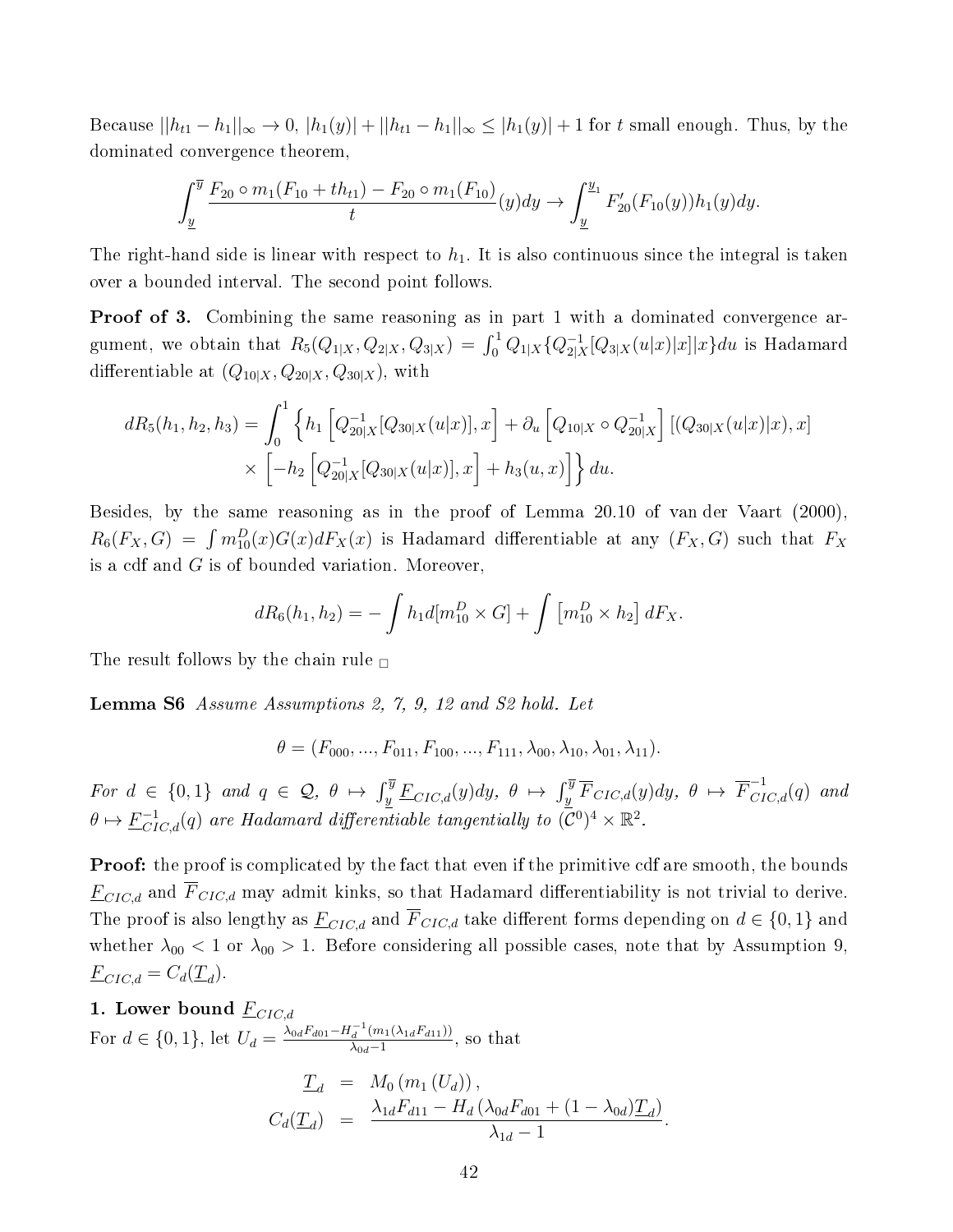Also, let

$$
y_{0d}^u = \inf\{y : U_d(y) > 0\}
$$
 and  $y_{1d}^u = \inf\{y : U_d(y) > 1\}.$ 

When  $y_{0d}^u$  and  $y_{1d}^u$  are in R, we have, by continuity of  $U_d$ ,  $U_d(y_{0d}^u) = 0$  and  $U_d(y_{1d}^u) = 1$ . Consequently,  $\underline{T}_d(y^u_{0d}) = U_d(y^u_{0d})$  and  $\underline{T}_d(y^u_{1d}) = U_d(y^u_{1d})$ .

Case 1:  $\lambda_{00} < 1$  and  $d = 0$ .

In this case,  $U_0 = \frac{H_0^{-1}(\lambda_{10}F_{011}) - \lambda_{00}F_{001}}{1-\lambda_{00}}$  $\frac{F_{011}-X_{00}F_{001}}{1-\lambda_{00}}$ . We first prove by contradiction that  $y_{00}^u = +\infty$ . First, because  $\lim_{y\to+\infty} U_0(y) < 1$ , we have

$$
\lim_{y \to +\infty} \underline{T}_0(y) = M_0(\lim_{y \to +\infty} U_0(y)) < 1.
$$

Thus, by Assumption 9,  $U_0(y) < 1$  for all y, otherwise  $\underline{T}_0(y)$  would be decreasing. Hence,  $y_{10}^u = +\infty.$ 

Therefore, when  $y_{00}^u < +\infty$ , there exists y such that  $0 < U_0(y) < 1$ . Assume that there exists  $y' \geq y$  such that  $U_0(y') < 0$ . By continuity and the intermediate value theorem, this would imply that there exists  $y'' \in (y, y')$  such that  $U_0(y'') = 0$ . But since both  $U_0(y)$  and  $U_0(y'')$  are included in  $[0,1]$ , this would imply that  $\underline{T}_0$  is strictly decreasing between  $y$  and  $y''$ , which is not possible under Assumption 9. This proves that when  $y_{00}^u < +\infty$ , there exists y such that for every  $y' \ge y, 0 \le U_0(y') < 1.$ 

Consequently,  $\underline{T}_0 = U_0$  for every  $y' \ge y$ . This in turn implies that  $C_0(\underline{T}_0) = 0$  for every  $y' \ge y$ . Moreover,  $C_0(\underline{T}_0)$  is increasing under Assumption 9, which implies that  $C_0(\underline{T}_0) = 0$  for every y. This proves that when  $y_{00}^u < +\infty$ ,  $C_0(\underline{T}_0) = 0$ . This implies that  $\underline{S}_0$  is empty, which violates Assumption S2. Therefore, under Assumption 9, we cannot have  $y_{00}^u < +\infty$  when  $\lambda_{00} < 1$ . Because  $y_{00}^u = +\infty$ ,  $\underline{T}_0 = 0$ . Therefore,

$$
C_0(\underline{T}_0)(y) = \frac{\lambda_{10}F_{011}(y) - H_0(\lambda_{00}F_{001}(y))}{\lambda_{10} - 1}.
$$

The map  $F \mapsto \int_{\mathcal{S}(Y)} F(y) dy$  is linear and continuous with respect to the supremum norm at any continuous F because  $\mathcal{S}(Y)$  is bounded. It is thus Hadamard differentiable, tangentially to  $\mathcal{C}^0.$ Therefore, by Assumption S2, the first point of Lemma S5, and the chain rule.

$$
\theta \mapsto \int_{\mathcal{S}(Y)} \underline{F}_{CIC,0}(y) dy
$$

is Hadamard differentiable tangentially to  $(\mathcal{C}^0)^4 \times \mathbb{R}^2$ .

Then, the map  $F \mapsto F^{-1}$  is Hadamard differentiable at any F with strictly positive derivative, tangentially to  $\mathcal{C}^0$  (see, e.g., van der Vaart, 2000, Lemma 21.4). Moreover, by Assumption S2,  $C_0(\underline{T}_0)$  is increasing and differentiable with strictly positive derivative on  $\underline{ \mathcal{S}}_0,$  which is equal to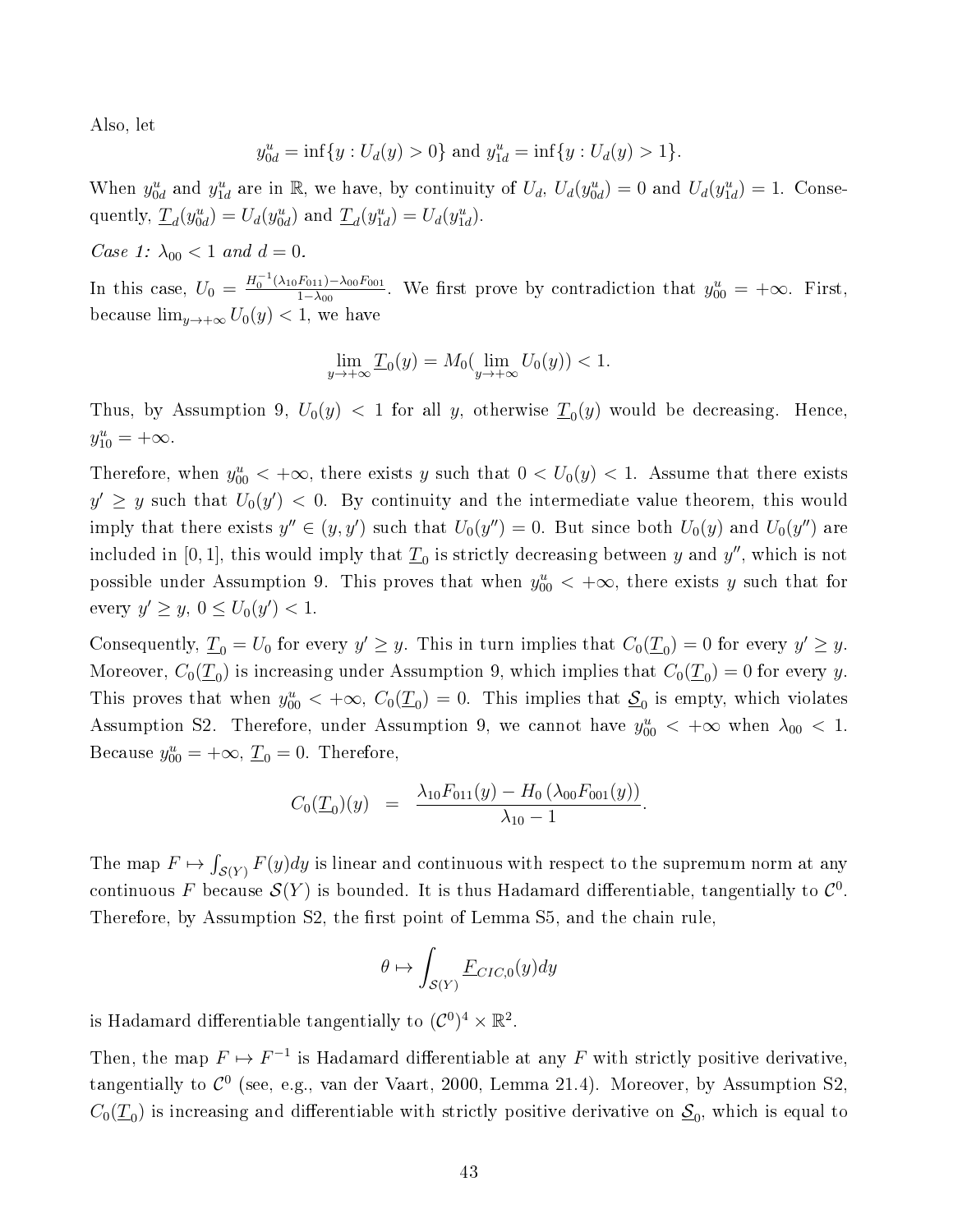$\mathcal{S}(Y)$  in this case. Thus, by the first point of Lemma 5 and the chain rule,  $\theta \mapsto \underline{F}_{CI}^{-1}$  $_{CIC,0}^{-1}(q)$  is Hadamard differentiable tangentially to  $(C^0)^4 \times \mathbb{R}^2$  for any  $q \in \mathcal{Q}$ .

Case 2:  $\lambda_{00} > 1$  and  $d = 0$ .

In this case,

$$
U_0 = \frac{\lambda_{00} F_{001} - H_0^{-1} (\lambda_{10} F_{011})}{\lambda_{00} - 1}.
$$

Therefore,  $\lim_{y\to y}U_0(y) = 0$ , and  $\lim_{y\to y}U_0(y) > 1$ . As a result,  $-\infty < y_{10}^u < +\infty$ , and  $\underline{T}_0(y_{10}^u) = U_0(y_{10}^u) = 1$ . This in turn implies  $C_0(\underline{T}_0)(y_{10}^u) = 0$ . Combining this with Assumption 9 implies that  $C_0(\underline{T}_0)(y) = 0$  for every  $y \le y_{10}^u$ . Moreover, Assumption 9 also implies that  $\underline{T}_d(y) = 1$  for every  $y \ge y_{10}^u$ . Therefore,

$$
C_0(\underline{T}_0)(y) = \begin{vmatrix} 0 & \text{if } y \le y_{10}^u, \\ \frac{\lambda_{10} F_{011}(y) - H_0(\lambda_{00} F_{001}(y) + (1 - \lambda_{00}))}{\lambda_{10} - 1} & \text{if } y > y_{10}^u. \end{vmatrix}
$$

Thus,  $C_0(\underline{T}_0)(y) = M_0(R_2(F_{011}, F_{010}, F_{000}, F_{001}, \lambda_{00}, \lambda_{10}))$ , where  $R_2$  is defined as in Lemma S5. Hadamard differentiability of  $\int_y^{\overline{y}} C_0(\underline{T}_0)(y) dy$  tangentially to  $(\mathcal{C}^0)^4 \times \mathbb{R}^2$  thus follows by Points 1 and 2 of Lemma S5, the chain rule and the fact that by Assumption 13,  $(F_{011}, F_{010}, F_{000}, F_{001}, \lambda_{00}, \lambda_{10}) \in$  $(C^1)^4 \times [0, \infty) \times ([0, \infty) \setminus \{1\})$ . As for the LQTE, note that by Point 1 of Lemma S5,  $\theta \mapsto C_0(\underline{T}_0)$ is Hadamard differentiable as a function on  $(y_{10}^u, \overline{y}),$  tangentially to  $(\mathcal{C}^0)^4 \times \mathbb{R}^2$ . By Assumption S2,  $C_0(\underline{T}_0)$  is also strictly increasing and differentiable with positive derivative on  $\underline{S}_0 = (y_{10}^u, \overline{y})$ . Thus, by point 1 of Lemma S5, Hadamard differentiability of  $F \mapsto F^{-1}(q)$  at  $(C_0(\underline{T}_0), q)$  for  $q \in \mathcal{Q}$  tangentially to  $\mathcal{C}^0$ , and the chain rule,  $\theta \mapsto \underline{F}_{CI}^{-1}$  $_{CIC,0}^{-1}(q)$  is Hadamard differentiable tangentially to  $(\mathcal{C}^0)^4 \times \mathbb{R}^2$ .

Case 3:  $\lambda_{00} < 1$  and  $d = 1$ .

In this case,

$$
U_1 = \frac{\lambda_{01} F_{100} - H_1^{-1}(\lambda_{11} F_{111})}{\lambda_{01} - 1}.
$$

 $\lambda_{11} > 1$  implies that  $\frac{1}{\lambda_{11}} < 1$ . Therefore,  $y^* = F_{111}^{-1}(\frac{1}{\lambda_1})$  $\frac{1}{\lambda_{11}}$ ) is in  $\overset{\circ}{\mathcal{S}}(Y)$  under Assumption 7. Case 3.a:  $\lambda_{00} < 1, d = 1$  and  $y_{01}^u < y^*$ .

We have  $U_1(y^*) = \frac{\lambda_{01} F_{100}(y^*) - 1}{\lambda_{01} - 1} < 1$ . Assume that  $U_1(y^*) < 0$ . Since  $y_{01}^u < y^*$ , this implies that there exists  $y < y^*$  such that  $0 < U_1(y)$ . Since  $U_1$  is continuous, there also exists  $y' < y^*$  such that  $0 < U_1(y') < 1$ . By continuity and the intermediate value theorem, this finally implies that there exists y'' such that  $y' < y''$  and  $U_1(y'') = 0$ . This contradicts Assumption 9 since this would imply that  $\underline{T}_1$  is decreasing between  $y'$  and  $y''$ . This proves that

$$
0 \le U_1(y^*) < 1.
$$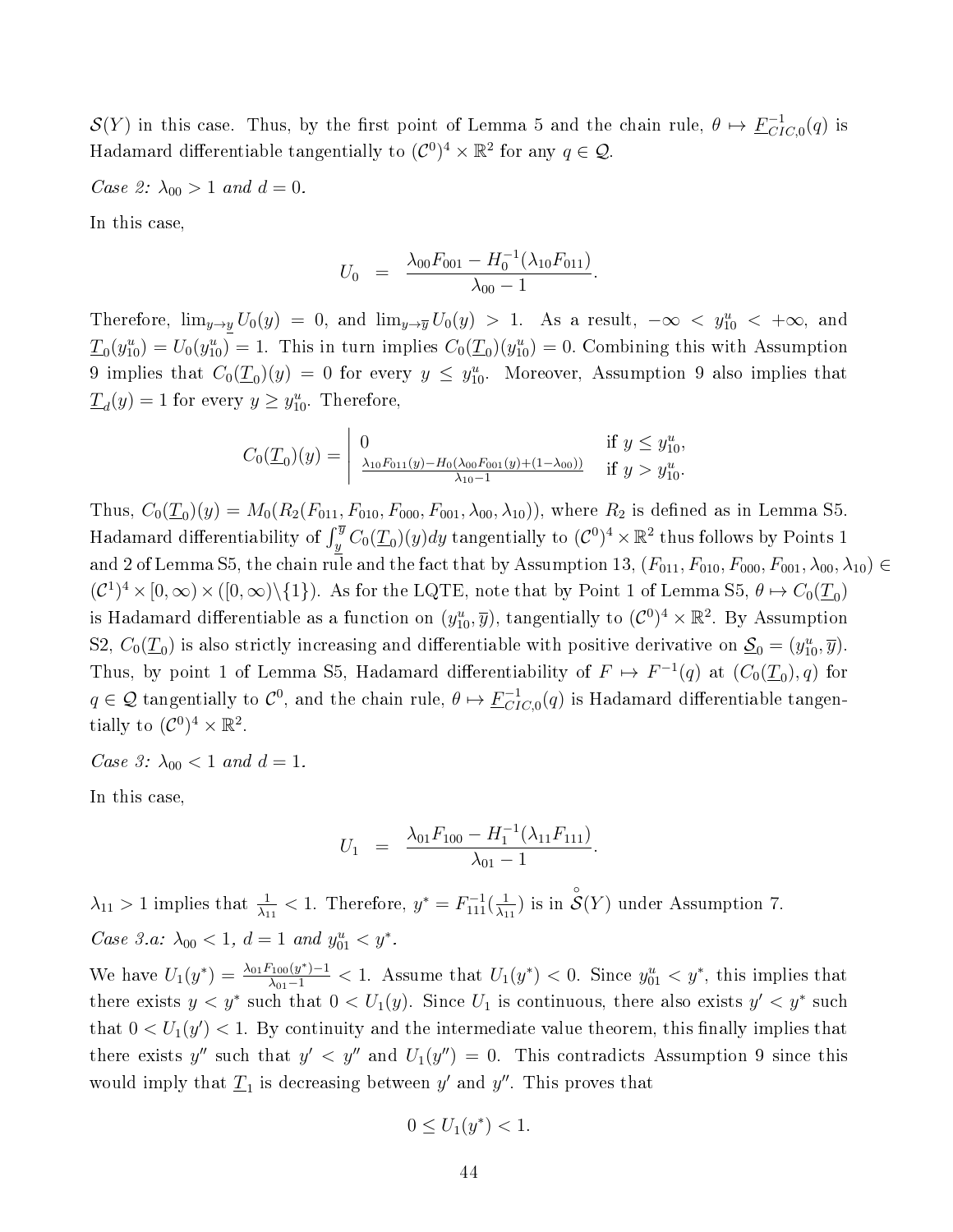Therefore,  $\underline{T}_1(y^*) = U_1(y^*)$ , which in turn implies that  $C_1(\underline{T}_1)(y^*) = 0$ . By Assumption 9, this implies that for every  $y \leq y^*$ ,  $C_1(\underline{T}_1)(y) = 0$ .

For every y greater than  $y^*$ ,

$$
U_1(y) = \frac{\lambda_{01} F_{100}(y) - 1}{\lambda_{01} - 1}.
$$

 $U_1(y) < 1$ . Since  $U_1(y^*) \ge 0$  and  $y \mapsto \frac{\lambda_{01} F_{100}(y) - 1}{\lambda_{01} - 1}$  is increasing,  $U_1(y) \ge 0$ . Consequently, for  $y \geq y^*, \underline{T}_1(y) = U_1(y).$ 

Finally, we obtain

$$
C_1(\underline{T}_1)(y) = \begin{vmatrix} 0 & \text{if } y \leq y^*, \\ \frac{\lambda_{11} F_{111}(y) - 1}{\lambda_{11} - 1} & \text{if } y > y^*. \end{vmatrix}
$$

The result follows as in Case 2 above.

Case 3.b:  $\lambda_{00} < 1, d = 1$  and  $y_{01}^u \ge y^*$ .

For all  $y \geq y^*$ ,  $U_1(y) = \frac{\lambda_{01} F_{100}(y) - 1}{\lambda_{01} - 1}$ . This implies that  $y_{01}^u = F_{100}^{-1}(1/\lambda_{01}) < +\infty$  and  $U_1(y_{01}^u) = 0$ . Because  $y \mapsto \frac{\lambda_{01}F_{100}(y)-1}{\lambda_{01}-1}$  is increasing,  $U_1(y) \ge 0$  for every  $y \ge y_{01}^u$ . Moreover,  $U_1(y) \le 1$ . Therefore,  $\underline{T}_1(y) = U_1(y)$  for every  $y \ge y_{01}^u$ . Beside, for every y lower than  $y_{01}^u$ ,  $\underline{T}_1(y) = 0$ . As a result,

$$
C_1(\underline{T}_1)(y) = \begin{vmatrix} \frac{\lambda_{11}F_{111}(y) - H_1(\lambda_{01}F_{101}(y))}{\lambda_{11} - 1} & \text{if } y \le y_{01}^u, \\ \frac{\lambda_{11}F_{111}(y) - 1}{\lambda_{11} - 1} & \text{if } y > y_{01}^u. \end{vmatrix}
$$

This implies that

$$
\int_{\underline{y}}^{\overline{y}} C_1(\underline{T}_1)(y) dy = \frac{1}{\lambda_{11} - 1} \left[ \lambda_{11} \int_{\underline{y}}^{\overline{y}} F_{111}(y) dy - R_4(\lambda_{01} F_{101}, H_1) \right],
$$

where  $R_4$  is defined in Lemma S5.  $\theta \mapsto \int_y^{\overline{y}} F_{111}(y) dy$  is Hadamard differentiable at  $F_{111}$ , tangentially to  $\mathcal{C}^0$ . As shown in the proof of Lemma S5,  $H_1 = F_{110} \circ F_{100}^{-1}$  is a Hadamard differentiable function of  $(F_{110}, F_{100})$ , tangentially to  $(\mathcal{C}^0)^2$ . Thus, by Lemma S5 and the chain rule,  $R_4(\lambda_{01}F_{101}, H_1)$  is a Hadamard differentiable function of  $(F_{101}, F_{110}, F_{100})$ , tangentially to  $(\mathcal{C}^0)^3$ . The result follows for  $\int_{y}^{\overline{y}} C_1(\underline{T}_1)(y) dy$ .

The previous display also shows that  $C_1(\underline{T}_1)$  is Hadamard differentiable as a function of

$$
(F_{100}, F_{101}, F_{110}, F_{111}, \lambda_{01}, \lambda_{11})
$$

when considering the restriction of these functions to  $(\underline{y}, y_{01}^u)$  only. By Assumption S2,  $C_1(\underline{T}_1)$ is also a differentiable function with positive derivative on  $(\underline{y}, y_{01}^u)$ . Therefore, using once again the first point of Lemma S5 and the chain rule,  $\theta \mapsto C_1(\underline{T}_1)^{-1}(q)$  is Hadamard differentiable tangentially to  $(C^0)^4 \times \mathbb{R}^2$ , for  $q \in (C_1(\underline{T}_1)(\underline{y}), C_1(\underline{T}_1)(y_{01}^u)) = (0, q_1)$ . The same holds when considering the interval  $(y_{01}^u, \overline{y})$  instead of  $(\underline{y}, y_{01}^u)$ . Hence,  $\theta \mapsto \underline{F}_{CI}^{-1}$  $^{-1}_{CIC,1}(q)$  is Hadamard differentiable tangentially to  $(C^0)^4 \times \mathbb{R}^2$ , for  $q \in (0,1) \setminus \{q_1\} = \mathcal{Q}$ .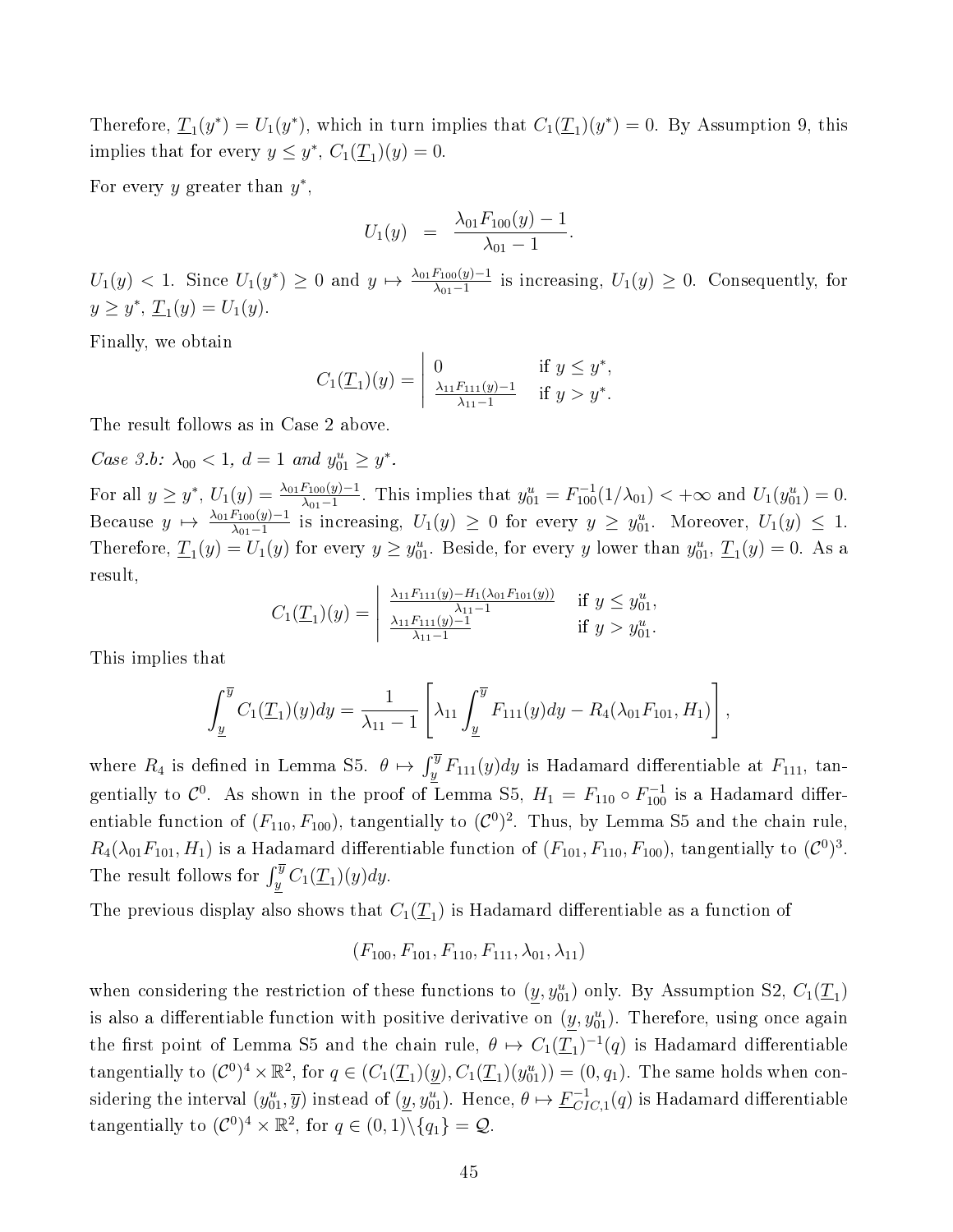Case 4:  $\lambda_{00} > 1$  and  $d = 1$ .

In this case,

$$
U_1 = \frac{H_1^{-1}(\lambda_{11}F_{111}) - \lambda_{01}F_{100}}{1 - \lambda_{01}}.
$$

Therefore,  $\lim_{y\to y} U_1(y) = 0$ , which implies that  $y_{11}^u > -\infty$ . As above,  $\lambda_{11} > 1$  implies that  $y^*$  is in  $\mathcal{S}(Y)$  under Assumption 7.  $U_1(y^*) = \frac{1-\lambda_{01}F_{100}(y^*)}{1-\lambda_{01}}$  $\frac{101F_{100}(y^*)}{1-\lambda_{01}}>1$ , which implies that  $y_{11}^u<+\infty$ . Therefore, reasoning as for Case 2, we obtain

$$
C_1(\underline{T}_1)(y) = \begin{vmatrix} 0 & \text{if } y \le y_{11}^u, \\ \frac{\lambda_{11} F_{111}(y) - H_1(\lambda_{01} F_{100}(y) + (1 - \lambda_{01}))}{\lambda_{11} - 1} & \text{if } y > y_{11}^u. \end{vmatrix}
$$

The result follows as in Case 2 above.

## 2. Upper bound  $\overline{F}_{CIC,d}$ .

Let 
$$
V_d = \frac{\lambda_{0d} F_{d01} - H_d^{-1} (M_0 (\lambda_{1d} F_{d11} + (1 - \lambda_{1d})))}{\lambda_{0d} - 1}
$$
, so that  
\n
$$
\overline{T}_d = M_0 (m_1 (V_d)),
$$
\n
$$
C_d(\overline{T}_d) = \frac{\lambda_{1d} F_{d11} - H_d (\lambda_{0d} F_{d01} + (1 - \lambda_{0d}) \overline{T}_d)}{\lambda_{1d} - 1}.
$$

Also, let

$$
y_{0d}^v = \inf \{y : V_d(y) > 0\}, \quad y_{1d}^v = \inf \{y : V_d(y) > 1\}.
$$

Note that when  $y_{0d}^v$  and  $y_{1d}^v$  are in R, by continuity of  $V_d$  we have  $V_d(y_{0d}^v) = 0$  and  $V_d(y_{1d}^v) = 1$ . Consequently,  $\overline{T}_d(y^v_{0d}) = V_d(y^v_{0d})$  and  $\overline{T}_d(y^v_{1d}) = V_d(y^v_{1d})$ .

Case 1:  $\lambda_{00} < 1$  and  $d = 0$ .

In this case,

$$
V_0 = \frac{H_0^{-1}(\lambda_{10}F_{011} + (1 - \lambda_{10})) - \lambda_{00}F_{001}}{1 - \lambda_{00}}.
$$

Since  $\lambda_{10} < 1$ ,  $\lim_{y \to y} V_0(y) > 0$  and can even be greater than 1.

First, let us prove by contradiction that  $y_{10}^v = -\infty$ .  $V_0(y) \le 1$  for every  $y \le y_{10}^v$ . Using the fact that  $\lim_{y\to y} V_0(y) > 0$  and that  $\overline{T}_0$  must be increasing under Assumption 9, one can also show that  $0 \leq V_0(y)$  for every  $y \leq y_{10}^v$ . This implies that  $\overline{T}_0(y) = V_0(y)$  which in turn implies that  $C_0(\overline{T}_0)(y) = 1$  for every  $y \le y_{10}^v$ . Since  $C_0(\overline{T}_0)$  must be increasing under Assumption 9, this implies that for every  $y \in \mathcal{S}(Y)$ ,

$$
C_0(\overline{T}_0)(y) = 1.
$$

This implies that  $\overline{S}_0$  is empty, which violates Assumption S2. Therefore,  $y_{10}^v = -\infty$ .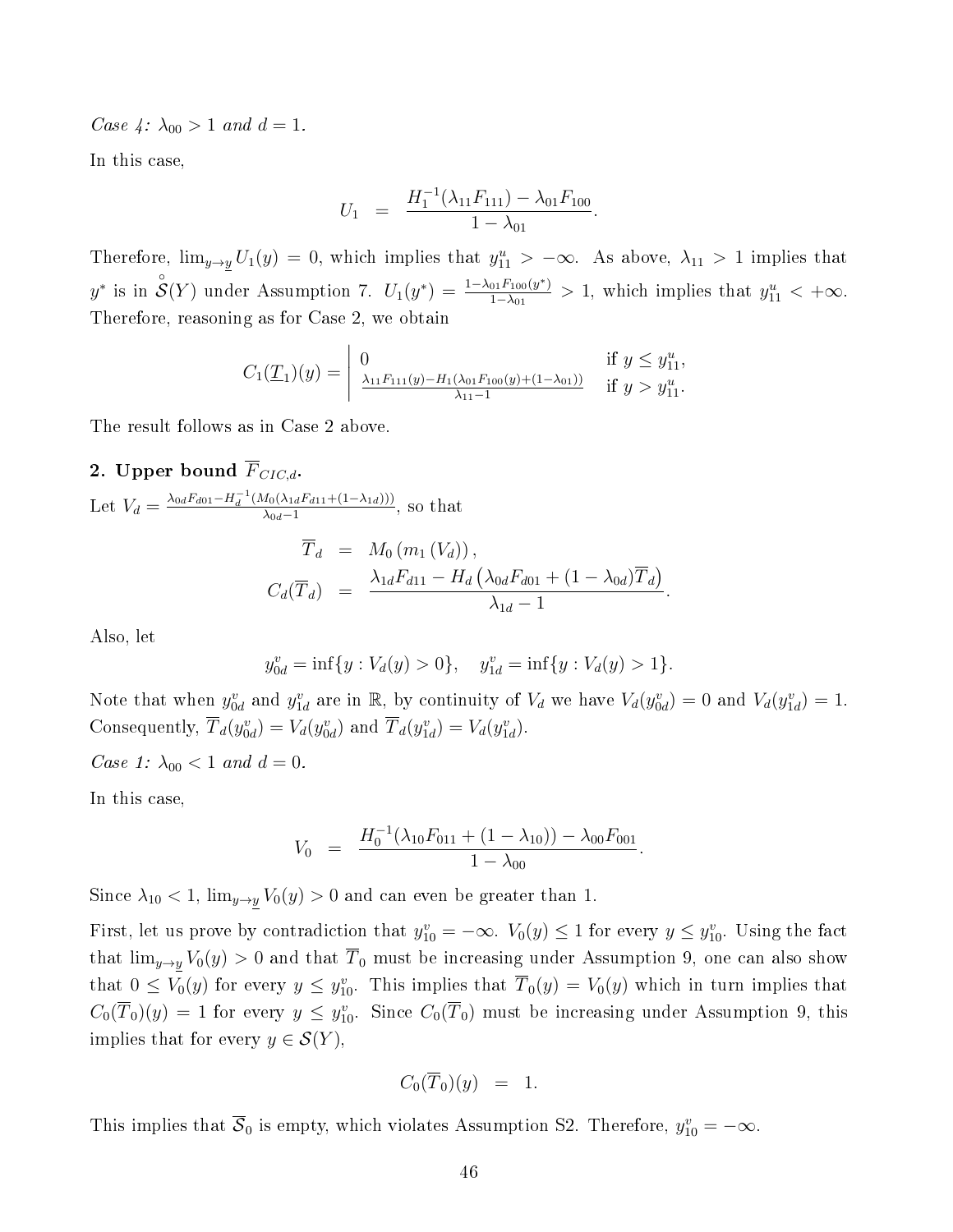$y_{10}^v = -\infty$  implies that  $\lim_{y\to y} \overline{T}_0(y) = 1$ . This combined with Assumption 9 implies that  $\overline{T}_0(y) = 1$  for every  $y \in \mathcal{S}(Y)$ . Therefore,

$$
C_0(\overline{T}_0)(y) = \frac{\lambda_{10}F_{011}(y) - H_0(\lambda_{00}F_{001}(y) + (1 - \lambda_{00}))}{\lambda_{10} - 1}.
$$

The result follows as in Case 1 of the lower bound.

Case 2:  $\lambda_{00} > 1$  and  $d = 0$ .

In this case,

$$
V_0 = \frac{\lambda_{00} F_{001} - H_0^{-1} (\lambda_{10} F_{011} + (1 - \lambda_{10}))}{\lambda_{00} - 1}.
$$

Since  $\lambda_{10} < 1$ ,  $\lim_{y \to y} V_0(y) < 0$ . Therefore,  $y_{00}^v > -\infty$ .

Case 2.a):  $\lambda_{00} > 1$ ,  $d = 0$  and  $y_{00}^v < +\infty$ .

If  $y_{00}^v \in \mathbb{R}, \overline{T}_0(y_{00}^v) = V_0(y_{00}^v)$  which in turn implies that  $C_0(\overline{T}_0)(y_{00}^v) = 1$ . By Assumption 9, this implies that for every  $y \ge y_{00}^v$ ,  $C_0(\overline{T}_0)(y) = 1$ . For every  $y \le y_{00}^v$ ,  $\overline{T}_0(y) = 0$ , so that

$$
C_0(\overline{T}_0) = \frac{\lambda_{10} F_{011} - H_0(\lambda_{00} F_{001})}{\lambda_{10} - 1}.
$$

As a result,

$$
C_0(\overline{T}_0)(y) = \begin{vmatrix} \frac{\lambda_{10} F_{011}(y) - H_0(\lambda_{00} F_{001}(y))}{\lambda_{10} - 1} & \text{if } y \le y_{00}^v, \\ 1 & \text{if } y > y_{00}^v. \end{vmatrix}
$$

The result follows as in Case 2 of the lower bound.

Case 2.b):  $\lambda_{00} > 1$ ,  $d = 0$  and  $y_{00}^v = +\infty$ .

If  $y_{00}^v = +\infty, \,\overline{T}_0(y) = 0$  for every  $y \in \mathcal{S}(Y)$ , so that

$$
C_0(\overline{T}_0)(y) = \frac{\lambda_{10} F_{011}(y) - H_0(\lambda_{00} F_{001}(y))}{\lambda_{10} - 1}.
$$

The result follows as in Case 1 of the lower bound.

*Case 3:*  $\lambda_{00} < 1$  *and d* = 1.

In this case,

$$
V_1 = \frac{\lambda_{01}F_{101} - H_1^{-1}(\lambda_{11}F_{111} - (\lambda_{11} - 1))}{\lambda_{01} - 1}
$$

.

Therefore,  $\lim_{y\to y}V_1(y)=0$ , which implies that  $y_{11}^v > -\infty$ .  $\lambda_{11} > 1$  implies that  $\frac{\lambda_{11}-1}{\lambda_{11}} < 1$ . Therefore,  $y^* = F_{111}^{-1}(\frac{\lambda_{11}-1}{\lambda_{11}})$  $\frac{1}{\lambda_{11}}$ ) is in  $\overset{\circ}{\mathcal{S}}(Y)$  under Assumption 7. Case 3.a):  $\lambda_{00} < 1, d = 1$  and  $y_{11}^v > y^*$ .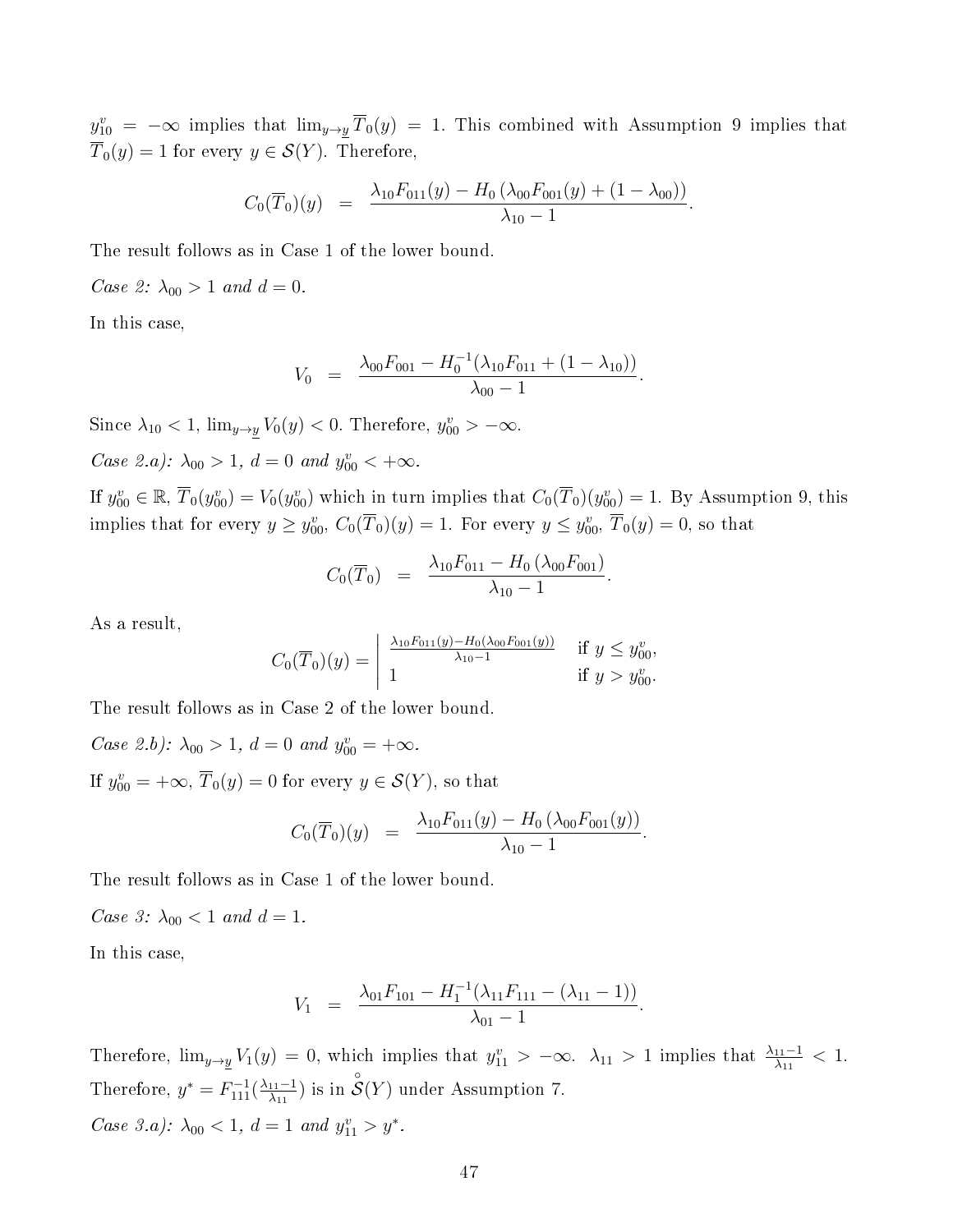We have  $V_1(y^*) = \lambda_{01} F_{101}(y^*)/(\lambda_{01} - 1) > 0$ . If  $y^* < y_{11}^v$ ,  $V_1(y^*) < 1$ . Therefore,  $0 < \overline{T}_1(y^*) =$  $V_1(y^*) < 1$ . This implies that  $C_1(\overline{T}_1)(y^*) = 1$  which in turn implies that  $C_1(\overline{T}_1)(y) = 1$  for every  $y \geq y^*$  under Assumption 9.

For every y lower than  $y^*$ ,

$$
V_1(y) = \frac{\lambda_{01} F_{101}(y)}{\lambda_{01} - 1}.
$$

 $V_1(y) > 0$ . Since by assumption  $y_{11}^v > y^*$ ,  $V_1(y) < 1$ . Consequently, for  $y \leq y^*$ , we have  $\overline{T}_1(y) = V_1(y)$ . As a result,

$$
C_1(\overline{T}_1)(y) = \begin{vmatrix} \frac{\lambda_{11}F_{111}(y)}{\lambda_{11}-1} & \text{if } y \leq y^*,\\ 1 & \text{if } y > y^*. \end{vmatrix}
$$

The result follows as in Case 2 of the lower bound.

Case 3.b):  $\lambda_{00} < 1, d = 1, and y_{11}^v \leq y^*$ .

First,  $V_1(y_{11}^v) = 1$ , implying  $\overline{T}_1(y_{11}^v) = 1$ . By Assumption 9,  $\overline{T}_1(y) = 1$  for all  $y \ge y_{11}^v$ . Second, if  $y \le y_{11}^v \le y^*$ ,  $V_1(y) = \frac{\lambda_{01} F_{101}(y)}{\lambda_{01}-1}$ . Thus  $V_1$  is increasing on  $(-\infty, y_{11}^v)$ . Moreover  $V_1(y_{11}^v) = 1$ . Hence,  $V_1(y) \le 1$  for every  $y \le y_{11}^v$ . Because we also have  $V_1(y) \ge 0$ ,  $\overline{T}_1(y) = V_1(y)$  for every  $y \le y_{11}^v$ .

As a result,

$$
C_1(\overline{T}_1)(y) = \begin{vmatrix} \frac{\lambda_{11}F_{111}(y)}{\lambda_{11}-1} & \text{if } y \leq y_{11}^v, \\ \frac{\lambda_{11}F_{111}(y)-H_1(\lambda_{01}F_{101}(y)+1-\lambda_{01})}{\lambda_{11}-1} & \text{if } y > y_{11}^v. \end{vmatrix}
$$

The result follows as in Case 3.b) of the lower bound. Note that here,  $C_1(\overline{T}_1)(y)$  is kinked at  $y_{11}^v$ , with  $C_1(\overline{T}_1)(y_{11}^v) = q_2$ . Hence, we have to exclude this point of the domain on which  $\theta \mapsto \overline{F}_{CI}^{-1}$  $C_{IC,1}(q)$  is Hadamard differentiable.

Case 4:  $\lambda_{00} > 1$  and  $d = 1$ .

In this case,

$$
V_1 = \frac{H_1^{-1}(\lambda_{11}F_{111} - (\lambda_{11} - 1)) - \lambda_{01}F_{101}}{1 - \lambda_{01}}.
$$

 $\lim_{y\to \overline{y}}V_1(y)=1$ , which implies that  $y_{01}^v<+\infty$ . As above,  $\lambda_{11}>1$  implies that  $\frac{\lambda_{11}-1}{\lambda_{11}}<1$ . Therefore,  $y^* = F_{111}^{-1}(\frac{\lambda_{11}-1}{\lambda_{11}})$  $\frac{1}{\lambda_{11}}$ ) is in  $\overset{\circ}{\mathcal{S}}(Y)$  under Assumption 7.  $V_1(y^*) = \frac{-\lambda_{01}F_{101}(y^*)}{1-\lambda_{01}}$  $\frac{101^F101(y^*)}{1-\lambda_{01}} < 0$ . Since  $\overline{T}_1$  is increasing under Assumption 9, one can show that this implies that  $y_{01}^v > y^*$ . Therefore, reasoning as for Case 2, we obtain that

$$
C_1(\overline{T}_1)(y) = \begin{vmatrix} \frac{\lambda_{11} F_{111}(y) - H_1(\lambda_{01} F_{101}(y))}{\lambda_{11} - 1} & \text{if } y \leq y_{01}^v, \\ 1 & \text{if } y > y_{01}^v. \end{vmatrix}
$$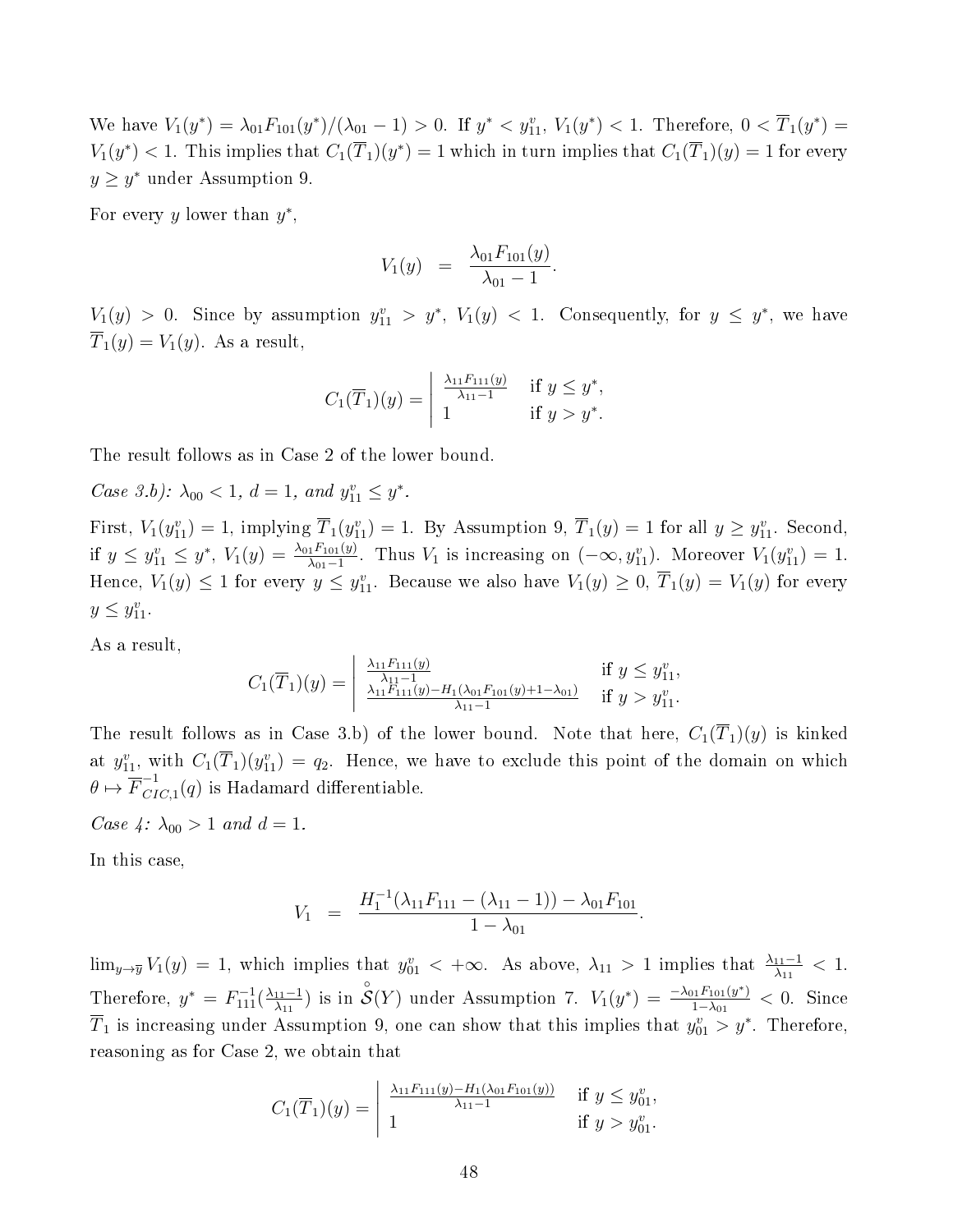The result follows as in Case 2 of the lower bound  $\Box$ 

The following lemma on kernel estimators is classical but stated and proved for completeness. We let hereafter  $\hat{m}^U$  denote the Nadaraya-Watson estimator of  $m^U(x) = E(U|X = x)$  with bandwidth  $h_n$ .

**Lemma S7** Suppose that Assumptions 12 and 14-15-hold. Then  $\left\|\widehat{m}^U - m^U\right\|_{\infty} = o_P(n^{-1/4})$  for  $U \in \{Y, D\}.$ 

**Proof:** Let  $N^U(x) = E(U|X=x) f_X(x)$  and

$$
\widehat{N}^U(x) = \frac{1}{nh_n} \sum_{i=1}^n U_i K\left(\frac{x - X_i}{h_n}\right),
$$

so that  $m^U = N^U/f_X$  and  $\hat{m}^U = \hat{N}^U/\hat{f}_X$ . Assumptions 14 and 15 imply that the conditions of Lemma 8.10 of Newey & McFadden (1994) are met for  $U = D$  and  $U = Y$ . As a result,

$$
\max\left(\left\|\widehat{N}^U - N^U\right\|_{\infty}, \left\|\widehat{f}_X - f_X\right\|_{\infty}\right) = O_P\left[(\ln n)^{1/2}(nh_n^r)^{-1/2} + h_n^m\right].
$$

Moreover, by Assumption 14, the right-hand side is an  $o_P (n^{-1/4})$ . Hence, with probability approaching one, the left-hand side is smaller than  $c/2$ , where  $c = \inf_{x \in S(X)} f_X(x) > 0$ . Then, by Lemma S3 and the triangular inequality,

$$
\|\widehat{m}^U - m^U\|_{\infty} \leq \frac{1}{c} \left[ \left\|\widehat{N}^U - N^U\right\|_{\infty} + \left\|m^U\right\|_{\infty} \left\|\widehat{f}_X - f_X\right\|_{\infty} \right] + \frac{2(1 + \|m^U\|_{\infty})}{c^2} \max \left( \left\|\widehat{N}^U - N^U\right\|_{\infty}, \left\|\widehat{f}_X - f_X\right\|_{\infty} \right)^2.
$$

The result follows  $\Box$ 

The proof of Theorem 5.2 uses repeatedly Lemma S8 below, which establishes a linear representation result on two-steps estimators involving a nonparametric first step. Let us consider two dummy variable I and J and U and V be other two random variables. In the proof of Theorem 5.2, I and J are functions of D, G and T, U is D or Y and V is a function of X. Let also  $\beta_0 = E[VE[U|X, J = 1]|I = 1]$  and

$$
\widehat{\beta} = \frac{\sum_{i=1}^{n} I_i V_i \widehat{m}_{J=1}^U(X_i)}{\sum_{i=1}^{n} I_i},
$$

where  $\widehat{m}_{J=1}^U$  is the Nadaraya-Watson estimator of  $m_{J=1}^U(x) = E(U|X, J=1)$  a regression function on another subgroup:

$$
\widehat{m}_{J=1}^{U}(x) = \frac{\sum_{i=1}^{n} J_i K_{h_n}(x - X_i) U_i}{\sum_{i=1}^{n} J_i K_{h_n}(x - X_i)}.
$$

We have let  $K_h(x) = K(x/h)/h$ , with K a kernel function, and  $h_n$  a bandwidth parameter. The following lemma shows that under suitable conditions,  $\widehat{\beta}$  admits a linear representation.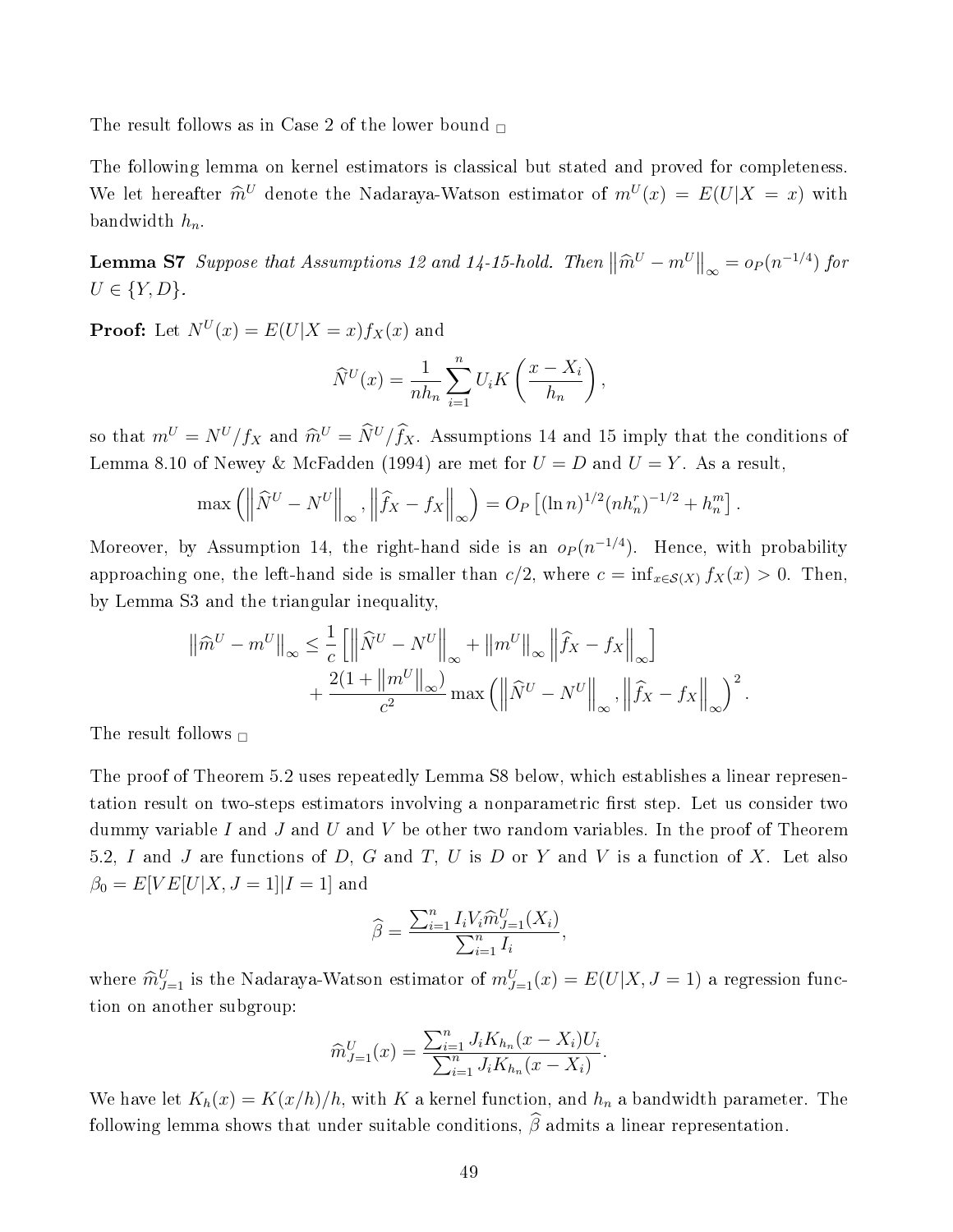**Lemma S8** Suppose that  $(I_i, J_i, U_i, V_i, X_i)_{i=1,\dots,n}$  are i.i.d. and Assumption 14 and the first point of Assumption 15 hold. Suppose also that  $x \mapsto E(JU|X = x)$  and  $x \mapsto E(J|X = x)$  are m times differentiable,  $E(V^4) < \infty$ ,  $x \mapsto E(V^4|X=x)$  is Lipschitz,  $x \mapsto E(IV|X=x)$  and  $x \mapsto P(J = 1|X = x)$  are continuous,  $P(J = 1|X) \ge p > 0$  almost surely and  $P(I = 1) > 0$ . Then

$$
\sqrt{n}\left(\widehat{\beta}-\beta_0\right) = \frac{1}{\sqrt{n}}\sum_{i=1}^n \frac{I_i(V_i m_{J=1}^U(X_i) - \beta_0) + \lambda(X_i)J_i(U_i - m_{J=1}^U(X_i))}{P(I=1)} + o_P(1),\tag{48}
$$

where  $\lambda(x) = E(IV|X=x)/P(J=1|X=x)$ .

**Proof:** let  $\widehat{\theta} = \frac{1}{n}$  $\frac{1}{n}\sum_{i=1}^n I_i V_i \hat{m}_{J=1}^U(X_i)$  and  $\theta_0 = E(IVm_{J=1}^U(X))$ . We first prove that  $\hat{\theta}$  is rootn consistent and can be linearized. For that purpose, we check that the conditions (i)-(iv) of Theorem 8.11 of Newey & McFadden (1994) apply here. We adopt the same notations as Newey & McFadden (1994). Let  $\gamma_0 = (\gamma_{01}, \gamma_{02})'$ , with  $\gamma_{01}(x) = E[JU|X = x]f_X(x)$  and  $\gamma_{02}(x) = E[J|X = x]f_X(x)$ . Let also  $\hat{\gamma} = (\hat{\gamma}_1, \hat{\gamma}_2)'$ , with  $\hat{\gamma}_1(x) = \frac{1}{n} \sum_{i=1}^n J_i K_{h_n}(x - X_i) U_i$  and  $\widehat{\gamma}_2(x) = \frac{1}{n} \sum_{i=1}^n J_i K_{h_n}(x - X_i)$ . Let  $Z_i = (I_i, J_i, X_i, U_i, V_i)$  and let  $g(Z, \gamma) = IV \gamma_1(X)/\gamma_2(X) - \theta_0$ , so that  $\widehat{\theta} - \theta_0 = \frac{1}{n}$  $\frac{1}{n}\sum_{i=1}^n g(Z_i, \hat{\gamma})$ . Finally, let  $G(Z, \gamma) = \frac{IV}{\gamma_{02}(X)} [\gamma_1(X) - m_{J=1}^U(X) \times \gamma_2(X)]$ . Let  $C = pc$ , so that  $\|\gamma_{02}\|_{\infty} \geq C$ . By Lemma S3 applied to  $x_1 = IV\gamma_1(X)$ ,  $y_1 = \gamma_2(X)$ ,  $x_2 = IV \gamma_{01}(X)$  and  $y_2 = \gamma_{02}(X)$ , with  $\gamma$  satisfying  $\|\gamma - \gamma_0\|_{\infty} < C/2$ ,

$$
|g(Z, \gamma) - g(Z, \gamma_0) - G(Z, \gamma - \gamma_0)| \le \frac{2(1 + |Vm_{J=1}^U(X)|)}{C^2} \max (|V| ||\gamma_1 - \gamma_0||_{\infty}, ||\gamma_2 - \gamma_0_2||_{\infty})^2
$$
  

$$
\le \frac{2(1 + |Vm_{J=1}^U(X)|)}{C^2} (1 + |V|)^2 ||\gamma - \gamma_0||_{\infty}^2.
$$

Moreover,  $E[|V|^3] < \infty$  and there exists  $K_0$  such that  $|m_{J=1}^U(x)| \le K_0$  on  $\mathcal{S}(X)$ . Thus,

$$
E\left[ (1+|Vm^U_{J=1}(X)|)|V|^2 \right] < \infty
$$

and (i) of Theorem 8.11 of Newey & McFadden (1994) holds.

Still using  $\|\gamma_{02}\|_{\infty} \geq C$ , we get

$$
|G(z,\gamma)| \le \frac{|v|}{2C} (1 + |m_{J=1}^U(x)|) ||\gamma||_{\infty},
$$

with  $E[|V|(1+|m_{J=1}^U(X)|)^2]<\infty$ . This proves the condition (ii) in Theorem 8.11 of Newey & McFadden (1994).

Now remark that for all function  $\gamma$  satisfying  $\|\gamma\|_{\infty} < \infty$ ,

$$
E\left[G(Z,\gamma)\right] = \int v(x)' \gamma(x) dx,
$$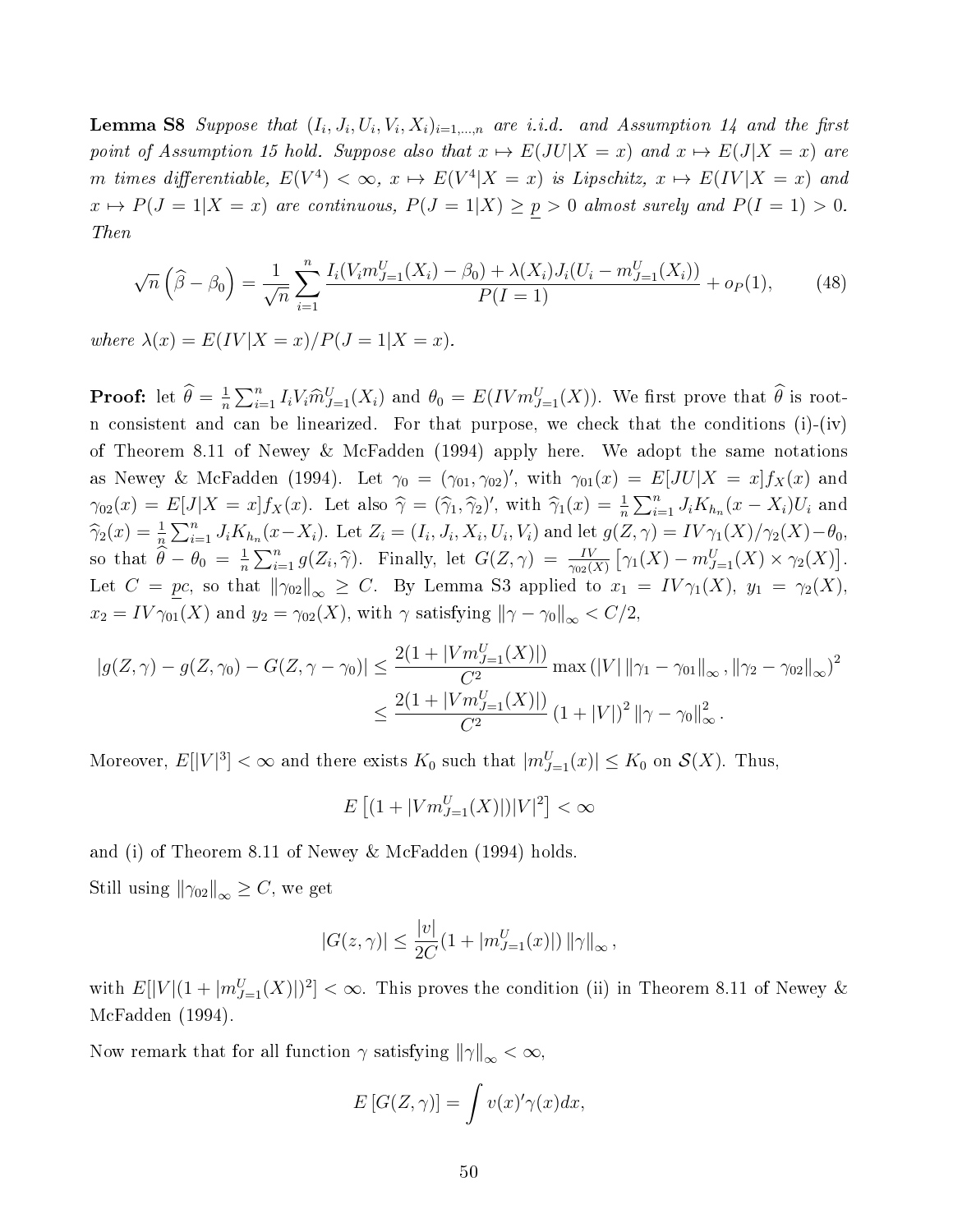with  $v(x) = E(IV|X = x)(1, -m_{J=1}^{U}(x))'\mathbb{1}_{S(X)}(x)/P(J = 1|X = x)$ . Hence, condition (iii) in Theorem 8.11 of Newey & McFadden (1994) holds.

Finally, to prove their (iv), note first that v is continuous on  $\mathcal{S}(X)$  by assumption. Moreover, Jensen's inequality, the triangular inequality and Assumption 15 yield

$$
\int \|v(x)\|_{1} dx \le \frac{1 + K_{0}}{\underline{p}} \int \frac{f_{X}(x)}{c} E(|V||X = x) dx
$$
  

$$
\le \frac{(1 + K_{0})E(|V|)}{c\underline{p}} < \infty.
$$

Besides, for all t such that  $||t||_1 \leq 1$ , we have, by Jensen's inequality and the fact that  $x \mapsto$  $E(V^4|X=x)$  is Lipschitz (with a constant  $K_1$ , say),

$$
||v(x+t)||_1^4 = \frac{E(IV|X=x+t)^4}{P(J=1|X=x)^4} [1+|m(x+t)|]^4 1_{S(X)}(x+t)
$$
  
\n
$$
\leq \frac{E(V^4|X=x+t)}{\underline{p}^4} [1+K_0]^4
$$
  
\n
$$
\leq \frac{(K_1+E(V^4|X=x))}{\underline{p}^4} [1+K_0]^4.
$$

This and  $E(V^4) < \infty$  imply that  $E[ \sup_{t \in \mathbb{R}^p : ||t||_1 \le 1} ||v(X + t)||_1^4$  $\binom{4}{1} < \infty$ . Hence, Condition (iv) of Theorem 8.11 of Newey & McFadden (1994) holds, and this theorem applies. The proof of Theorem 8.11 then implies that the conditions of Theorem 8.1 of Newey & McFadden (1994) are satisfied, with

$$
\delta(Z) = v(X)'(JU, J)' - E[v(X)'(JU, J)'] = \frac{E(IV|X)J}{P(J = 1|X)}(U - m_{J=1}^U(X)).
$$

The proof of Theorem 8.1 of Newey & McFadden  $(1994)$  finally implies that

$$
\sqrt{n}\left(\widehat{\theta}-\theta_0\right)=\frac{1}{\sqrt{n}}\sum_{i=1}^n g(Z_i,\gamma_0)+\delta(Z_i)+o_P(1).
$$

Now, applying Lemma S3 with  $x_1 = \hat{\theta}$ ,  $y_1 = \hat{P}(I_i = 1)$ ,  $x_2 = \theta_0$  and  $y_2 = P(I = 1)$ , we obtain, with a large probability,

$$
\left| \hat{\beta} - \beta_0 - \frac{1}{P(I=1)} \left[ \hat{\theta} - \theta_0 - \beta_0 \left( \hat{P}(I=1) - P(I=1) \right) \right] \right|
$$
  

$$
\leq \frac{2(1 + |\beta_0|)}{P(I=1)^2} \max(|\hat{\theta} - \theta_0|, |\hat{P}(I=1) - P(I=1)|)^2.
$$

Moreover, the right-hand side is an  $o_P(1/$ √  $\overline{n}$ ). By rearranging the left-hand side, we finally obtain the linear decomposition (48)  $\Box$ 

Finally, the asymptotic normality of the CIC-type estimator with covariates, established in Part 3 of Theorem 5.2, uses the following Lemma S9, together with Part 3 of Lemma S5 above.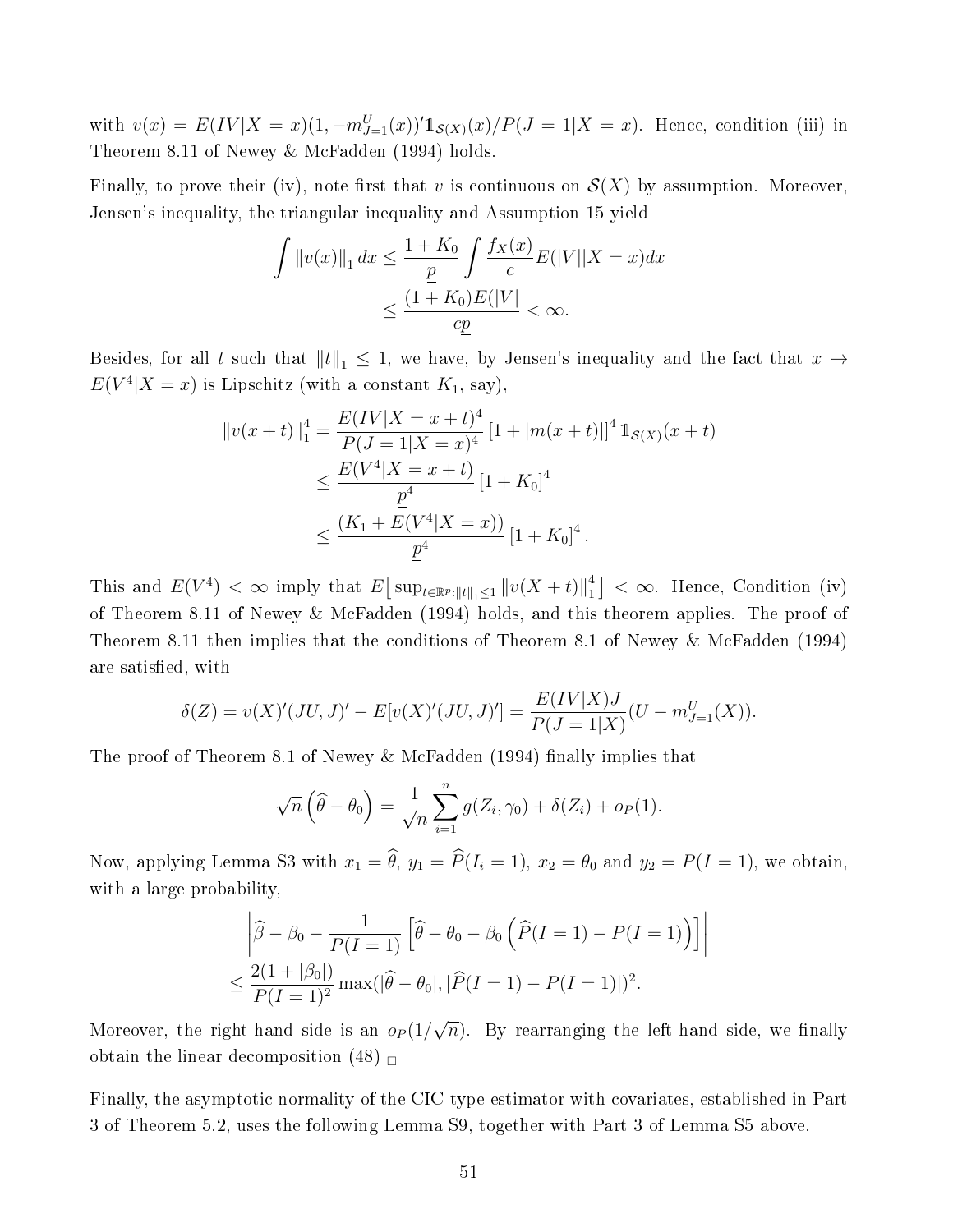**Lemma S9** 1. Under Assumption  $\gamma X$  and 16X, we have

$$
\sqrt{n}\left[\widehat{F}_{dgt|x}^{-1}(\tau) - F_{dgt|x}^{-1}(\tau)\right] = \frac{1}{\sqrt{n}} \sum_{i \in \mathcal{I}_{dgt}} \frac{x' J_{\tau} X_i}{p_{dgt}} \left(\tau - \mathbb{1}\{Y_i - X_i'\beta(\tau) \le 0\}\right) + o_P(1),
$$

where  $J_{\tau} = E \left[ f_{Y|X}(X'\beta(\tau))XX'\right]^{-1}$  and the  $o_P(1)$  is uniform over  $(\tau, x) \in (0, 1) \times S(X)$ . 2. For any  $(x, \tau) \in S(X) \times (0, 1)$ , let  $\widehat{G}(\tau, x) = (\widehat{F}_{X_{11}}(x), \widehat{F}_{101|x}^{-1}(\tau), \widehat{F}_{100|x}^{-1}(\tau), \widehat{F}_{110|x}^{-1}(\tau))$ . Then

$$
\sqrt{n}\left[\widehat{G}-G\right]\Longrightarrow\mathbb{G},
$$

where the convergence is in the space of continuous process on  $(0,1) \times S(X)$  and G denotes a continuous gaussian process defined on that space.

**Proof: Part 1.** We prove that uniformly over  $(\tau, x)$ .

$$
\sqrt{n_{dgt}} \left[ \widehat{F}_{dgt|x}^{-1}(\tau) - F_{dgt|x}^{-1}(\tau) \right] = \frac{1}{\sqrt{n_{dgt}}} \sum_{i \in \mathcal{I}_{dgt}} x' J_{\tau} X_i \left( \tau - \mathbb{1} \{ Y_i - X_i' \beta_{dgt}(\tau) \le 0 \} \right) + o_P(1). \tag{49}
$$

The result then follows directly from  $n_{dgt}/[np_{dgt}] \stackrel{\mathbb{P}}{\longrightarrow} 1,$  as in the proof of Lemma S4. To alleviate the notational burden, we let the dependency in  $(d, g, t)$  implicit hereafter. For instance, we let I denote  $\mathcal{I}_{dgt}$ , *n* denote  $n_{dgt}$ , etc.. We denote by  $P_n$  the empirical distribution of  $(X, Y)$  on I, P denote its true distribution and  $\mathbb{G}_n = \sqrt{n}$  $\overline{n}(P_n - P)$ . We write, e.g.,  $Ph$  as a shortcut for  $\int h dP$ . We also let  $\rho_{\tau,\beta}(x,y) = (\tau - 1\{y - x'\beta \le 0\})(y - x'\beta)$ ,  $h_{\tau,\beta}(x,y) = x(\tau - 1\{y \le x'\beta\})$ ,  $\mathcal{R} = \{\rho_{\tau,\beta},(\tau,\beta) \in [0,1] \times B\}$  and  $\mathcal{H} = \{h_{\tau,\beta},(\tau,\beta) \in [0,1] \times B\}$ . To establish our proof of (49), we first show that  $\widehat{\beta}(\tau)$  is uniformly consistent in  $\tau$ . Then we prove a uniform Bahadur representation on  $\widehat{\beta}(\tau)$ .

### a. Uniform consistency

Let  $M_{\tau}(\beta) = -P\rho_{\tau,\beta}$  and  $M_{n\tau}(\beta) = -P_n\rho_{\tau,\beta}$ . First, R is Glivenko-Cantelli because it satisfies the conditions of pointwise compact classes considered in Example 19.8 in van der Vaart (2000). As a result,

$$
\sup_{\beta,\tau} |M_{n\tau}(\beta) - M_{\tau}(\beta)| \stackrel{\mathbb{P}}{\longrightarrow} 0.
$$

Following the proof of Theorem 5.7 of van der Vaart (2000), this implies

$$
0 \leq \sup_{\tau \in (0,1)} M_{\tau}(\beta(\tau)) - M_{\tau}(\widehat{\beta}(\tau)) \stackrel{\mathbb{P}}{\longrightarrow} 0. \tag{50}
$$

Second, using Equation (4.3) of Koenker (2005), we obtain, for any  $\beta$ ,

$$
M_{\tau}(\beta(\tau)) - M_{\tau}(\beta) = E[\rho_{\tau}(Y - X'\beta)] - E[\rho_{\tau}(Y - X'\beta(\tau))]
$$
  
= 
$$
E\left[\int_0^{X'(\beta - \beta(\tau))} F_{Y|X}(s + X'\beta(\tau)) - F_{Y|X}(X'\beta(\tau))ds\right].
$$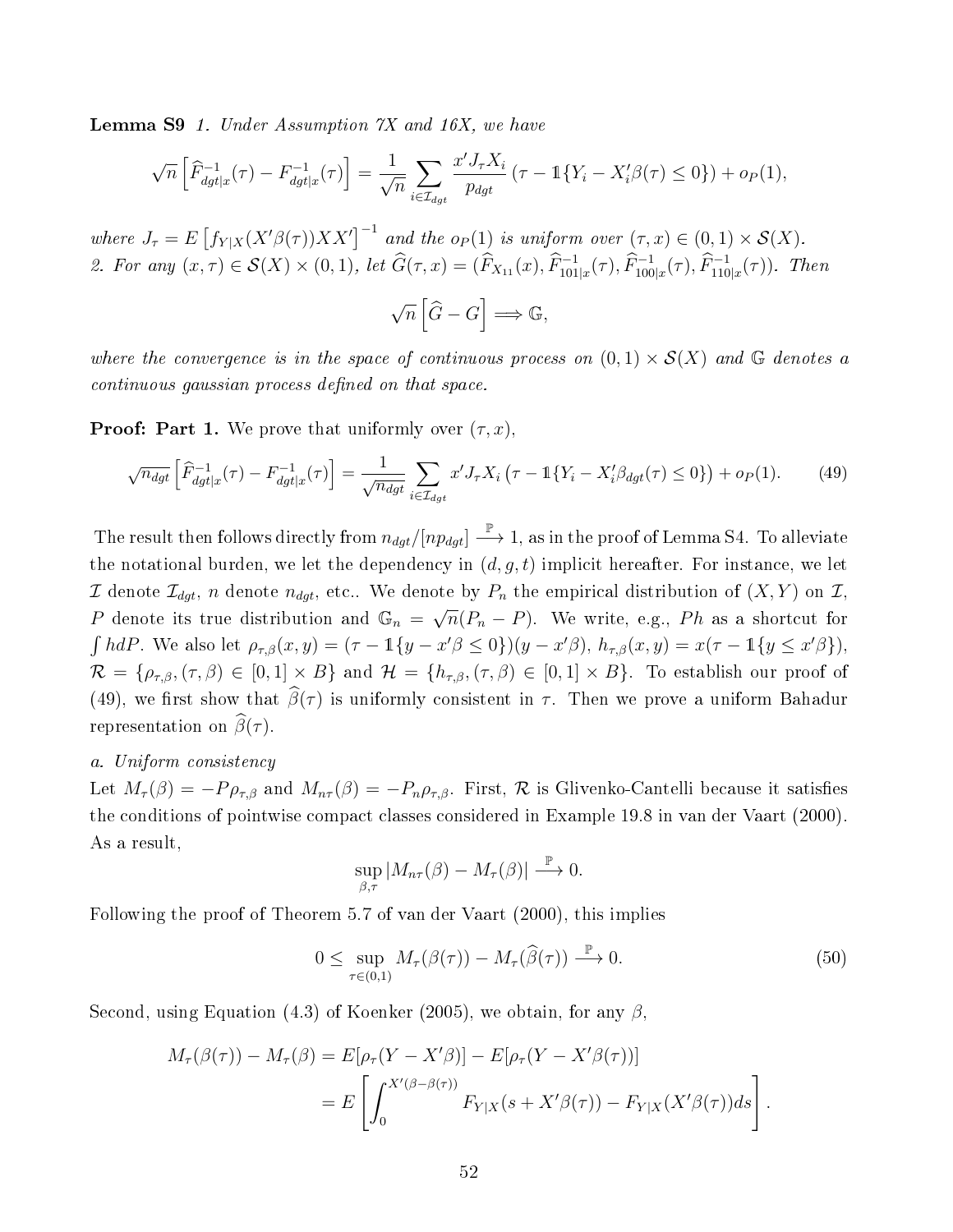Because  $\inf_{(y,x)} f_{Y|X}(y|x) = c > 0$  and X is assumed to have bounded support, this yields

$$
M_{\tau}(\beta(\tau)) - M_{\tau}(\beta) \ge K \left\| \beta(\tau) - \beta \right\|^2, \tag{51}
$$

for some constant  $K > 0$  independent of  $\tau$ . Fix  $\varepsilon > 0$ . If  $\sup_{\tau \in (0,1)} ||\hat{\beta}(\tau) - \beta(\tau)||$  $>\varepsilon$ , then there exists  $\tau_0$  such that  $\left\|\widehat{\beta}(\tau_0) - \beta(\tau_0)\right\| > \varepsilon/2$ . Then (51) implies that

$$
\sup_{\tau \in (0,1)} M_{\tau}(\beta(\tau)) - M_{\tau}(\widehat{\beta}(\tau)) \ge K \varepsilon^2/4,
$$

which happens with proability approaching 0 in view of (50). The result follows.

#### b. Uniform Bahadur representation

Let **X** (resp. **Y**) denote the matrix (resp. the vector) stacking all  $X_i$  (resp.  $Y_i$ ), for  $i \in \mathcal{I}$ . For all  $\tau \in (0,1)$ , there exists a subset  $h \subset \mathcal{I}$  of r elements such that the corresponding submatrix (resp. subvector)  $X(h)$  (resp.  $Y(h)$ ) of  $X$  (resp. of  $Y$ ) satisfies  $\widehat{\beta}(\tau) = X(h)^{-1}Y(h)$  (see Koenker, 2005, p.34). Note also that by Assumption 16, Y and X are in general position with probability one (see Koenker, 2005, p.35). Then

$$
\sum_{i\in h} X_i(\tau - \mathbb{1}\{Y_i \le X_i'\widehat{\beta}(\tau)\} = (\tau - 1)X(h)'\iota_r,
$$

where  $\iota_r$  is a vector of one of size r. Moreover, by Theorem 2.1 of Koenker (2005), there exists  $\lambda = (\lambda_1, ..., \lambda_r)'$  with  $|\lambda_j| \leq 1$  such that

$$
\sum_{i \in \overline{h}} X_i(\tau - \mathbb{1}\{Y_i \le X_i'\widehat{\beta}(\tau)\} = X(h)'\lambda,
$$

where  $\overline{h}$  denotes the complement of h in  $\mathcal{I}$ . By Assumption 16,  $||X_i||_1 \leq C$  for some  $C > 0$ . Hence, we obtain,

$$
\left\| \sum_{i \in \mathcal{I}} X_i(\tau - \mathbb{1}\{Y_i \le X_i'\widehat{\beta}(\tau)\}) \right\|_1 \le 2 \sum_{i \in h} \|X_i\|_1 \le 2Cr,
$$

which holds uniformly over  $(d, g, t, \tau)$ . Thus,

$$
\sup_{\tau \in (0,1)} \left\| \frac{1}{\sqrt{n}} \sum_{i \in \mathcal{I}} X_i(\tau - \mathbb{1}\{Y_i \le X_i'\widehat{\beta}(\tau)\}) \right\|_1 \stackrel{\mathbb{P}}{\longrightarrow} 0.
$$

Now, using  $Ph_{\tau,\beta(\tau)} = 0$ , we obtain

$$
-\sqrt{n}P\left[h_{\tau,\widehat{\beta}(\tau)}-h_{\tau,\beta(\tau)}\right]=\mathbb{G}_n\left[h_{\tau,\widehat{\beta}(\tau)}-h_{\tau,\beta(\tau)}\right]+\mathbb{G}_n h_{\tau,\beta(\tau)}+o_P(1),
$$

uniformly over  $\tau$ . Moreover, by the intermediate value theorem,

$$
\sqrt{n}P\left[h_{\tau,\widehat{\beta}(\tau)}-h_{\tau,\beta(\tau)}\right]=E\left[f_{Y|X}(X'(t_{\tau}\widehat{\beta}(\tau)+(1-t_{\tau})\beta(\tau))|X)XX'\right]\sqrt{n}\left(\widehat{\beta}(\tau)-\beta(\tau)\right).
$$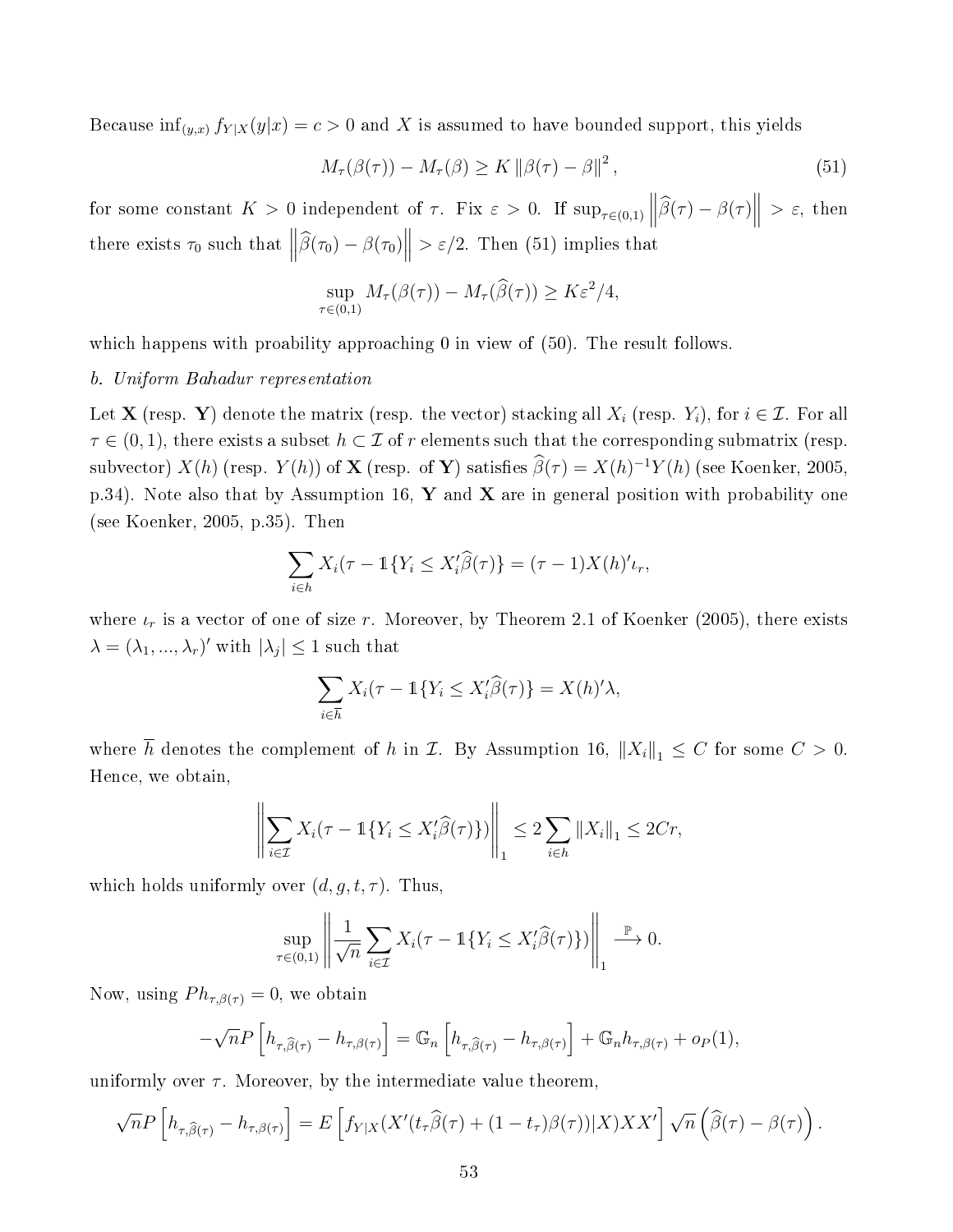for some random  $t_{\tau} \in [0, 1]$ . Now, by uniform consistency of  $\widehat{\beta}(\tau)$  and continuity of  $f_{Y | X}(. | x)$ ,

$$
\sup_{\tau \in (0,1)} \left| f_{Y|X}(X'(t_\tau \widehat{\beta}(\tau) + (1-t_\tau)\beta(\tau))|X) - f_{Y|X}(X'(t_\tau \widehat{\beta}(\tau) + (1-t_\tau)\beta(\tau))|X) \right| \stackrel{\mathbb{P}}{\longrightarrow} 0.
$$

Because  $f_{Y|X}(.|x)$  is bounded and  $\mathcal{S}(X)$  is compact, Theorem 2.20 in van der Vaart (2000) implies that

$$
\sqrt{n}P\left[h_{\tau,\widehat{\beta}(\tau)}-h_{\tau,\beta(\tau)}\right]=\left(J_{\tau}^{-1}+o_P(1)\right)\sqrt{n}\left(\widehat{\beta}(\tau)-\beta(\tau)\right),\,
$$

where the  $o_P(1)$  is uniform over  $\tau$ .

Next, remark that  $\mathcal{H} = \mathcal{H}_1 + \mathcal{H}_2$ , with  $\mathcal{H}_1 = \{(x, y) \mapsto x\tau, \tau \in [0, 1]\}$  and  $\mathcal{H}_2 = \{(x, y) \mapsto x\tau, \tau \in [0, 1]\}$  $-x\mathbb{1}\{y-x'\beta\leq 0\}, \beta\in B\}$ . The sets  $\mathcal{H}_1$  and  $\{(x,y)\mapsto y-x'\beta\}, \beta\in B\}$  are Donsker as subsets of vector spaces (see van der Vaart, 2000, Example 19.17). Still by Example 19.17 in van der Vaart, 2000, this imlies that  $\mathcal{H}_2$ , and then also  $\mathcal{H}$ , is Donsker. Besides,

$$
P\left\|h_{\tau,\widehat{\beta}(\tau)} - h_{\tau,\beta(\tau)}\right\|_{1}^{2} = E\left[\|X\|_{1}^{2}\left|\mathbb{1}\{Y \leq X'\widehat{\beta}(\tau)\} - \mathbb{1}\{Y \leq X'\widehat{\beta}(\tau)\}\right|^{2}\right]
$$
  

$$
\leq C^{2}E\left[\left|F_{Y|X}(X'\widehat{\beta}(\tau)) - F_{Y|X}(X'\beta(\tau))\right|\right]
$$
  

$$
\leq K'\sup_{(y,x)} f_{Y|X}(y|x)\left\|\widehat{\beta}(\tau) - \beta(\tau)\right\|_{1}.
$$

Hence,  $\sup_{\tau \in (0,1)} P \parallel$  $h_{\tau,\widehat{\beta}(\tau)} - h_{\tau,\beta(\tau)} \Big\|$ 2 1  $\stackrel{\mathbb{P}}{\longrightarrow}$  0. Then, following the proof of Theorem 19.26 of van der Vaart (2000), we get, uniformly over  $\tau$ ,

$$
\mathbb{G}_n\left[h_{\tau,\widehat{\beta}(\tau)} - h_{\tau,\beta(\tau)}\right] \xrightarrow{\mathbb{P}} 0.
$$

For all  $\tau \in (0,1)$ , the smallest eigenvalue of  $J_{\tau}^{-1}$  is greater than the one of  $cE[XX']$ . It is thus bounded away from 0, uniformly over  $\tau$ . This, combined with the boundedness of  $\mathcal{S}(X)$  and what precedes, yields

$$
\sup_{x,\tau} \left| x' J_{\tau} \mathbb{G}_n \left[ h_{\tau,\widehat{\beta}(\tau)} - h_{\tau,\beta(\tau)} \right] \right| \stackrel{\mathbb{P}}{\longrightarrow} 0.
$$

Equation (49) follows.

2. We prove the result for  $\widehat{F}^{-1}$  only. By the Cramer-Wold device, a similar reasoning applies for  $\widehat{G}$ . By the stability properties of Donsker classes (see, e.g.,van der Vaart, 2000, Example 19.18), it is easy to see that the set of functions

$$
\{(d, g, t, x, y) \mapsto \mathbb{1}\{d = \widetilde{d}, g = \widetilde{g}, t = \widetilde{t}\}\widetilde{x}'J_{\tau}(y - \mathbb{1}\{y - x'\beta \le 0\}), (\widetilde{x}, \tau, \beta) \in \mathcal{S}(X) \times (0, 1) \times B\}
$$
  
is Donsker for any  $(\widetilde{d}, \widetilde{g}, \widetilde{t}) \in \{0, 1\}^3$ . Hence

is Donsker, for any  $(\tilde{d}, \tilde{g}, \tilde{t}) \in \{0, 1\}^3$ . Hence,

$$
\frac{1}{\sqrt{n}} \sum_{i \in \mathcal{I}} x' J_{\tau} X_i (\tau - \mathbb{1} \{ Y_i - X'_i \beta(\tau) \le 0 \}) \Longrightarrow \mathbb{G},
$$

where the convergence is in the space of continuous process on  $(0,1) \times S(X)$  and G denotes a continuous gaussian process. Part 1 and, e.g. Theorem 18.10-(iv) of van der Vaart (2000) then imply the result  $\Box$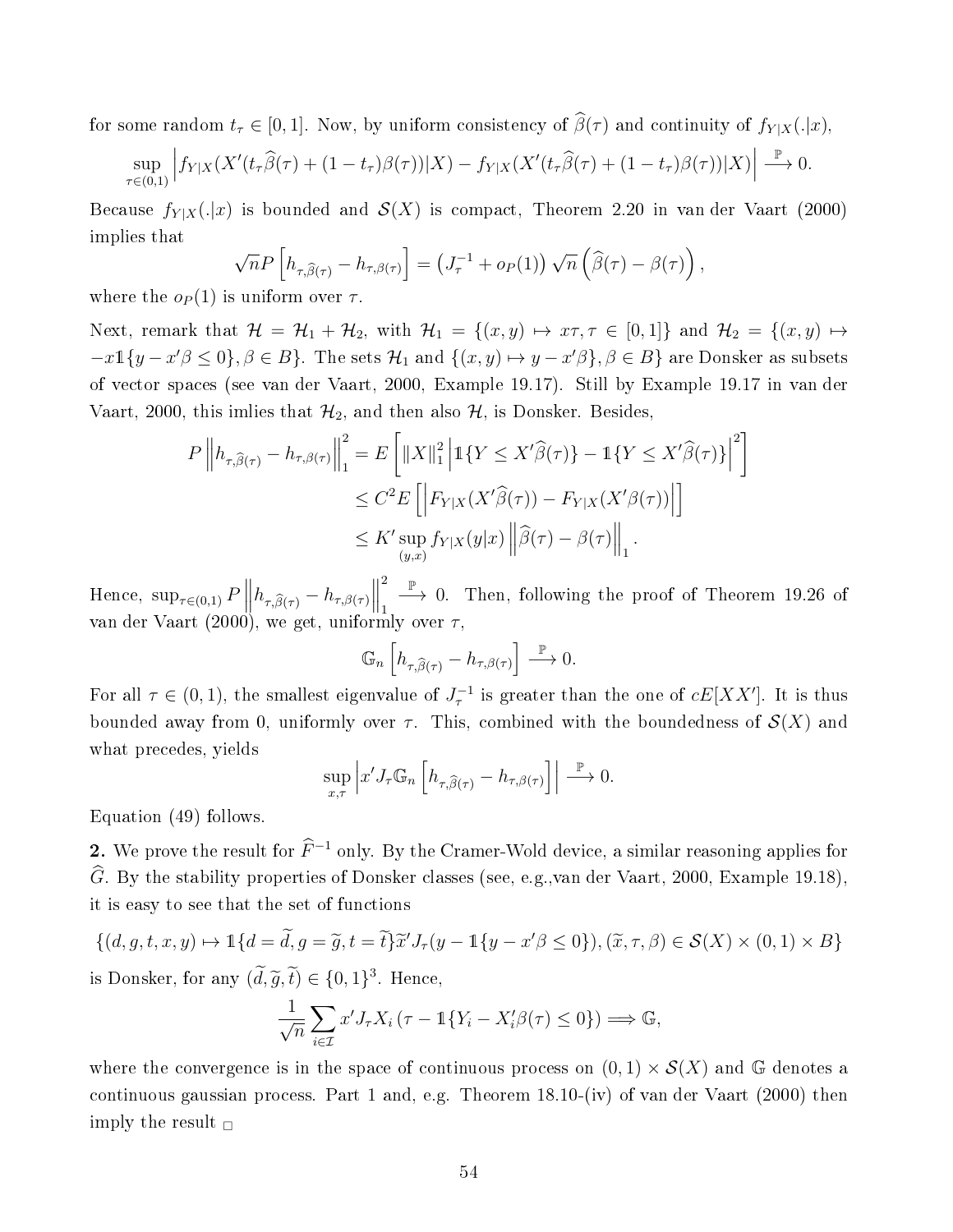### References

- Andrews, D. W. K. & Barwick, P. J. (2012), 'Inference for parameters defined by moment inequalities: A recommended moment selection procedure',  $Econometrica$  80, 2805-2826.
- Andrews, D. W. K. & Soares, G.  $(2010)$ , 'Inference for parameters defined by moment inequalities using generalized moment selection', *Econometrica* **78**(1), 119–157.
- Chernozhukov, V., Lee, S. & Rosen, A. M. (2013), `Intersection bounds: Estimation and inference',  $Econometrica$  81(2), 667–737.
- de Chaisemartin, C. & D'Haultfœuille, X. (2015), Fuzzy differences-in-differences, Technical report.
- Duflo, E. (2001), 'Schooling and labor market consequences of school construction in indonesia: Evidence from an unusual policy experiment', American Economic Review  $91(4)$ , 795–813.
- Enikolopov, R., Petrova, M. & Zhuravskaya, E. (2011), `Media and political persuasion: Evidence from russia', The American Economic Review 101(7), 3253.
- Field, E. (2005), 'Property rights and investment in urban slums', *Journal of the European* Economic Association  $3(2-3)$ , 279-290.
- Field, E. (2007), 'Entitled to work: Urban property rights and labor supply in Peru', The Quarterly Journal of Economics  $122(4)$ , 1561-1602.
- Gentzkow, M., Shapiro, J. M. & Sinkinson, M.  $(2011)$ , The effect of newspaper entry and exit on electoral politics', The American Economic Review 101(7), 2980.
- Imbens, G. W. & Manski, C. F. (2004), 'Confidence intervals for partially identified parameters', Econometrica  $72(6)$ , 1845-1857.
- Koenker, R. (2005), Quantile regression, Cambridge university press.
- Newey, W. K. & McFadden, D. (1994), 'Large sample estimation and hypothesis testing', Handbook of econometrics  $4, 2111-2245$ .
- Romano, J. P., Shaikh, A. M. & Wolf, M. (2014), `A practical two-step method for testing moment inequalities',  $Econometrica$  82, 1979-2002.
- Stoye, J. (2009), 'More on confidence intervals for partially identified parameters', *Econometrica*  $77(4)$ , 1299-1315.